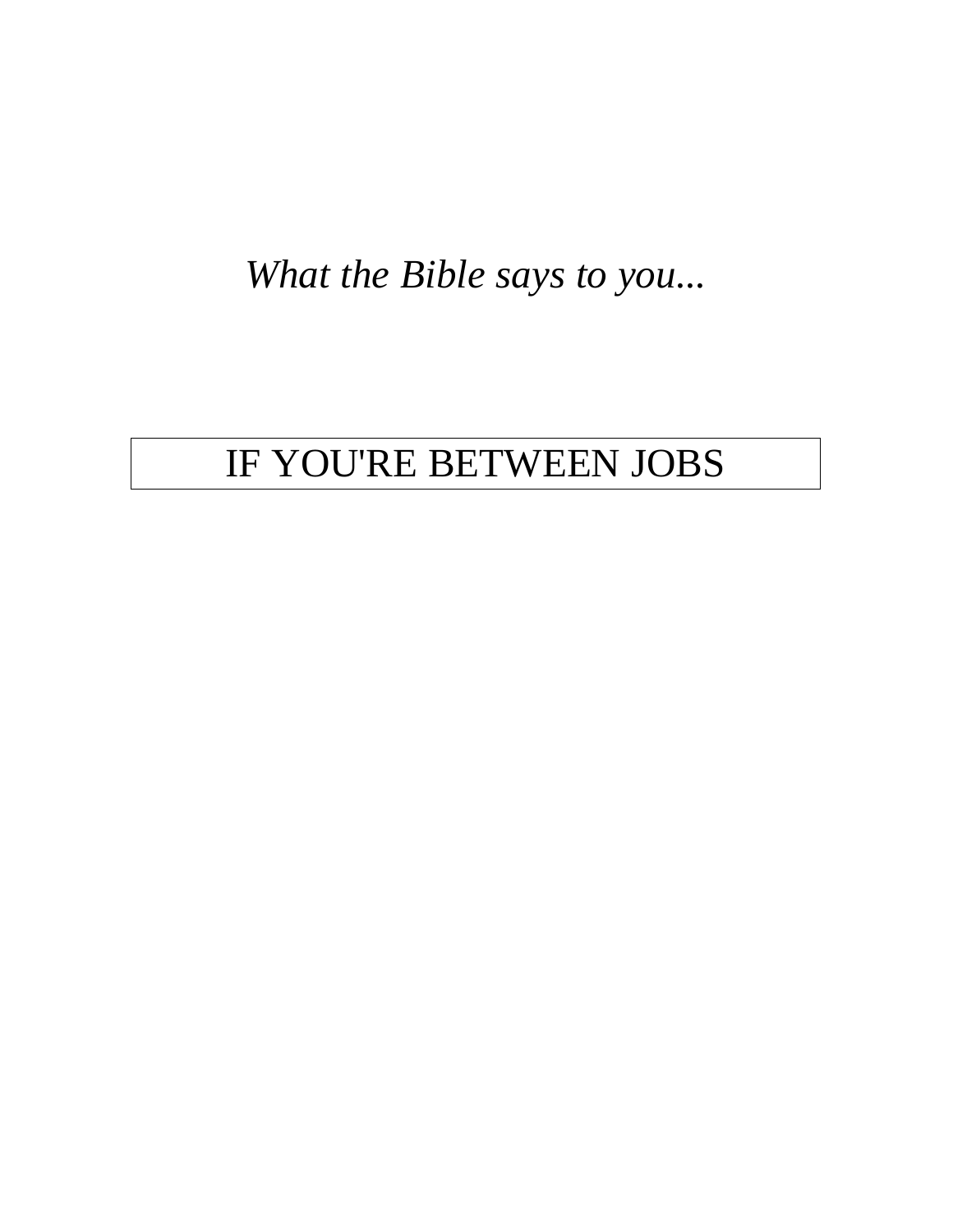# **TABLE OF CONTENTS**

| Most of this doesn't apply to me because I don't feel that I have a relationship with God. I have never         |  |
|-----------------------------------------------------------------------------------------------------------------|--|
|                                                                                                                 |  |
|                                                                                                                 |  |
|                                                                                                                 |  |
|                                                                                                                 |  |
|                                                                                                                 |  |
| I' ve got to do whatever it takes to get a job. It's all up to me. The Lord helps those who help themselves. 38 |  |
| I don't need to pray for direction. I just need to network, mail out resumes and do the things you do to find a |  |
|                                                                                                                 |  |
|                                                                                                                 |  |
|                                                                                                                 |  |
|                                                                                                                 |  |

Copyright © 1999, Paul R. McGraw - All rights Reserved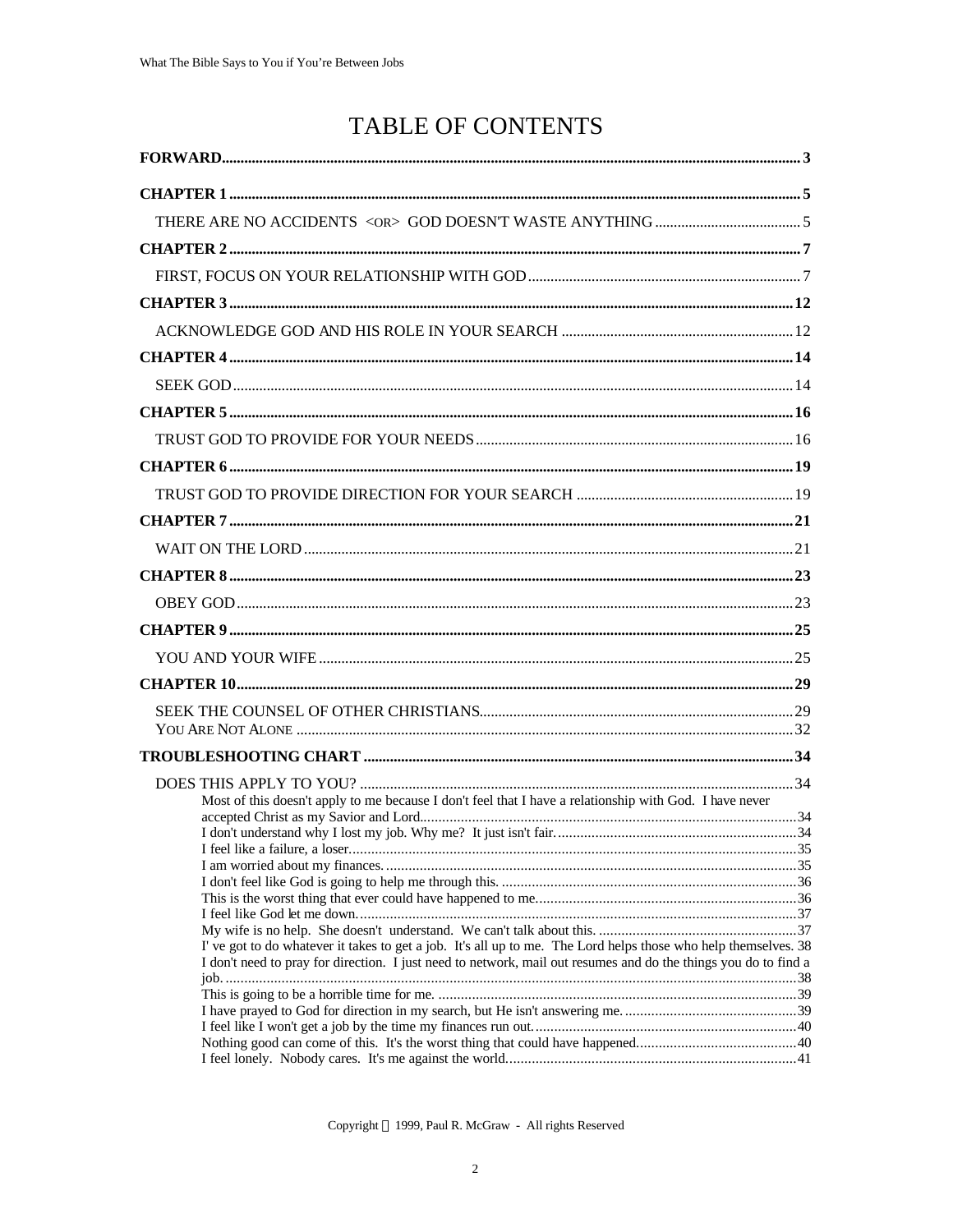### **FORWARD**

#### Dear Friend,

Four years ago at the age of 40 I had the job I had always wanted. I was Vice President for Sales and Marketing of a medium-sized company, owned stock and had a lot of people reporting to me. Sales were going up, I was making good money and thought all was well.

Then the unthinkable happened -- I got fired. Somebody had to go, but I had never dreamt it would be me. It was the first time in my life I had ever been fired. It came out of the blue -- a shock.

I was out of work for six months. It was stressful -- I was fearful about the future and thought I might never find another job at the same level. I was in a constant state of anxiety. My stomach was continually tight and churning, like when you have to give a big speech in a few minutes. I searched frantically, making phone calls, networking and writing hundreds of letters. I didn't show my feelings to my wife, family or friends. I was lonely. Few people called.

Finally I found a new job, much like the previous one -- the same title, salary, perks, stock -- I had landed on my feet. Or so I thought. That company had many problems and fell on hard times. Plus, I wasn't a good fit for what they needed at that time. So after a year I was let go for the second time in my life.

I was out of work for 10 months, but this time it was different. I experienced almost no anxiety and enjoyed an uninterrupted sense of peace. I didn't feel the need to strive and kill myself -- in fact, I was relaxed about the job search. I knew everything would be fine. I enjoyed the extra time with my wife -- we became closer than either of us had ever dreamt was possible. Financially, our needs were met and we learned how to manage our money together for the first time in 20 years of marriage.

The difference? Between the two job losses I decided to commit my life to Jesus Christ by praying that I didn't want to continue doing things my way. I asked that God's will be done in my life. I asked Him to take over control of my life. And God actually began to lead me! I began to feel in an intimate way the presence of God in everything happening to me and knew without a doubt that He was in control. I knew that everything would not be just OK, but that I and my family would be better off because this happened. I ended up those ten months in the exact job God had planned for me at the precise moment he had planned for me to have it.

I had asked God to take control. He responded by taking care of me and my family -- financially, emotionally, mentally and spiritually. He used my unemployment to dramatically alter the course of my life.

#### *Why this booklet?*

While I was unemployed, God taught me every day through prayer, Bible study and Christian teachers and friends. The accompanying pages contain the truths and principles I learned. Through the application of these lessons in my life God was able to transform what would ordinarily have been a fearful and desperate experience into the most meaningful, decisive and satisfying period of time in my entire life.

The purpose of this booklet is to share those same truths and principles with other men between jobs. I pray that God will work in a mighty way in your life during this time as He did in mine.

Best regards,

Paul R. McGraw

Copyright © 1999, Paul R. McGraw - All rights Reserved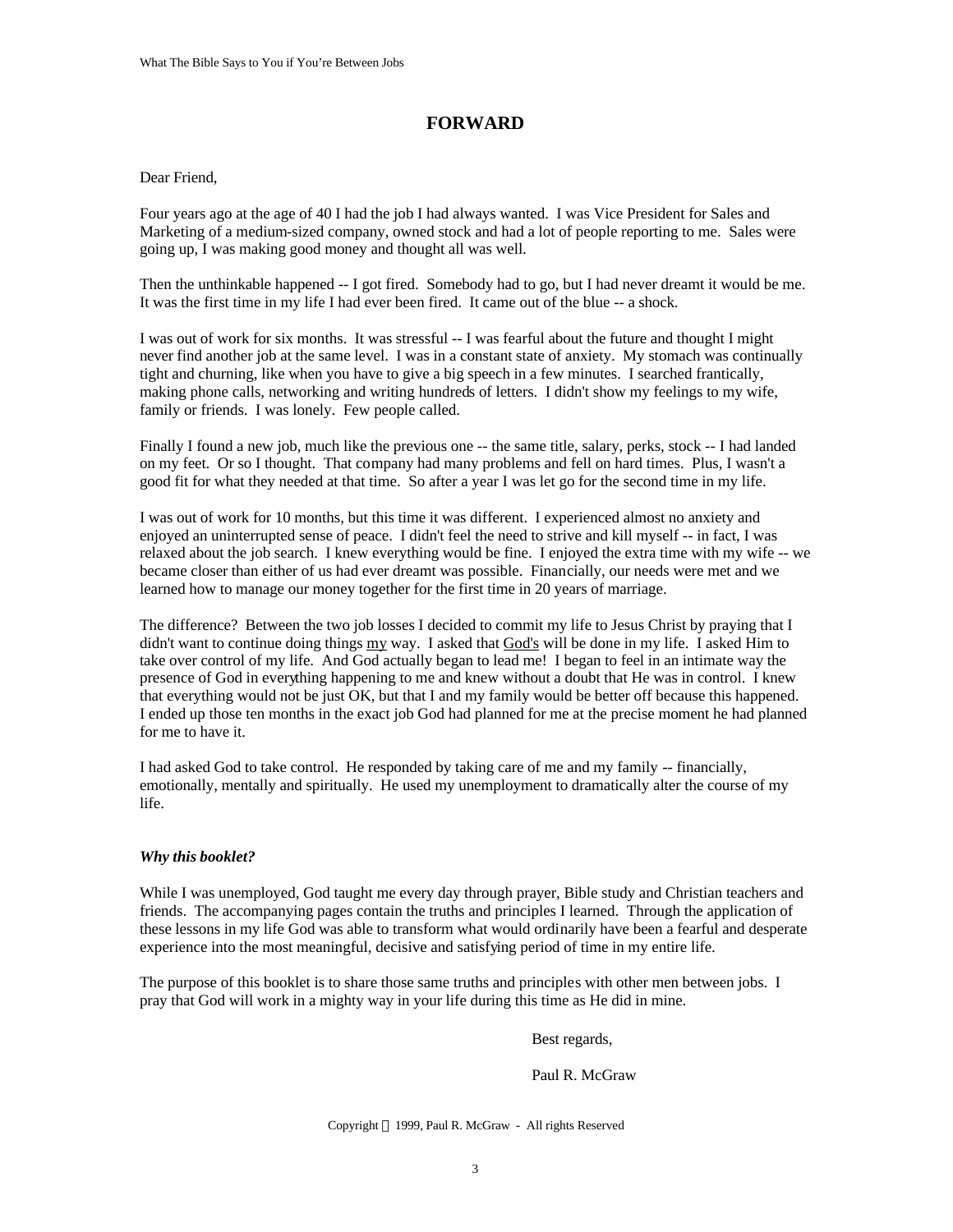You can contact the author by calling or writing to:

### **Paul McGraw**

**Hope Industrial Systems, Inc.** 225 The Orchard Way Roswell, GA 30075

(770) 992-0297

www.hismonitors.com

Copyright 1999, Paul R. McGraw - All rights Reserved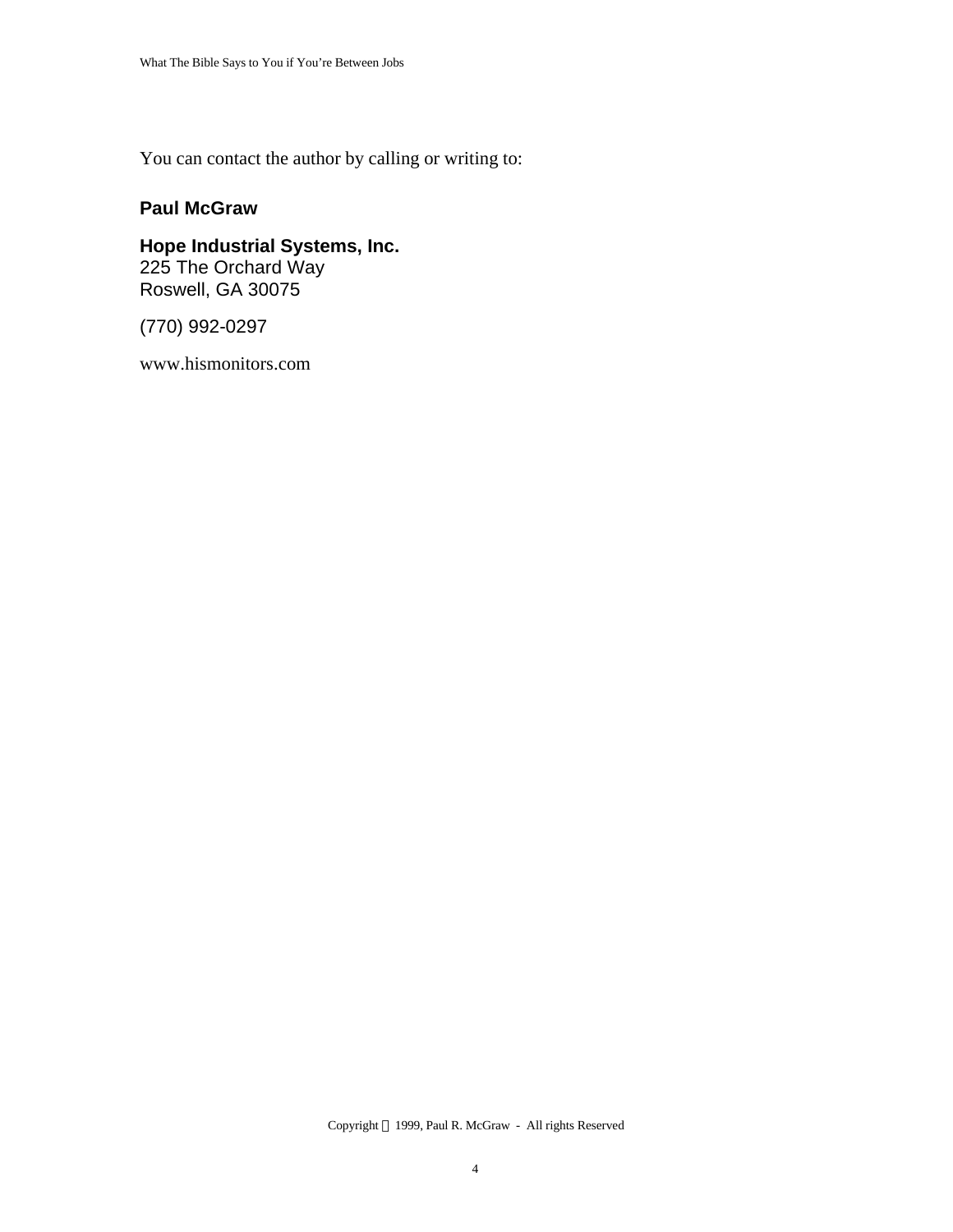# **THERE ARE NO ACCIDENTS**  $\langle$ or $>$ **GOD DOESN'T WASTE ANYTHING**

"Why did I lose my job? What is going on? But my numbers were good! Why me? Did God do it? Why did God let it happen?"

Do any of these questions sound familiar? If you are like most people, you want to know the reason why you lost your job and now find yourself trying to find another. Like most of us, you just can't imagine why something like this would happen to you.

Of course, you were told by your former employer what the reason was -- business was off and required a "down-sizing"; or your job was being relocated; or it was "politics"; or poor performance -- it could have been any number of reasons. Perhaps that is all there is to it.

For many of us, however, once we have explored these causes, we often turn to the realm of the spiritual -- "Why would God want me to have lost that job?" Again, the answer could be one of many:

- − God wants to get my attention.
- − God wants to have a closer relationship with me.
- − God wants to give me an opportunity for salvation.
- − God did this so that the work of God might be displayed in my life.
- − God wants to humble me.
- − God wants to remove me from what is now or could later become a bad situation.
- − God wants me to pay more attention to some other area of my life.
- − My job was too important for me -- it stood between me and my relationship with Him.
- − God wants to build my character.

Looking back on it, I believe that God had several purposes that He accomplished through my unemployment. Only as time goes on am I developing a complete understanding.

For 20 years, I worshipped another God -- success. My idols were status, prestige, power and the money which was my yardstick. I had to lose that job that gave me those things in order to learn they weren't worthy of my giving up myself to them. At the point of losing that job, I still didn't know the true God, but I was beginning to learn this false god wasn't worth bowing down to anymore.

During my next job I entered into a new relationship with the one true God. He then used the my second period of unemployment to draw me closely to Himself -- 10 months of getting to know the Creator of the Universe! I didn't know it would take 10 months to find a job -- I just followed Him day by day.

Maybe one of the above reasons applies to you. Maybe it's another reason. The fact is, there are many possible reasons why you might have lost your job. They could be in the spiritual realm, the physical realm, or a combination of both.

*Only God knows why you lost your job*. The Bible tells us that no one knows the thoughts of God except the Spirit of God<sup>1</sup>. Therefore, until God Himself reveals the truth to you, you cannot and you will not know the reason.

<sup>&</sup>lt;sup>1</sup>1 Corinthians 2:11

Copyright © 1999, Paul R. McGraw - All rights Reserved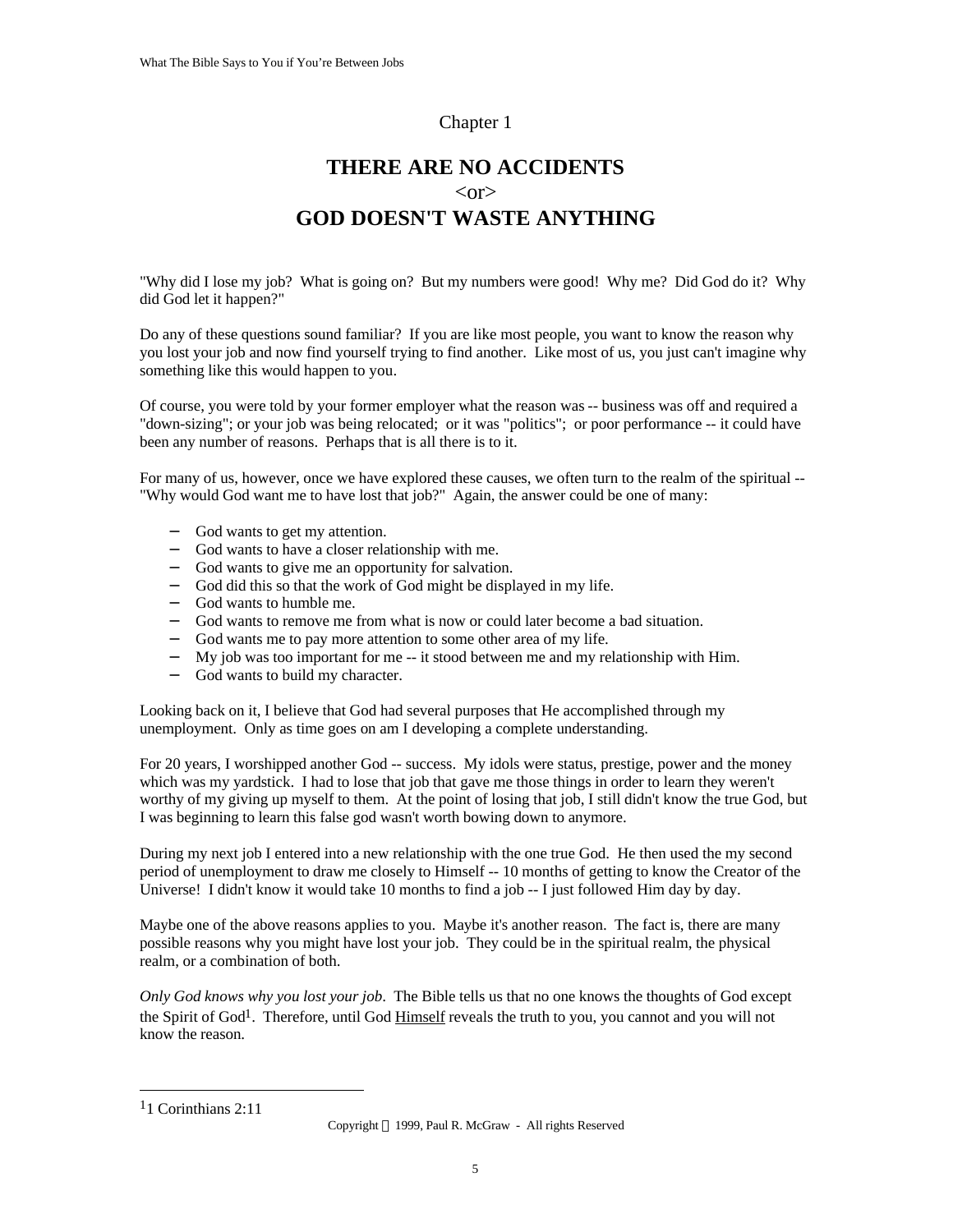When will God tell you? You don't know that either. He may not choose to tell you for a long time. He may have a reason why you should not know yet.

So if you don't know the reason, what do you do?

Meditate for several minutes on the following verses. Memorize them.

And we know that in all things God works for the good of those who love Him and are called according to His purpose2.

 $\ldots$  for it is God who works in you to will and to act according to His good purpose.<sup>3</sup>

From the above, you can be assured of the following:

- 1. God is at work. God is at work in the middle of your circumstances.
- 2. God has a specific plan and purpose that will be accomplished as a result of your job loss if you submit to that plan and purpose.
- 3. God's plan and purpose are the ultimate good for you.
- 4. If you allow God to work in your life, you will be better off because you lost your job than if you had not.

#### Summary:

Unless God tells you otherwise, don't spend a lot of time asking God or trying to understand all the dimensions of the question, "Why did this awful thing happen to me?". He may not want you to know yet.

Rather, in all humility, sincerity and trust, ask God,..

*Now that I find myself in this position, how do You want me to respond?*

*What do you want me to do right now?*

2Romans 8:28

<sup>3</sup>Philippians 2:13

Copyright © 1999, Paul R. McGraw - All rights Reserved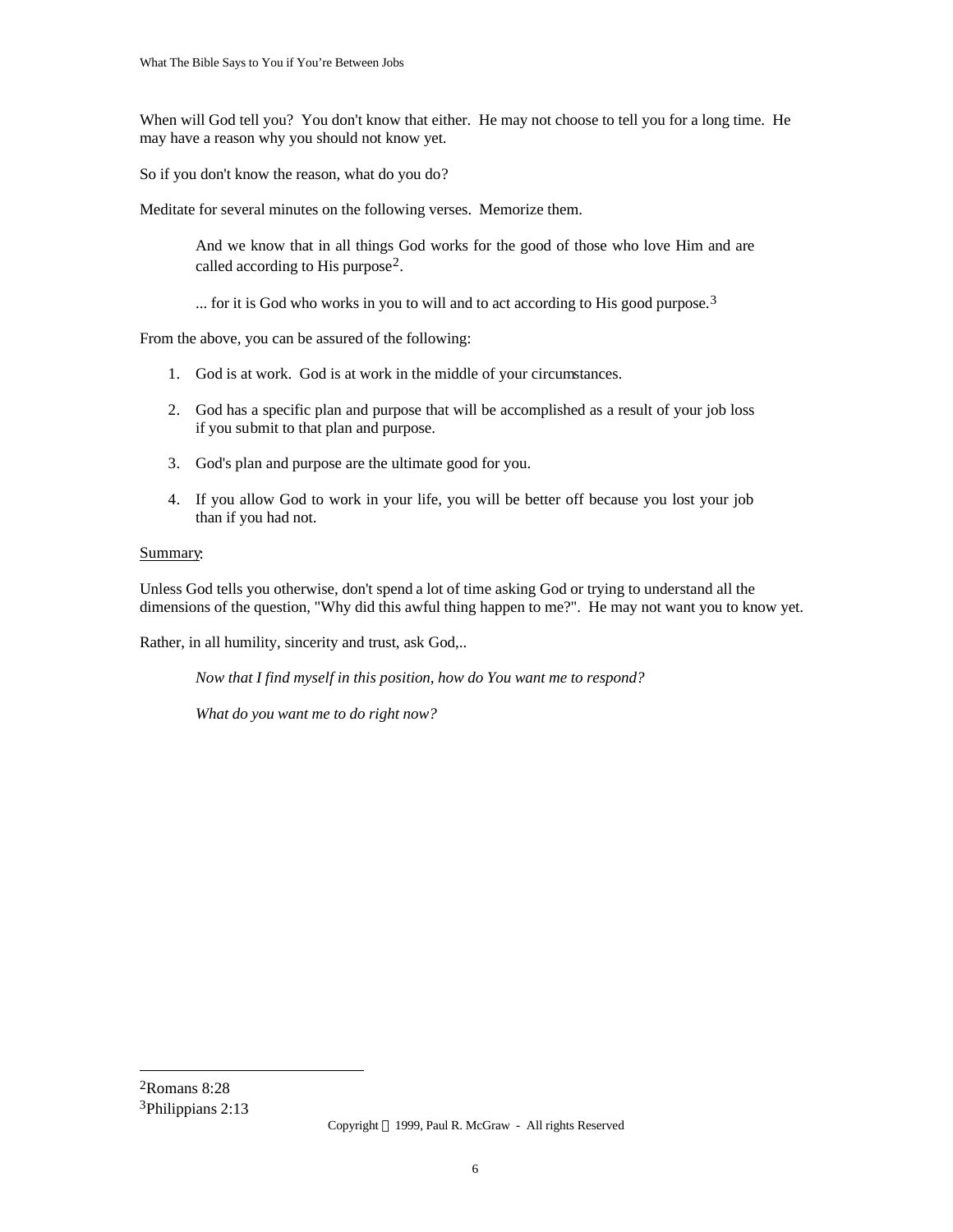# **FIRST, FOCUS ON YOUR RELATIONSHIP WITH GOD**

As you go through this time of unemployment you have a basic decision to make. Do you want to look for a job with God's help? Or do you want to do it alone? There is no middle ground.

If you want to face your job search hand-in-hand with God you must approach God on His terms, not yours. What are those terms? Jesus gave us the answer.

One day, Jesus was asked, "Of all the commandments, which is the most important?" Jesus responded, "The most important one is this: 'Hear, O Israel, the Lord our God, the Lord is one. *Love the Lord your God with all your heart and with all your soul and with all your mind and with all your strength.*" 4

Our "heart" is our innermost being. Our "soul" is our spirit, that part of us that is separate from our physical bodies and lives forever. Our "mind" consists of all of our knowledge and thoughts. Our "strength" describes our physical body and its ability, energy and activity. If you take away our heart, soul, mind and strength nothing will be left. These parts comprise all that is us.

God wants you to love him with nothing less than all of your being. He cares more about your relationship with Him than anything else in your life -- including your job and career.

Everything in your life, everything about knowing Him and experiencing Him, everything about knowing His will, depends on the quality of your love relationship with God. A love relationship with God is more important than any other single factor in your life.5

One thing I discovered while unemployed was that God's priorities were very different from mine. In my daily prayers I would ask for guidance, help and direction in finding a job. But I would sense my attention being diverted (by the Holy Spirit) to areas of my life that were hindering my relationship with God; relationships that needed repair, habits that had to be broken, attitudes that had to be changed, knowledge that needed to be acquired.

For example, I had three sons in their teen years who had never had their father sit down with them to talk about the Lord and teach them from the Bible. (As fathers, we are commanded by God to teach our children God's word -- this is not a duty we are allowed to delegate to the church.<sup>6</sup>) God made it clear to me that teaching my sons was a high priority during that time so we initiated weekly Family Bible Studies that required time and effort for me to prepare.

Another example was with our finances, which were way out of control. The Lord led my wife and me to spend time and effort getting our financial priorities straight and developing a budget that we would both agree to. (We are still living according to that budget several years later!)

The point of all this is that we must align ourselves to God's priorities in our lives. When I was out of work, I thought my first priority was to have a job, but God's first priority was to have me. In short, He wanted a close personal relationship with me.

4Mark 12:28-30

<sup>5</sup>Henry Blackaby

<sup>6</sup>Deuteronomy 11:18-19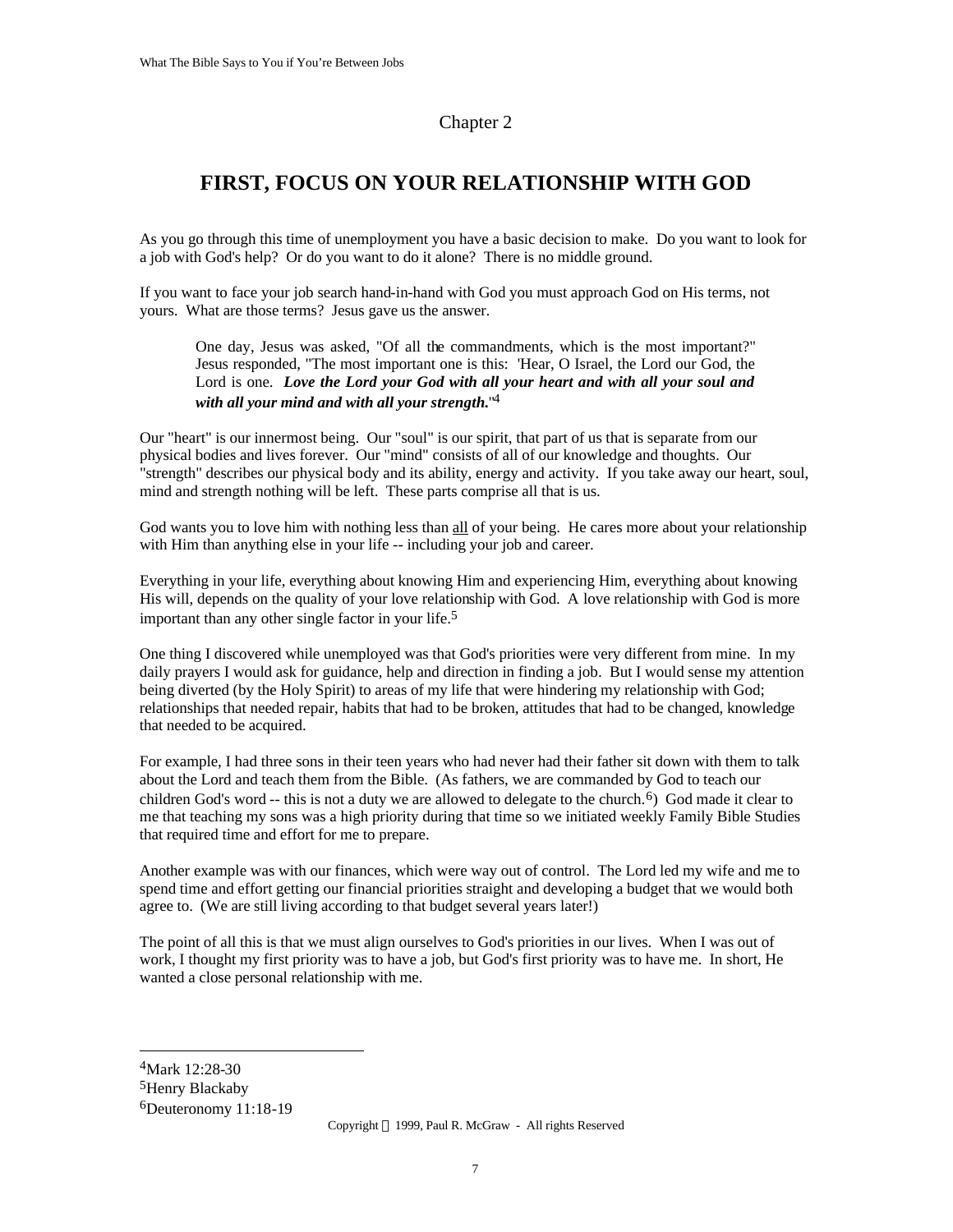#### **How you can have a personal relationship with God**

How do you have a relationship with God? Jesus gave us the answer to this question, too.

#### Jesus said, "*I am the way, the truth and the life. No one comes to the Father except through me*."7

You can't have a relationship with God except through Jesus Christ. If you have not accepted Jesus Christ as your Lord and Savior, don't wait! Don't put it off any longer. Until you accept Him by faith you will be lost and alone.

How do you accept Christ? What I did was to pray to God out loud that I was turning control of my life over to Him. God then led me to make a decision to confess that I was a sinner and to believe in Jesus Christ as God's Son and my Savior and Lord. I later read where Jesus said, "Everyone who listens to the Father and learns from Him comes to Me."8

If you would like to have the power of Christ in your life, turn to the next page and learn how...

<sup>7</sup>John 14:6 8John 6:45b

Copyright 1999, Paul R. McGraw - All rights Reserved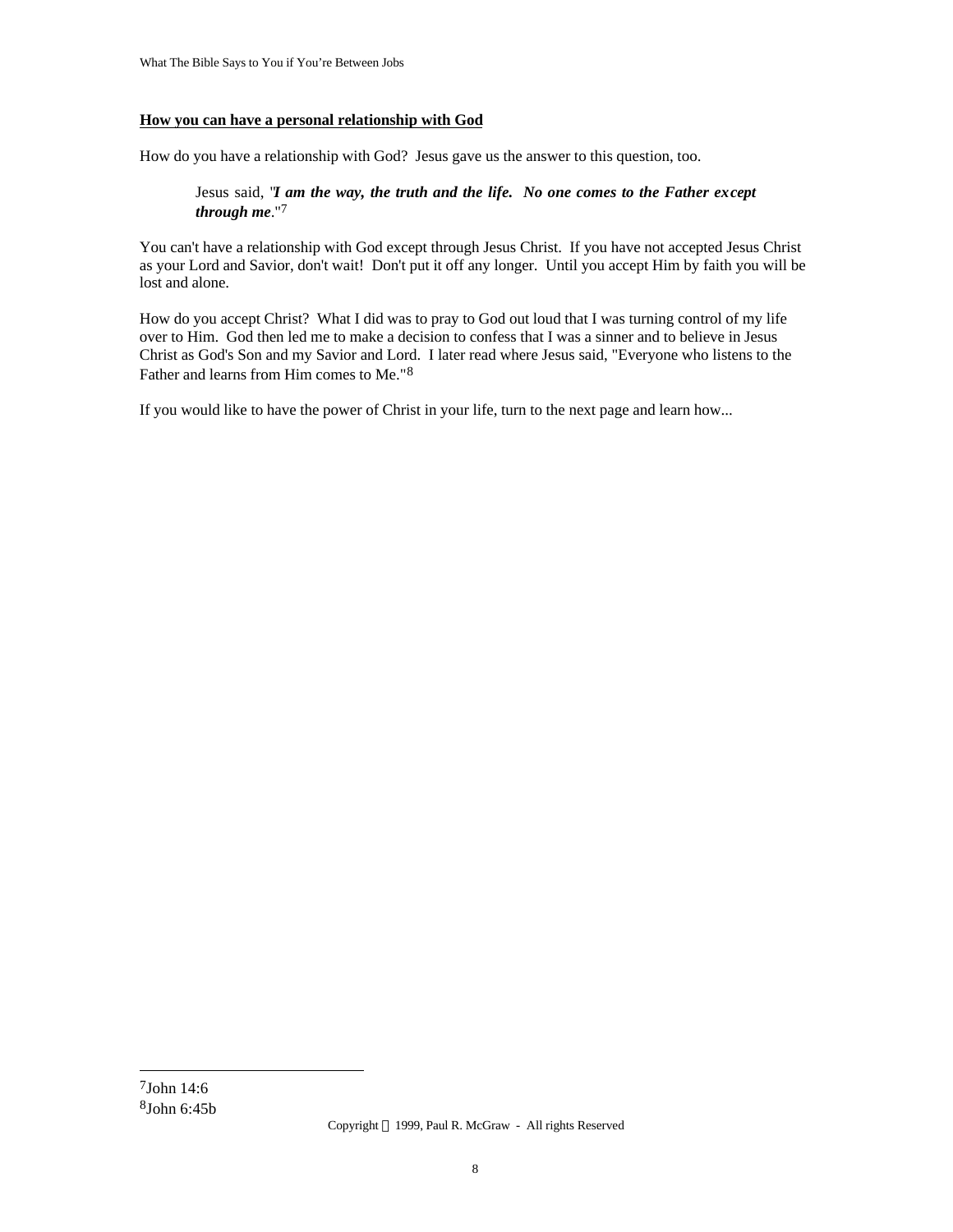You can receive Christ by following the steps below:9

- 1. Understand that God loves you and wants you to experience peace and life -- abundant and eternal. "For God so loved the world He gave His only Son, that whoever believes in Him should not perish but have eternal life".<sup>10</sup>
- 2. Admit your need (I am a sinner). God is perfect and cannot tolerate sin. However, all of us have sinned and fallen short of the glory of God.<sup>11</sup> Because of our sin we are separated from God.<sup>12</sup>
- 3. Be willing to turn from your sins (repent and go the other way).<sup>13</sup>
- 4. Believe that Jesus Christ died on the Cross as payment for your sins and rose from the grave.14
- 5. Through prayer something like the one below, invite Jesus Christ to come in and control your life through the Holy Spirit. (Receive Him as Lord and Savior.)

You may ask, "I never prayed this, but I have always believed in God, so why do I need to pray this prayer?" It's one thing to say we believe in God -- it's another thing to confess with our mouths that Jesus Christ is our Lord and Savior. When we pray this and really mean it, something different and wonderful begins to happen. (This prayer is an example -- you don't have to use these exact words, but pray in all seriousness from your heart.)

*Dear Lord Jesus,*

*I know that I am a sinner and need Your forgiveness. I believe that You died for my sins. I want to turn from my sins. I now invite You to come into my heart and life. I want to trust You as Savior and follow You as Lord, in the fellowship of Your church.*

*Date Signature*

5. Begin to grow in your faith and deepen your relationship with God:

*\_\_\_\_\_\_\_\_\_\_\_\_\_\_\_\_\_\_\_\_\_\_\_\_\_\_\_\_\_\_\_\_\_\_\_\_\_\_\_\_\_\_\_\_\_*

- a. Read your Bible every day to get to know Christ better.
- b. Talk to God in prayer every day.
- c. Tell others about Christ.
- d. Worship, fellowship and serve with other Christians in a church where Christ is preached.
- e. As Christ's representative in a needy world, demonstrate your new life by your love and concern for others.

#### **Achieving Open Communication with God**

<sup>&</sup>lt;sup>9</sup>Paraphrased and quoted from "Steps to Peace with God", by Billy Graham.

<sup>10</sup>John 3:16

<sup>11</sup>Romans 3:23

<sup>12</sup>Isaiah 59:2

<sup>13</sup>1 John 1:9

<sup>14</sup>Romans 10:9-10

Copyright © 1999, Paul R. McGraw - All rights Reserved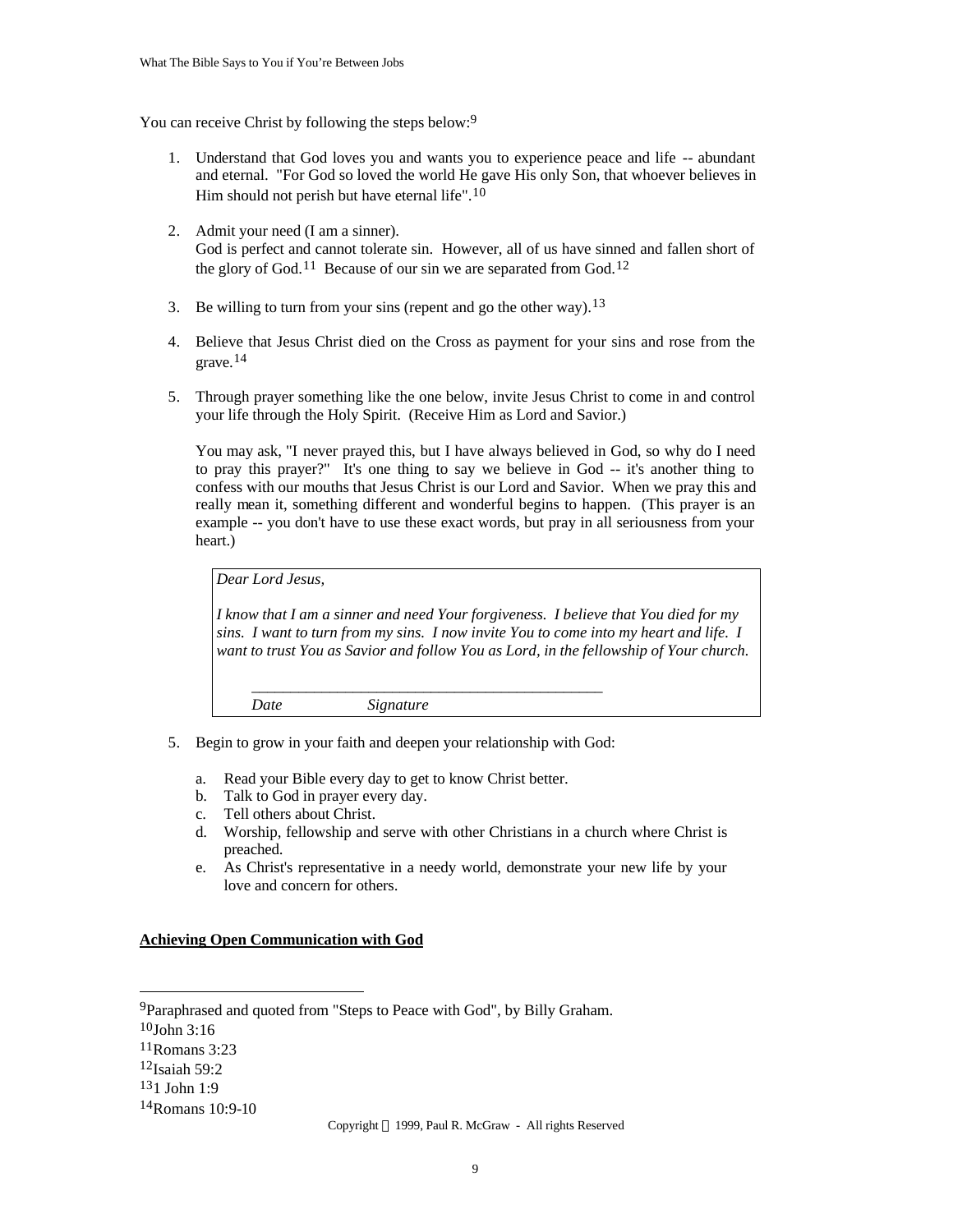When we have accepted Christ we begin to grow as Christians. However, we are not instantly perfect. There can still be hindrances in our life that prevent us from realizing a complete and full relationship with God. One of the ministries of the Holy Spirit is to tell us about these things in His perfect timing. The Holy Spirit always encourages -- if you are having thoughts that seem hopeless and condemning it's not coming from Him. The Holy Spirit will tell us in an encouraging way that motivates us to change.

Some of the hindrances that block our communication with God are:

- 1. Sin -- disobedience to God's will. It is anything we do (or don't do) that is counter to what God has commanded us. Un-confessed sin in our lives hinders our relationship with God. However, if we confess our sins, God is faithful and just and will forgive our sins and purify us from all unrighteousness.15
- 2. Procrastination -- is also sin. Delayed obedience is the same as disobedience. Is there anything you know God wants you to do that you have been putting off? Perhaps He is waiting for you to obey before He gives you the next task. If so, get it done today! The Creator of the universe is waiting for you to respond.
- 3. Other gods -- God's first commandment is, "You shall have no other gods before me."

In Moses' time people worshipped carved idols, animals and other crude gods. Today we are more sophisticated than that. We worship things like money, power, career. We put more modern things between us and God -- substances, golf, TV, cars and other possessions. Anything in our life that we put before the one and true God is a god. It hinders our relationship with him.

### **Summary**

Remember, God wants a personal, loving relationship with you more than anything else. He loves you so much that He gave His one and only Son, that whoever believes (trusts in, obeys and clings to) in Him shall not perish but have eternal life.16

### Assignment:

One day, not long after losing my job, I went up to the mountains for a day to just seek God. I wasn't looking for anything in particular. I just wanted to know God better. He revealed some things that day to me that were absolutely critical to my having a closer relationship with Him and hearing his direction for my life.

One of the lessons He taught me had to do with His Word, the Bible. For many years I had questioned whether the Bible should be taken literally and whether it really was 100% inspired by God. God gave me a strong conviction that day that I am not to water down His word and that He wanted me to accept it as coming from Him without any mistakes or inconsistencies. He told me that there may be parts of the Bible I will never understand, but that doesn't mean He didn't intend for them to be in there.

I encourage you to find a quiet place where you can get alone with God and allow Him to speak to your innermost being. Spend some time (at least an hour) to take a walk with Him. Go somewhere that is quiet where you will be alone and not be interrupted. Talk with Him, out loud, about your relationship with Him. Focus only on God and dedicate this time only to be with Him. Maybe you've never done this before, but do it anyway in faith.

151 John 1:9

<sup>16</sup>John 3:16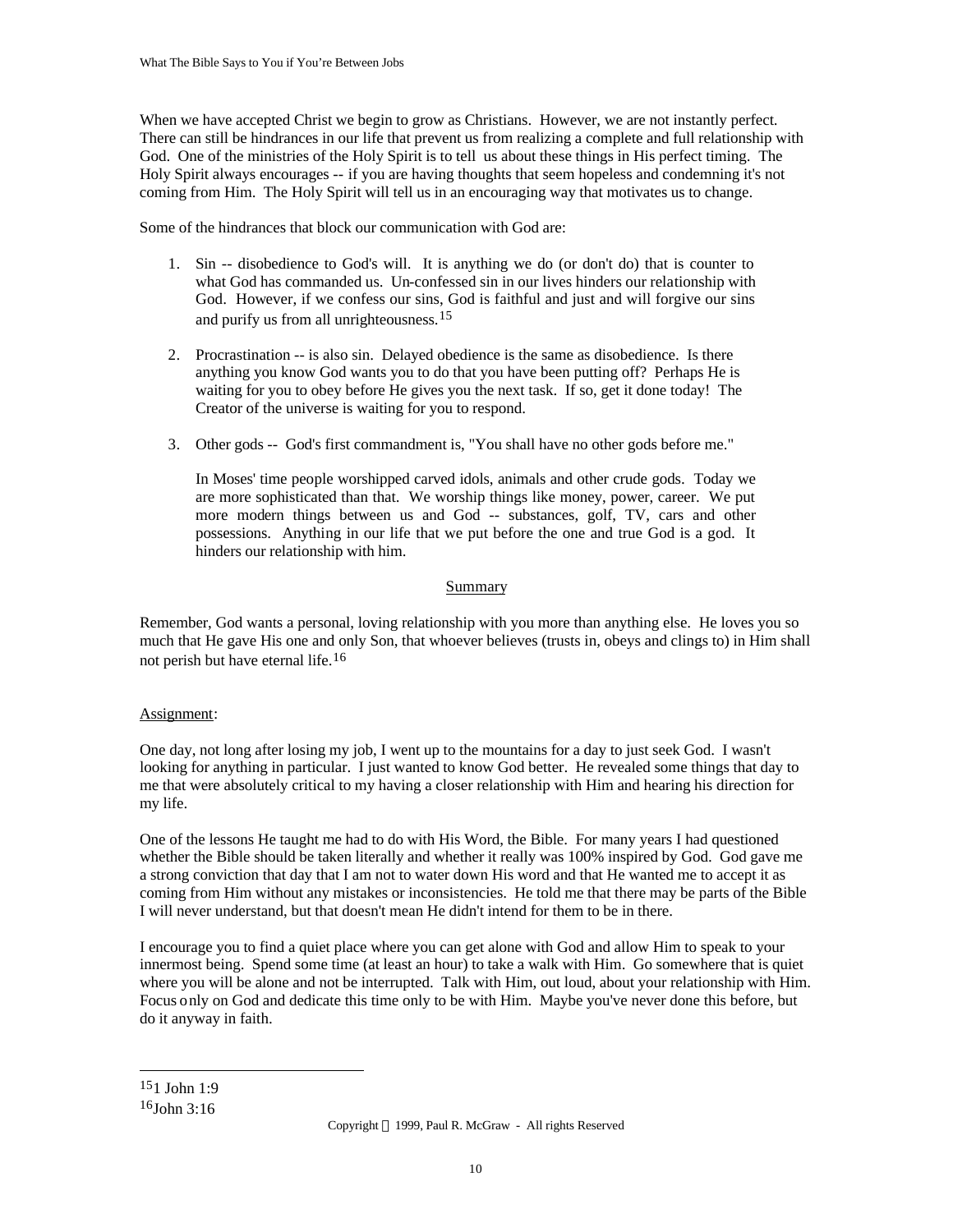- Think about how much God loves you.
- Tell God how much you love Him.
- Thank Him for Jesus Christ.
- Reaffirm your commitment to serve and love Him with all your heart, soul, mind and strength.
- Ask Him to show you how you can be even closer to Him and know Him better.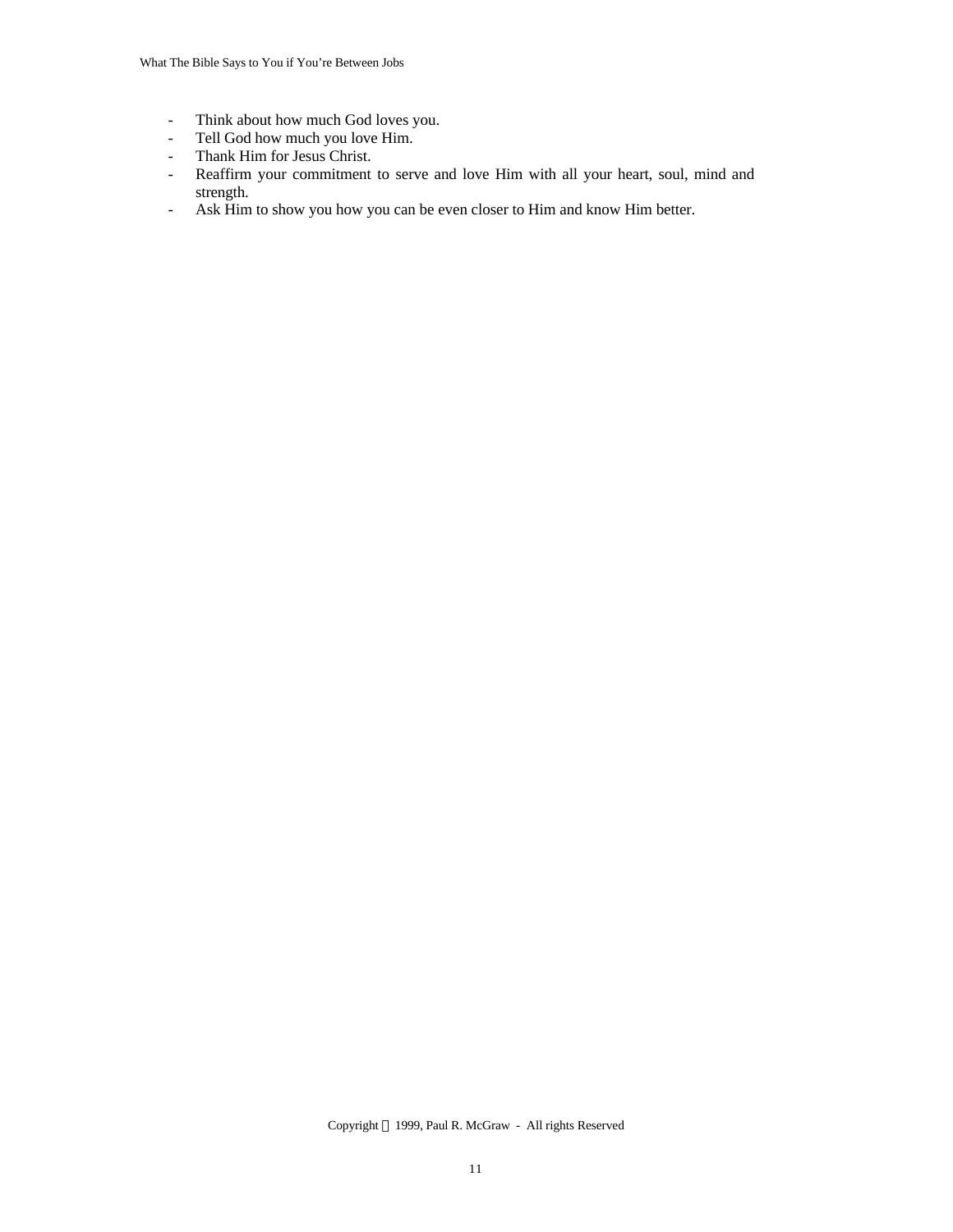# **ACKNOWLEDGE GOD AND HIS ROLE IN YOUR SEARCH**

Looking for a job can be a humbling experience. Even though we read books and get good advice from experts and friends, we quickly learn that the process is often a hit-and-miss series of efforts. We operate in seeming darkness in a trial-and-error fashion as we implement all that we know to do, but have no idea how long the process will take or where the job will come from. We don't know which of our efforts will pay off and which are a waste of time. We are like the mouse or rat in the maze -- we see only in two dimensions -- we can't see the maze from above.

But there is someone who can see the whole maze -- the path through it -- both the beginning and the end of that path. Listen to what the Bible says about some of the characteristics of this Person:

- 1. He created everything -- heaven and earth (Genesis 1:1)
- 2. He created me (Psalm 139:13)
- 3. He sees the future (Psalm 139:15)
- 4. He knew your future before you were born (Psalm 139:15)
- 5. He knows everything about you -- even every hair on your head (Matthew 10:30, Psalm 139:1-4)
- 6. He sees everything that is happening on the earth (Psalm 33:13)
- 7. His power is greater than any other (Psalm 33:10, Matthew 19:26)
- 8. His love is infinite (Psalm 36:5)
- 9. He is faithful (Psalm 36:5)
- 10. He is everywhere (Ps 139:7)
- 11. He is inside you (John 14:23)
- 12. He has a plan for you and it is already perfectly thought out (Jer 29:11)
- 13. He wants to work out the best for you in your life (Romans 8:28)
- 14. He wants to take you out of the darkness and into the light (John 8:12)

This person is the triune God -- the Father, the Son and the Holy Spirit. Why should you follow Him in your job search? Because He knows everything -- the past, present, future, everything about you. He sees the big picture -- the whole maze. He loves you more than you can even begin to understand. His purpose and plan for you are perfect. He wants to lead you. He wants to help.

The benefits to getting His help are joy, contentment and the peace that comes from knowing deep inside that everything will be ok.

So what is the key to getting God's help?

Copyright © 1999, Paul R. McGraw - All rights Reserved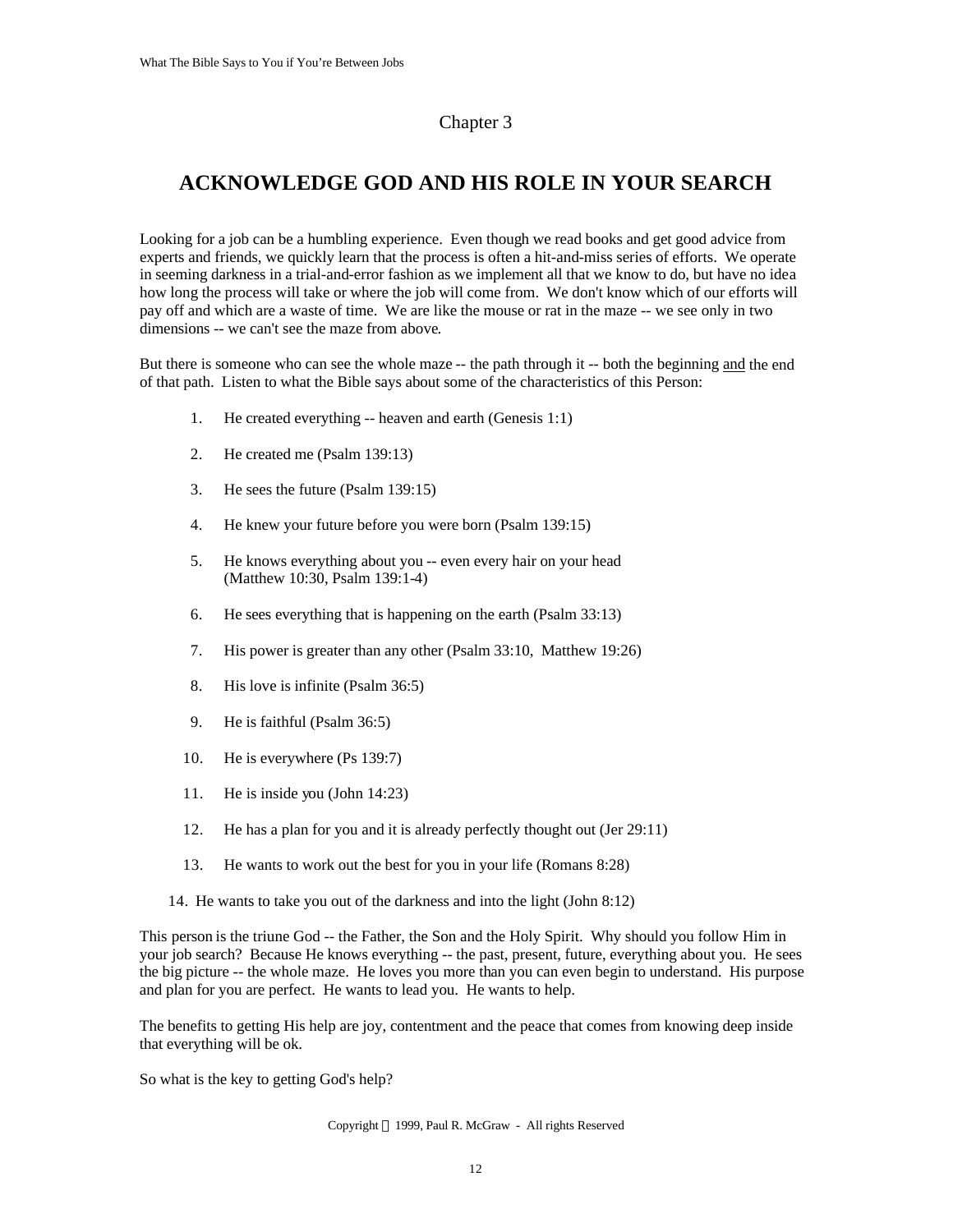The Bible tells us that God will keep your paths straight if you will "in all your ways acknowledge Him".<sup>17</sup> Your "ways" refer to the road you are on, your course of life or journey. To "acknowledge" Him means that you know and recognize Him as true and valid. It means that you are always mindful of Him and serve Him with a willing heart. There is a cause/effect relationship here -- if you acknowledge Him, He will keep your paths straight.

The first step in acknowledging God is to accept His son, Jesus Christ, as your Savior and Lord. You must believe that the only way you can approach God is through Jesus.

Next, you must believe what God tells you in His Word about Himself, His son and the Holy Spirit. The degree to which you acknowledge God in your life demonstrates what you believe about God. What you believe about God will determine how willing you will be to turn to God for help.

In the early days of my unemployment, while spending time alone with God, He revealed to me that my understanding of Him was too limited. What He told me, basically, was, "Acknowledge who I am!" The Holy Spirit then led me in telling God, out loud, who He is. I proceeded to describe a God who is truly allpowerful, all-knowing, all-loving -- a God with all the attributes described above. I acknowledged Jesus as my Savior and the Holy Spirit's presence in my life as counselor, teacher and empowerer. I acknowledged the Bible as His complete, infallible Word. In short, God's Spirit led me in telling God what He wanted me to believe about Him!

Take another look at the above list -- do you believe everything it says about God? How big is the God you believe in?

#### *Assignment:*

Spend some time talking with God about all of this. Tell Him all that you believe about Him ... what you believe about Jesus ... what you believe about the Holy Spirit. Don't just recite the Apostle's Creed. Speak from your heart, not what you have been taught to say. Make a list or tell Him out loud, whatever works for you. Ask God to help your unbelief  $18$ , whatever it may be.

<sup>17</sup>Proverbs 3:6 18Mark 9:24

Copyright © 1999, Paul R. McGraw - All rights Reserved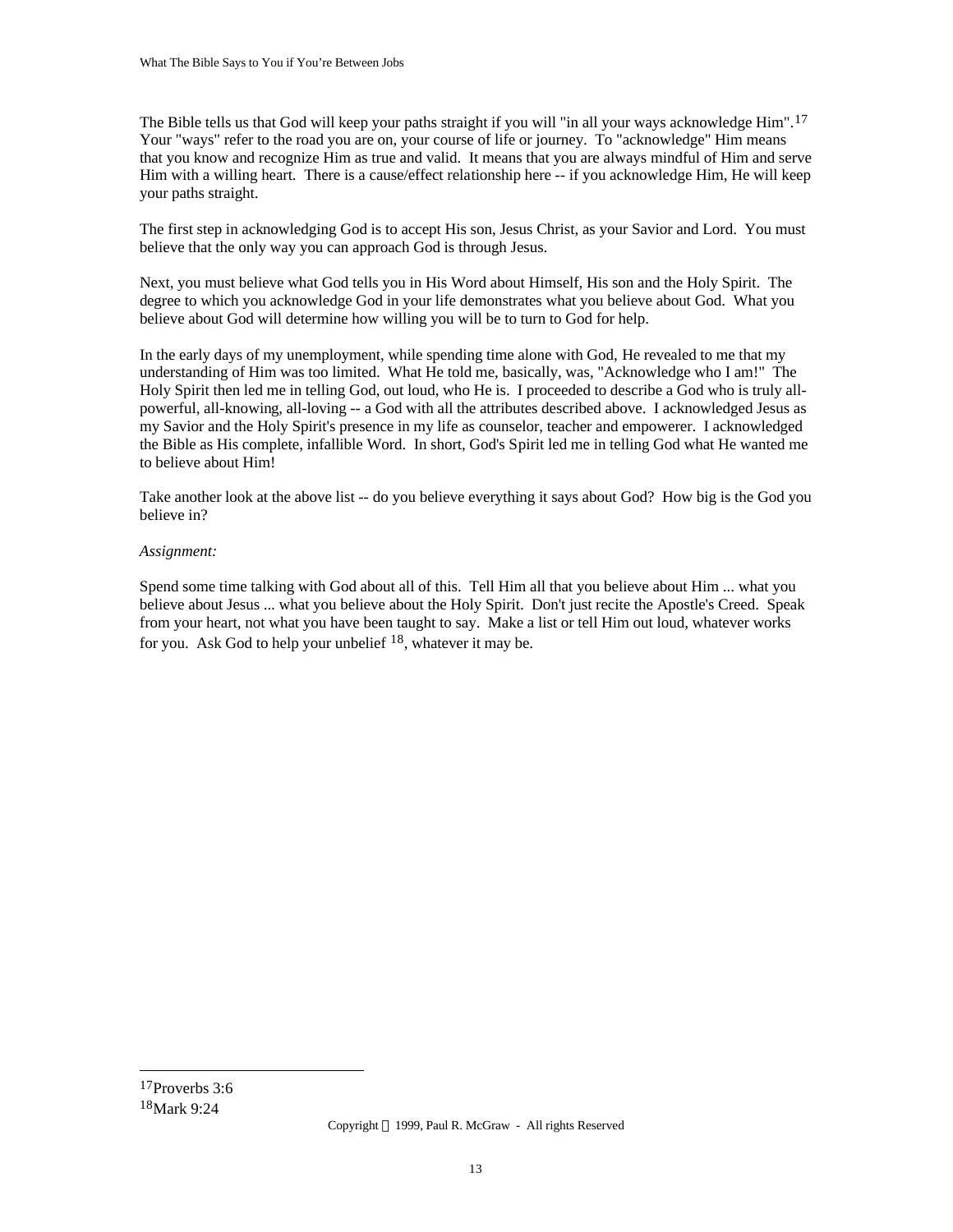# **SEEK GOD**

Now that you have come this far, you know that God has a plan for your life that includes this job search. Let's assume that you want to know His plan, you want to have a closer relationship with God through Jesus Christ and you want to increase your belief about God. What should you do? How do you go about it?

If you want to find God you must look for him. The Psalmist says it best --

*Look to the Lord and His strength; seek His face always.*19

Throughout the Bible we are told scores<sup>20</sup> of times -- *SEEK GOD*. This isn't just friendly advice from God. It's not a suggestion. It is a command.

God does not give this command just for certain people. It doesn't just apply to non-Christians. It doesn't just apply to new Christians. It applies to ALL -- including long-time Christians. God wants and commands us to seek Him.

Like most people, when I lost my job I set out to seek a new one. If you had asked me what I was doing, I would have answered, "I am seeking a job." What God taught me, though, was that I should just seek Him. So that's what I did -- I sought out God Himself and His will for every area of my life. I put my eyes on Him and where He was leading me. In His timing He eventually led me to the job He had planned for me all along. I got there by seeking God, not by seeking a job. I'm not saying that it was always easy. There were days when I or my wife would get worried and want to take things into our own hands. But when we would eventually turn to God in prayer and Bible study, the Holy Spirit would calmly reassure us and remind us just to seek God and trust Him.

What does it mean to seek God? It means we want to be closer to Him. It means we want to hear His voice more clearly. That we want to know His will for our lives. That we want His direction. That we want to understand His wisdom. That we want to walk in His ways. In short, it means we want to surrender our lives to Him.

The Bible tells us there are many benefits to seeking God:

- 1. We will receive life (Amos 5:4)
- 2. We will find Him (Proverbs 8:17)
- 3. We will be provided the basic necessities of life -- food, clothing and shelter (Matthew 6:33)
- 4. God will reward us (Hebrews 11:6)
- 5. God will forgive our sins (2 Chronicles 7:14)
- 6. We will lack no good thing (Psalm 34:10)
- 7. We will be blessed and happy (Psalm 119:2)

19Psalm 105:4

 $20$ Acts 17:27, Isaiah 55:6, Amos 5:4, Psalm 14:2 are a few examples.

Copyright © 1999, Paul R. McGraw - All rights Reserved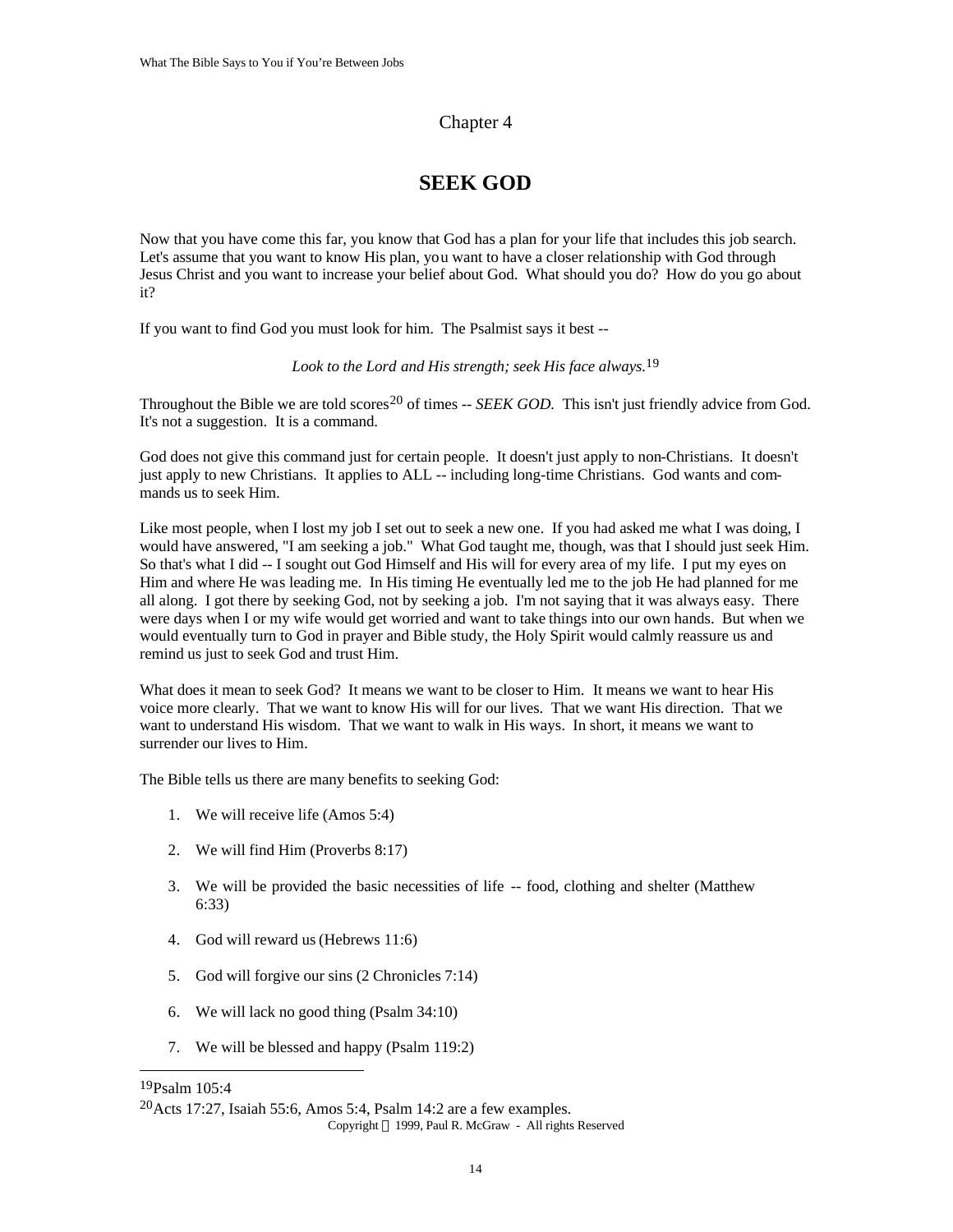So how do you go about seeking God? The Bible answers this for you also.

- 1. You must go through Jesus Christ. Jesus said, "I am the way and the truth and the life. No one comes to the Father except through Me.<sup>"21</sup>. Notice that He didn't say that He is *one* way, or *a* way. Jesus is the *only* way. You will never find God unless you believe in Jesus Christ as your Savior and have turned your life over to Him.
- 2. If you want to find God, you must really want to find Him. God says, "If you seek me you will find me, *if you seek me with all your heart."*22
- 3. You must confess your sin and turn away from a life of sin. Sin blocks our communication with God.
- 4. Pray to God. Talk with Him The apostle Paul said, "Pray continually."<sup>23</sup> James, the brother of Jesus, said, "Is any one of you in trouble? He should pray."24
- 5. Read God's word, the Bible<sup>25</sup>. Spend time in the Word every day. Don't just read books about the Bible -- read the Bible itself. Get a translation you are comfortable with. Try using a study Bible to better help you with the translation, such as the NIV Study Bible.

Don't just start from the beginning of Genesis, but read from different parts every day. The Psalms help to understand how we should approach God with our heart, our attitude of mind and our emotions. The Gospels tell us about the life and teachings of Jesus. The New Testament letters instruct in how to lead the Christian life. Proverbs teaches us God's wisdom. Spend time in all these sections.

Remember, you aren't just reading any book. This is God's Word. Meditate on something when it "hits" you. It may be the Holy Spirit trying to get your attention. Stop and respond to God about what you think He is telling you. Ask the Holy Spirit for help when you don't understand something.

- 6. Spend time with other believers.<sup>26</sup> Involve them in your seeking. God will speak to you through them, too. Attend a Bible believing church<sup>27</sup> -- one that accepts the Bible as God's inerrant, inspired word and which freely speaks about Jesus Christ and worships Him as Lord and Savior.
- 7. Have patience and be persistent.

Remember, if you seek God, you will find Him and His plan for your life -- that's a promise straight from  $God.<sup>28</sup>$ 

 $^{21}$ John 14:6

 $22$ Jeremiah 29:13

<sup>23</sup>1 Thessalonians 5:17

<sup>24</sup>James 5:13

<sup>8</sup>2 Timothy 3:16

<sup>26</sup>1 Thessalonians 5:11

<sup>27</sup>Hebrews 10:25

<sup>28</sup>Jeremiah 29:13

Copyright © 1999, Paul R. McGraw - All rights Reserved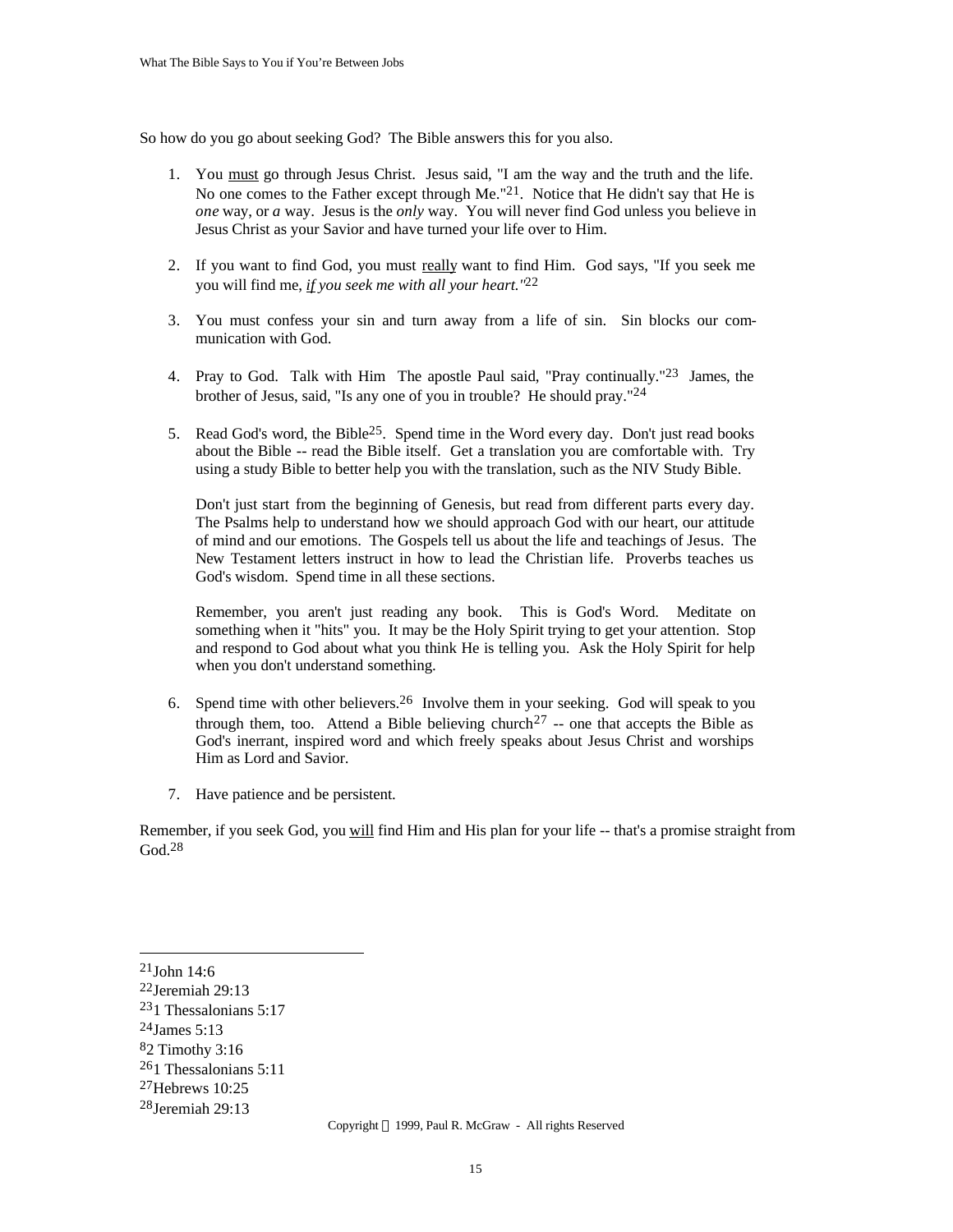# **TRUST GOD TO PROVIDE FOR YOUR NEEDS**

What do you worry about?

Do you worry about how you are going to provide for your family without a job, or how you are going to pay the bills? Are you worried about where the job will come from, what tomorrow may or may not bring? Or are you just anxious about your circumstances in general? If so, you are not unlike many others in your situation.

Worry can cause negative consequences for you during this time. Worry saps your energy, makes you irritable and mean and can damage your health. Worry will take your attention away from God, His direction for you and the task at hand. While you are busy worrying, you may actually miss something God is trying to tell you.

But you say, "I know all these things, but I just can't help it. I can't stop myself from worrying."

God knows that you have this tendency to worry and in His Word gives you specific, concrete and pragmatic instruction about how you can deal with it in your life.

#### **Matthew 6:25-34**

Jesus spoke directly about worry in His "Sermon on the Mount":

25 "Therefore I tell you, *do not worry* about your life, what you will eat or drink; or about your body, what you will wear. Is not life more important than food, and the body more important than clothes?

26 Look at the birds of the air; they do not sow or reap or store away in barns, and yet your heavenly Father feeds them. Are you not much more valuable than they?

27 Who of you by worrying can add a single hour to his life?

28 "And why do you worry about clothes? See how the lilies of the field grow. They do not labor or spin.

29 Yet I tell you that not even Solomon in all his splendor was dressed like one of these.

30 If that is how God clothes the grass of the field, which is here today and tomorrow is thrown into the fire, will he not much more clothe you, O you of little faith?

31 So *do not worry*, saying, `What shall we eat?' or `What shall we drink?' or `What shall we wear?'

32 For the pagans run after all these things, and your heavenly Father knows that you need them.

*33 But seek first his kingdom and his righteousness, and all these things will be given to you as well.*

34 Therefore *do not worry* about tomorrow, for tomorrow will worry about itself. Each day has enough trouble of its own.

Jesus says plainly, "*Do not worry*..." This is not just a friendly suggestion or helpful advice. It is a command from our Lord. Would Jesus command you to do something that you are incapable of? Of course not. With His help all things are possible.<sup>29</sup>

<sup>29</sup>Matthew 19:26

Copyright © 1999, Paul R. McGraw - All rights Reserved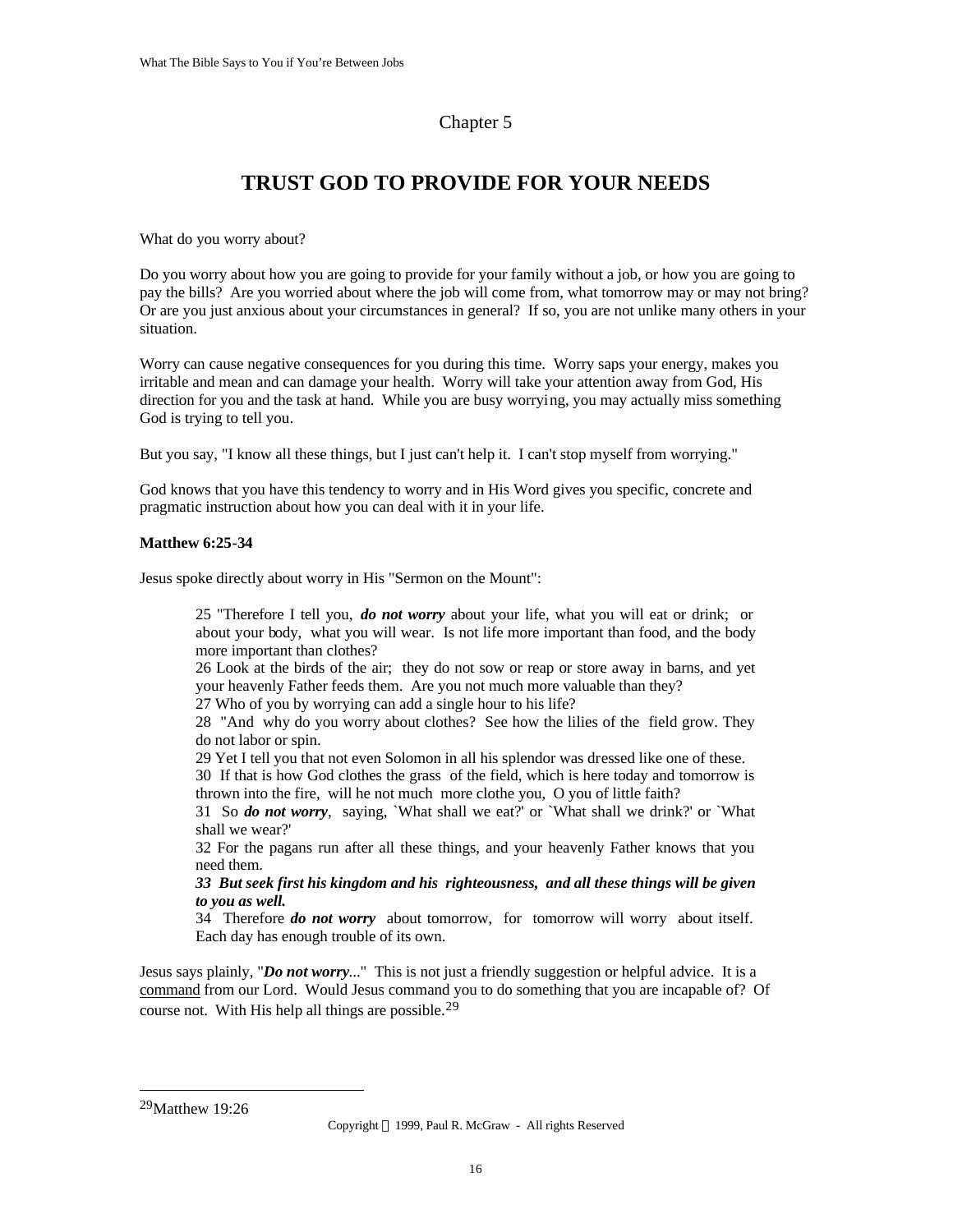Jesus goes on. He doesn't just stop after telling us what not to do. He goes on to tell us what we should do -- "Seek first His kingdom and His righteousness..." He wants us to devote our energy to seeking a closer relationship with Him. When we do, our focus is on Jesus and not on our worry.

Seeking God is one primary antidote to worry.

#### **Philippians 4:6-7**

"Do not be anxious about anything, but in everything, by prayer and petition, with thanksgiving, present your requests to God. And the peace of God, which transcends all understanding, will guard your hearts and minds in Christ Jesus."

Paul plainly tells us not to be anxious about anything. Paul, under the direction of the Holy Spirit, would not tell us to do something we are incapable of. Rather, he tells us several things we should do instead:

- 1. Pray in every situation. When you start to worry, do you pray?
- 2. Be thankful. Have you thanked God for your present circumstances? If you believe good will come as a result of your situation, then it is something to be thankful for.
- 3. Present your requests to God. Have you turned your job search over to God? Have you presented it to Him? If so, have you let go of it? Once you turn something over to God, it's not yours anymore.

#### **JOHN 14:1**

*Do not let your hearts be troubled. Trust in God; trust also in me.*

Here Jesus gives you another antidote to worry -- TRUST. The Greek word here is "pisteuo", for which there is not a simple English translation. It means, "to believe in, rely on, adhere to and trust in. "Pisteuo" is the same word translated as "believe" in John 3:16 ("For God so loved the world that He gave his one and only Son, that whoever believes in Him shall not perish but have eternal life.")

In short, Jesus is calling for nothing less than a full commitment of your life and will to Him. When you have submitted yourself to Jesus, when you are actively trying to follow God's direction for your life and are obeying His commands, He will take care of your worry by replacing it with a sense of peace that transcends all understanding. Your family and friends will be amazed!

#### **Proverbs 4:5**

*Trust in the Lord always and lean not on your own understanding...*

Here the Hebrew word for "trust" literally means to "hide for refuge in". When we seek protection under and rely on the mighty hand of God we receive a new level of confidence that defies our circumstances.

We are also instructed not to lean on our understanding. Why? Because there is a strong likelihood that our own understanding of things is incomplete, inadequate or incorrect . The fact is, we don't have a correct understanding of our circumstances until God reveals it to us.

Many times worry comes from relying on your own view of things. You may think the future looks bleak, but God sees the future and knows differently. Don't trust your own limited understanding. Rather, seek God for His understanding of your situation.

Copyright © 1999, Paul R. McGraw - All rights Reserved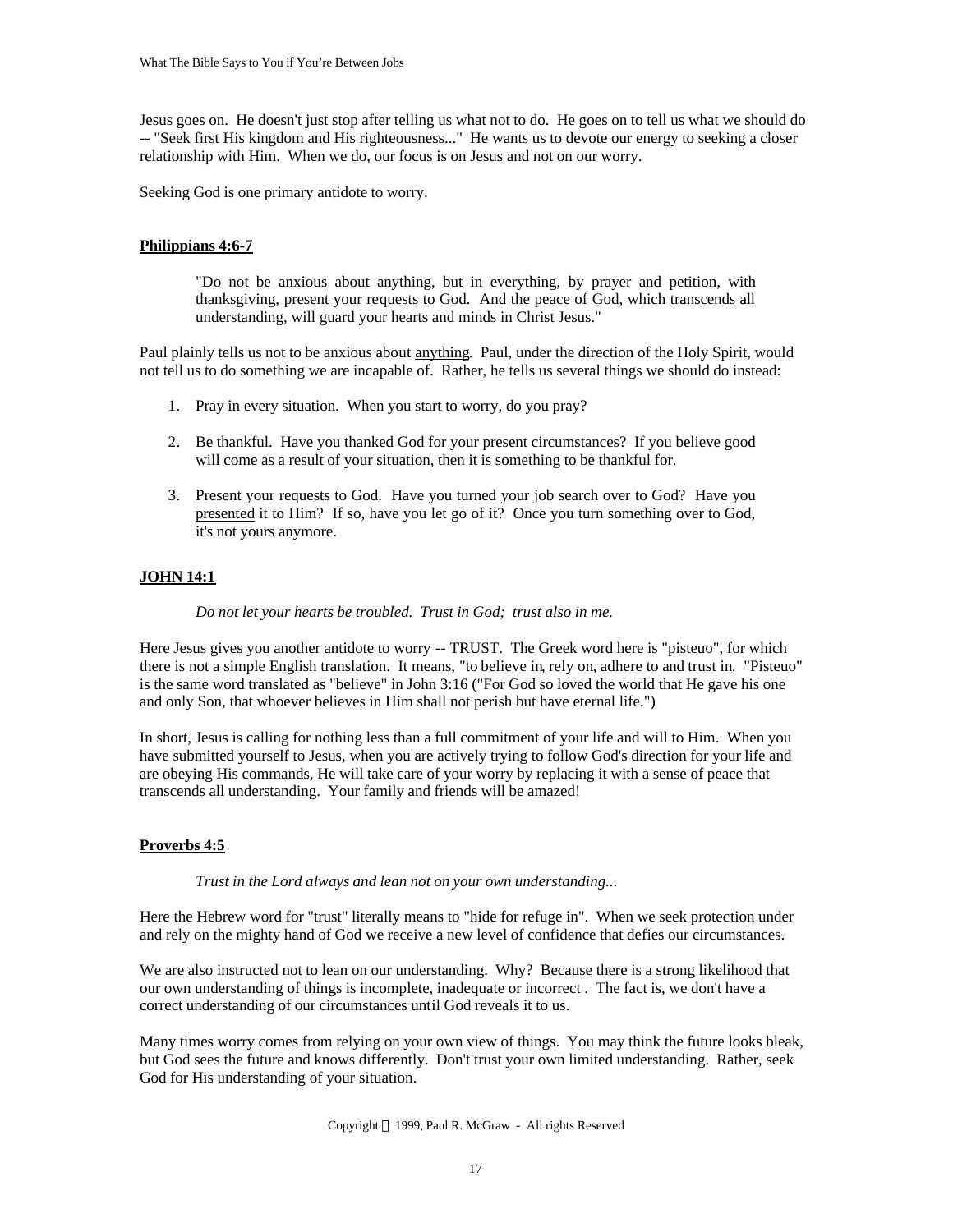#### Suggestion:

Occasionally during my time between jobs I would start to worry and feel anxious. It was usually accompanied by a churning in the stomach. For you it may be a tight neck, sleeplessness, shortness of breath or some other symptom. Anticipating those times I carried a slip of paper containing Bible verses which I would read out loud, meditate on and discuss with God. The worry would go away every time. Following are some of those verses: Matthew 6:25-34, Matthew 19:26, Philippians 4:6-7, John 14:1, Proverbs 4:5-6, Philippians 4:19, Romans 15:13, Romans 8:28.

#### **Summary**

Turn your worry over to God. He has told you how to do it -- trust in Him; seek Him; rely on His knowledge and understanding; pray; be thankful; turn your situation over to Him. Above all else, make Jesus the Lord of your life.

Remember Paul's words -- "My God will supply all your needs according to His glorious riches in Jesus Christ."30 Just think about that -- ALL YOUR NEEDS! And the only limit is GOD'S RICHES IN CHRIST!

Finally, may the God of hope fill you with all joy and peace as you trust in Him, so that you may overflow with hope by the power of the Holy Spirit.<sup>31</sup>

<sup>30</sup>Philippians 4:19

<sup>31</sup>Romans 15:13

Copyright © 1999, Paul R. McGraw - All rights Reserved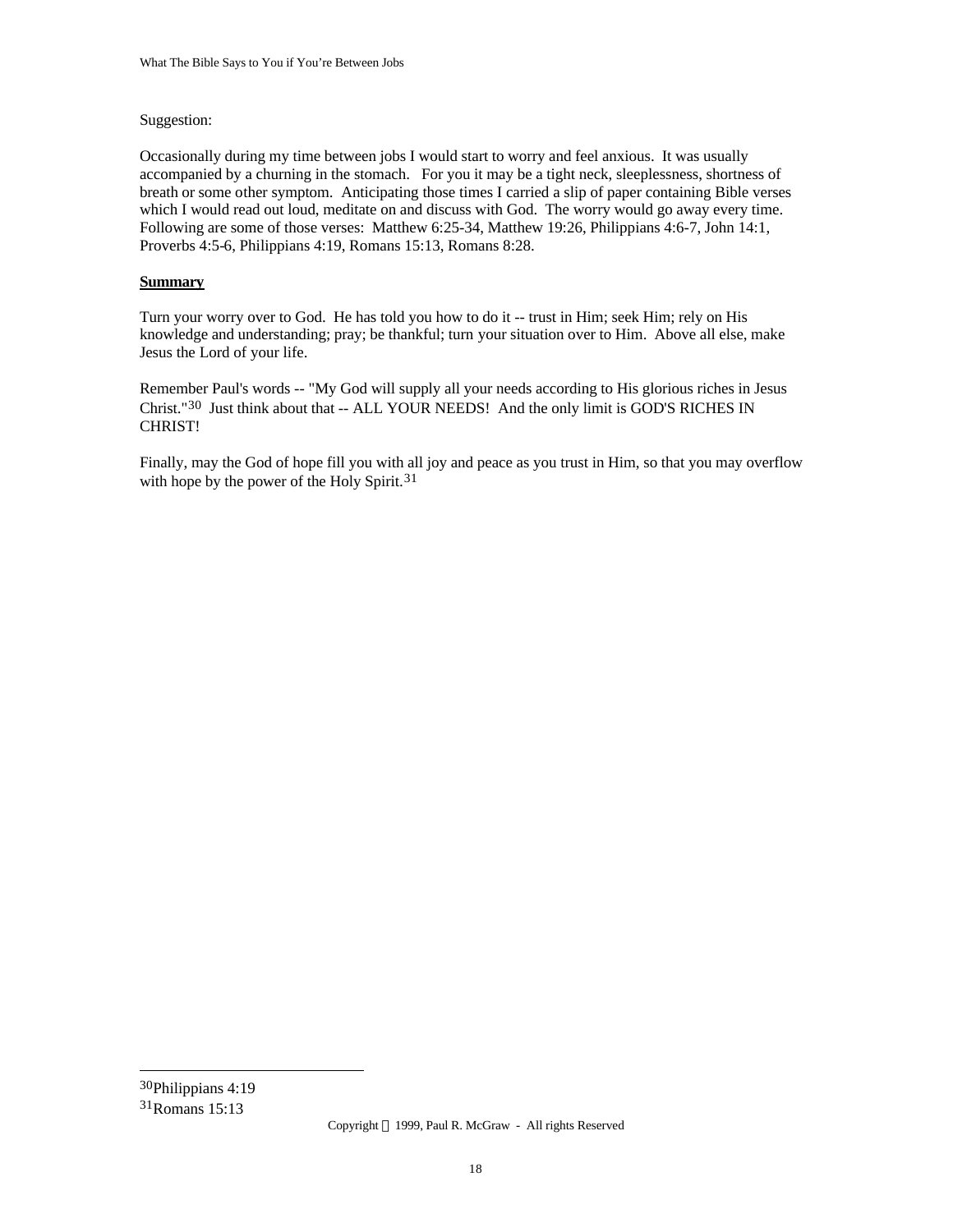# **TRUST GOD TO PROVIDE DIRECTION FOR YOUR SEARCH**

Although Moses led the Israelites through the desert for 40 years, he would not be the one to lead them into the promised land. God gave that job to Joshua. It was no small task. The Israelites had tremendous obstacles to overcome -- they would face great armies with giant and powerful soldiers.

Under God's direction, Moses gave Joshua his instructions from God, "Be strong and courageous. Do not be afraid or terrified because of them, for the Lord your God goes with you; He will never leave you nor forsake you. ... The Lord Himself goes before you and will be with you; he will never leave you nor forsake you. Do not be afraid; do not be discouraged."32

This was a tall order for Joshua, but also a big promise -- God Himself would go ahead of Joshua and get things ready for Him. God wouldn't leave Joshua on his own, he would go with him and be with him at all times.

But God did even more than that. We learn that Joshua "was filled with the spirit of wisdom."<sup>33</sup> God not only goes before us and is with us, but His spirit, the Holy Spirit, is always inside us!

What is the nature of the Holy Spirit? Isaiah gives us seven characteristics<sup>34</sup> -- power, wisdom, counsel, knowledge, understanding, the obedient fear of the Lord, and the reverent fear of the Lord. The Holy Spirit gives us all these things.

You may ask, "That sounds great. But who gets filled by the Holy Spirit?" Jesus gives us a simple answer -- "If you love me, you will obey what I command. And I will ask the Father, and he will give you another Counselor to be with you forever -- the Spirit of Truth. The world cannot accept Him, because it neither sees Him nor knows Him. But you know Him, for He lives with you and will be in you."35

Jesus said that, among other things, the Holy Spirit would,

- 1. Counsel you (John 14:16)
- 2. Teach you all things (John 14:26)
- 3. Guide you into all truth (John 16:12)

Furthermore, Jesus said that He will give the Holy Spirit to His children who ask Him.<sup>36</sup> If you want the Holy Spirit you must be one of His children. You must believe in Him as your personal Lord and Savior and love Him with all your heart.

So how does this all apply to your job search?

In a way, you are like Joshua poised to lead his people into the promised land. You have been wandering around in the desert and are about to enter into strange territory with a lot of unknown enemies and hazards. You don't really know what lies in store for you on the other side of the river.

But God is going ahead of you and getting things ready for you -- things you have no idea about. When it is time for you to act, He will be with you. Furthermore, He places His Spirit in you to counsel you, teach you and guide you.

<sup>32</sup>Deuteronomy 31:1-8

<sup>33</sup>Deuteronomy 34:9

 $34$ Isaiah 11:1

<sup>35</sup>John 14:15-17

<sup>36</sup>Luke 11:13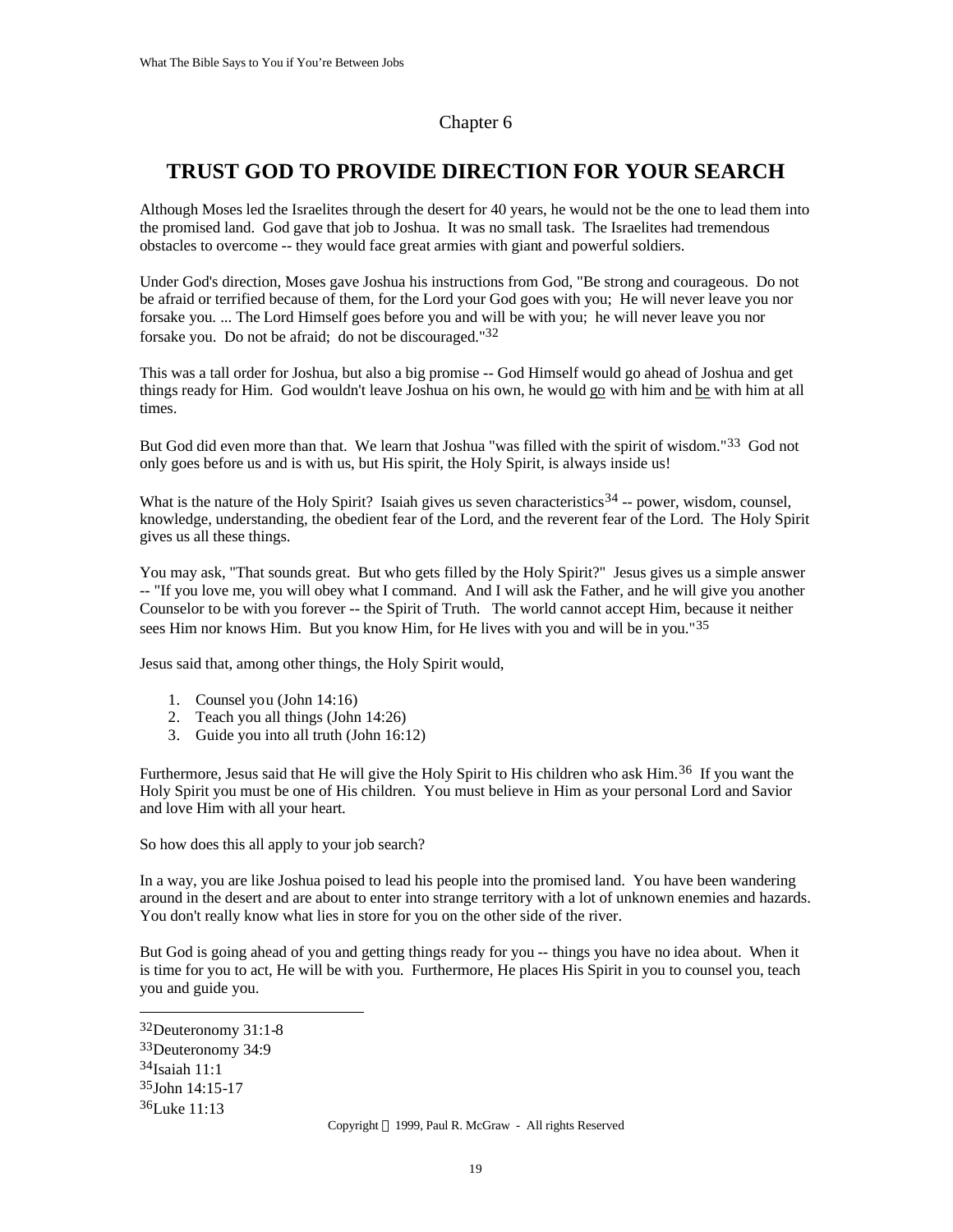Have you ever read this verse in the Bible? -- "The Lord helps those who help themselves." Of course not, it's not in the Bible. Rather, the Bible says the opposite  $-$  "it is not for man to direct his steps."<sup>37</sup>

I can testify that God led me every step of the way to my current job. Only with the clarity of hindsight can I see the steps that were involved and how they related to each other. I can look back and identify 6-8 significant events which led to my current job. At the time each one seemed like an isolated occurrence. Following are four of those events that I offer to illustrate:

- 1. I was led to go to someone to ask their forgiveness for having wronged them in the past. I only went because the Holy Spirit made me feel miserable when I didn't, not because I thought it would lead to a job. That person turned out to be a primary factor in my getting the job.
- 2. One day a was driving and made a wrong turn, got lost and eventually found myself in the neighborhood of an old friend. I felt led to call him, stopped by and we had a long lunch. That friend turned out to be a primary factor in getting my job.
- 3. A friend asked me one day to call someone to encourage them during some troubles they were having. That person turned out to be a factor in getting my job.
- 4. I interviewed with another company whose President knew somebody who helped me get the job in the company that eventually hired me.

I did each of the above things because I sensed the leading of the Holy Spirit and obeyed. I obeyed in faith without any idea at all they would lead to the job I obtained. Each one at the time seemed like an isolated circumstance.

But what if you are not sensing any direction from God right now? What should you do?

- 1. Ask God for clearer direction.
- 2. Continue to seek God (see Chapter 4).
- 3. Ask God to remind you if there is anything He already told you to do that you have not done yet.
- 4. Ask for help in hearing God's voice.
- 5. Keep spending time studying God's Word. This will do two things for you. First, God will speak to you through His Word. Secondly, your faith will increase and help you through this time of uncertainty.38

Above all else, keep doing what God told you to do last. Maybe it's just not His time for new direction.

Whatever God tells you to do, do it!

Finally, ask yourself this question -- Do you really believe deep in your heart that God will provide direction for your job search? If you do, the Holy Spirit will provide clear direction. If not, you won't really listen intently, your attention will be easily diverted to other things or you'll start taking matters into your own hands.

<sup>37</sup>See Proverbs 16:9, Proverbs 20:24, Jeremiah 10:23

<sup>38</sup>Romans 10:17

Copyright © 1999, Paul R. McGraw - All rights Reserved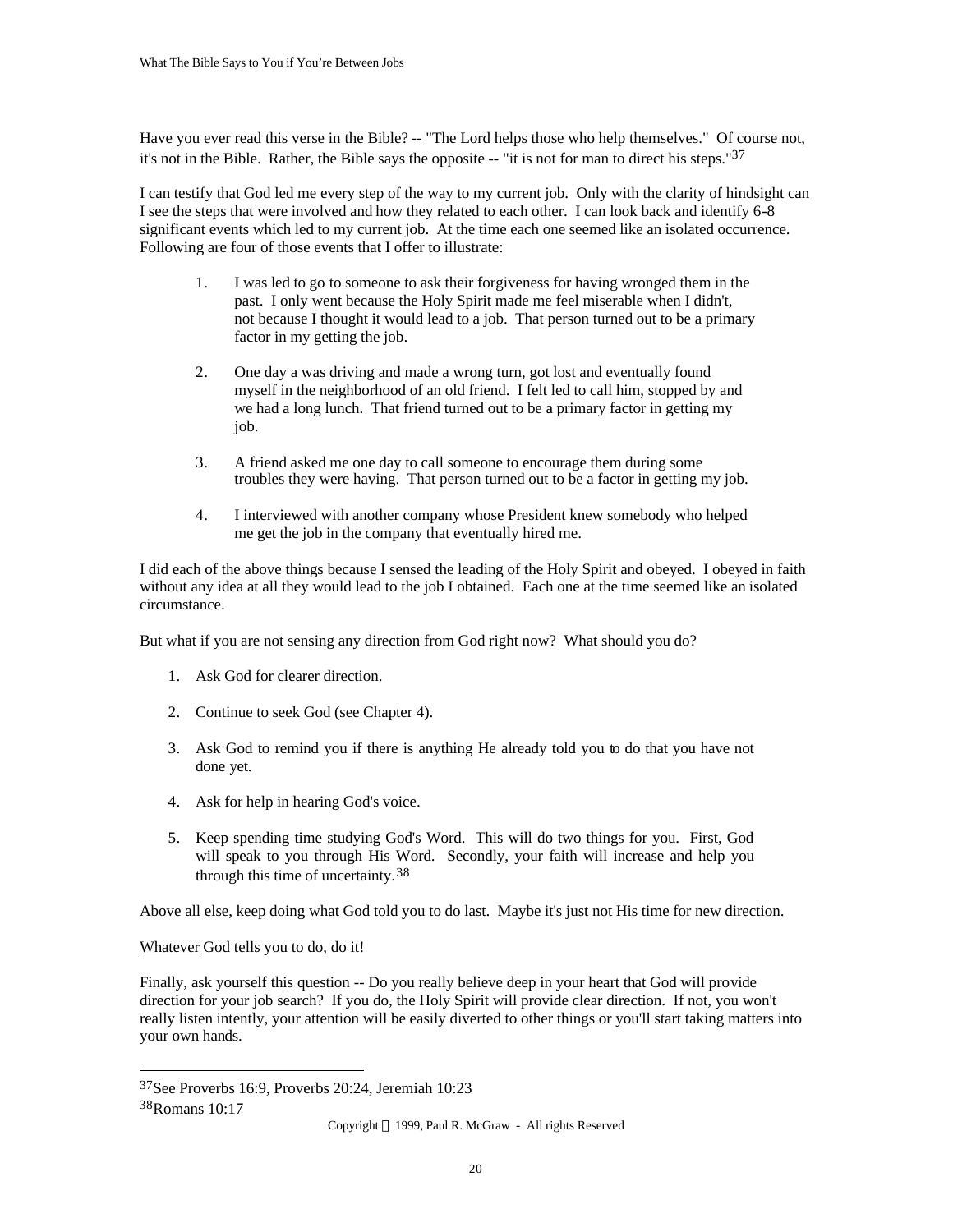# **WAIT ON THE LORD**

Being between jobs involves a lot of waiting. Waiting for people to return calls. Waiting for an interview. Waiting for a prospective employer to make a decision. During this time it seems that our sense of urgency is far more acute than that of other people.

The Bible says much about waiting -- waiting on God. King David, who spent a lot of time waiting on God as he was being hunted by his enemies, said, "Be still before the Lord and wait patiently for him..."39

God gives us many reasons why it is in our best interest to wait on Him:

- 1. God Himself acts on behalf of those who wait.<sup>40</sup>
- 2. Waiting is part of the process God uses to grow us and mature us in our faith.<sup>41</sup>
- 3. Waiting produces serenity.42 We shift the responsibility for the outcome to God.
- 4. When we wait for God, He renews our strength -- He actually replaces our strength with His strength.43
- 5. By waiting, we actually get our timing in unison with God's timing.44 By not waiting, we may delay or miss out on something that God wants to do in our life.
- 6. God really likes it when we wait on Him.45 What more reason do we need?

What does it mean to wait on the Lord? The idea is simple. It means that we don't act on our own in our own strength. Rather, we are continually seeking His will in every situation of our life. We wait for his command before we move. We do things according to His timetable and not our own. We acknowledge that we are living our life according to His plan only.

Waiting for God not only applies to our actions, it also involves our attitude of mind. In fact, the same Hebrew verb, "to wait", is often translated "to hope." When we wait on God we also put our hope in Him.

So how does this all apply to the job search? How do you wait on God during your job search?

- 1. You only do those things you know God wants you to do. If you want to do things His way, then you must do things His way. It's as simple as that. If you act on your own, you risk getting outside of His will for your life.
- 2. Actively seek God's direction in everything. Waiting on God is not a passive experience -- it takes work. Seek His will via prayer, Bible study and other Christians. If you seek Him, you will find Him.46

l

42Psalm 37:7

Copyright © 1999, Paul R. McGraw - All rights Reserved

<sup>39</sup>Psalm 37:7

 $40$ Isaiah 64:4

<sup>41</sup>James 1:2-4

 $43$ Isaiah  $40:30-31$ 

<sup>44</sup>Ecclesiastes 3:1

<sup>45</sup>Psalm 147:10-11

<sup>46</sup>Jeremiah 29:13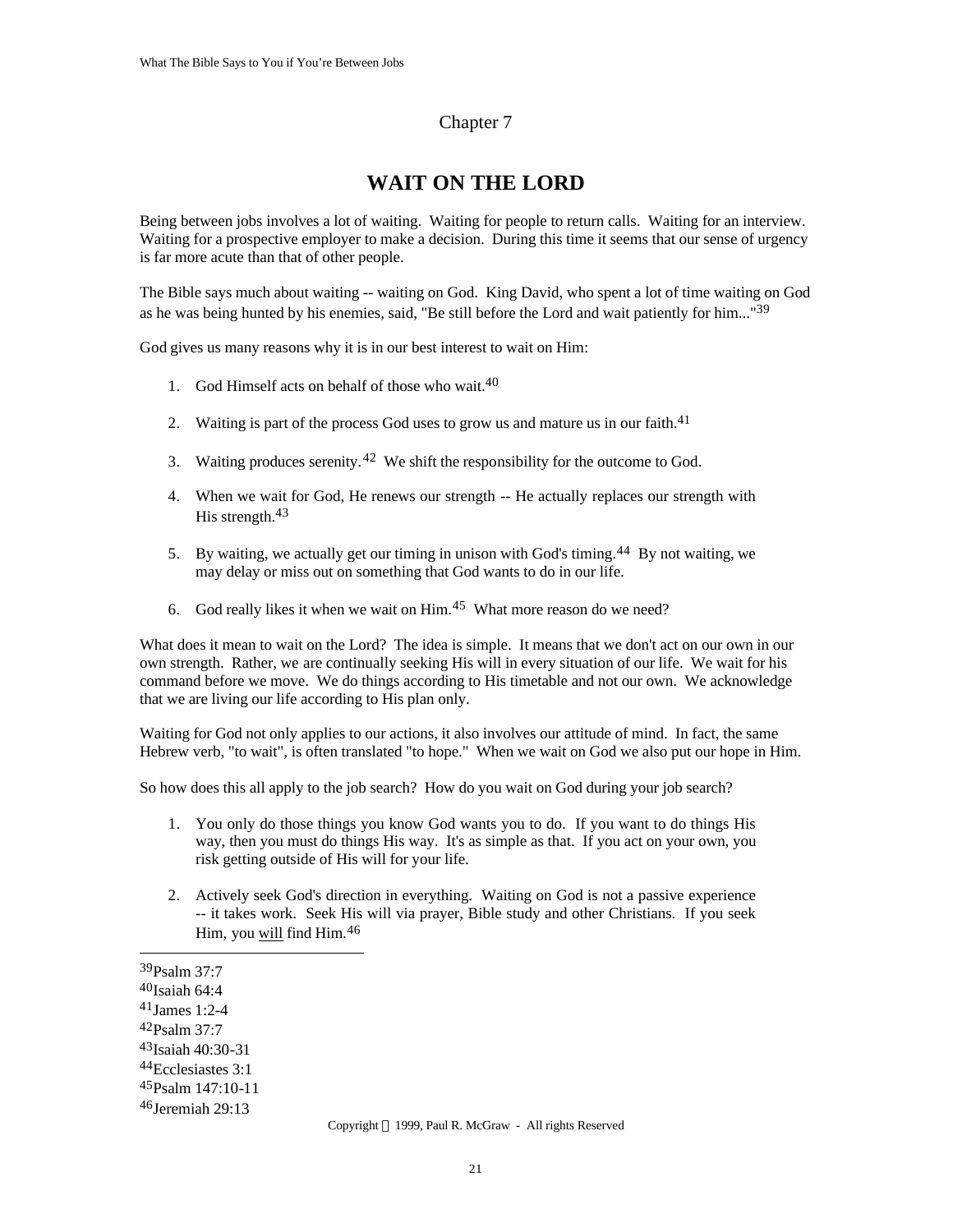- 3. Always be asking God what to do right NOW, at THIS moment -- How to spend this time. Whom to call and what to say. What to write on the resume. What to say in the letter. When you don't ask for his direction, you end up wasting time, effort and energy.
- 4. Don't go anywhere without God. Wait until you believe you understand His direction. Then go to Him in prayer, "Lord, I think you are telling me to do this. Please lead me and guide me as I move out. Help me to continue to pay attention to your guidance." Don't take the attitude, "Lord, I'm going to do this, please bless it." When you move out on your own, you bring unnecessary stress and anxiety into your life.
- 5. Involve others in your wait, especially your wife. You must be in this together. That means waiting together.
- 6. Remember, to wait is to hope. Work at your hope and trust by reading the Bible (especially Psalms), through prayer and support from strong Christians.
- 7. Be sure you are humble. Acknowledge that without Christ, you can do nothing.47 You are not in control.
- 8. You must believe that God will not keep you waiting beyond His appointed time. He will never leave you hanging.
- 9. You must believe that it is in your best interest to wait. Read what the Bible promises to those who wait.
- 10. Some may tell you that "the Lord helps those who help themselves." Remember, the Bible does NOT say that. It says the opposite. Resist that temptation!

All this may sound a little scary to you. You may be thinking, "But what if God doesn't speak? Am I supposed to just sit in my living room doing nothing? If so, how long? Will God just leave me hanging? I'll just end up sitting around!"

My experience is quite the opposite. I found that my plate was always full of activities directed by God. Most nights I would fall into bed exhausted from doing what I felt God led me to do -- He wore me out!

There were days when I sat around doing nothing, but they were usually when I was procrastinating about doing something He had told me to do.

Don't think that waiting on God is a passive, boring experience. It is hard work. And remember, when you don't wait on God, whatever you do is in your own strength. When you wait on Him, whatever you do is with God's strength.<sup>48</sup>

47John 15:5

<sup>48</sup>Isaiah 40:30-31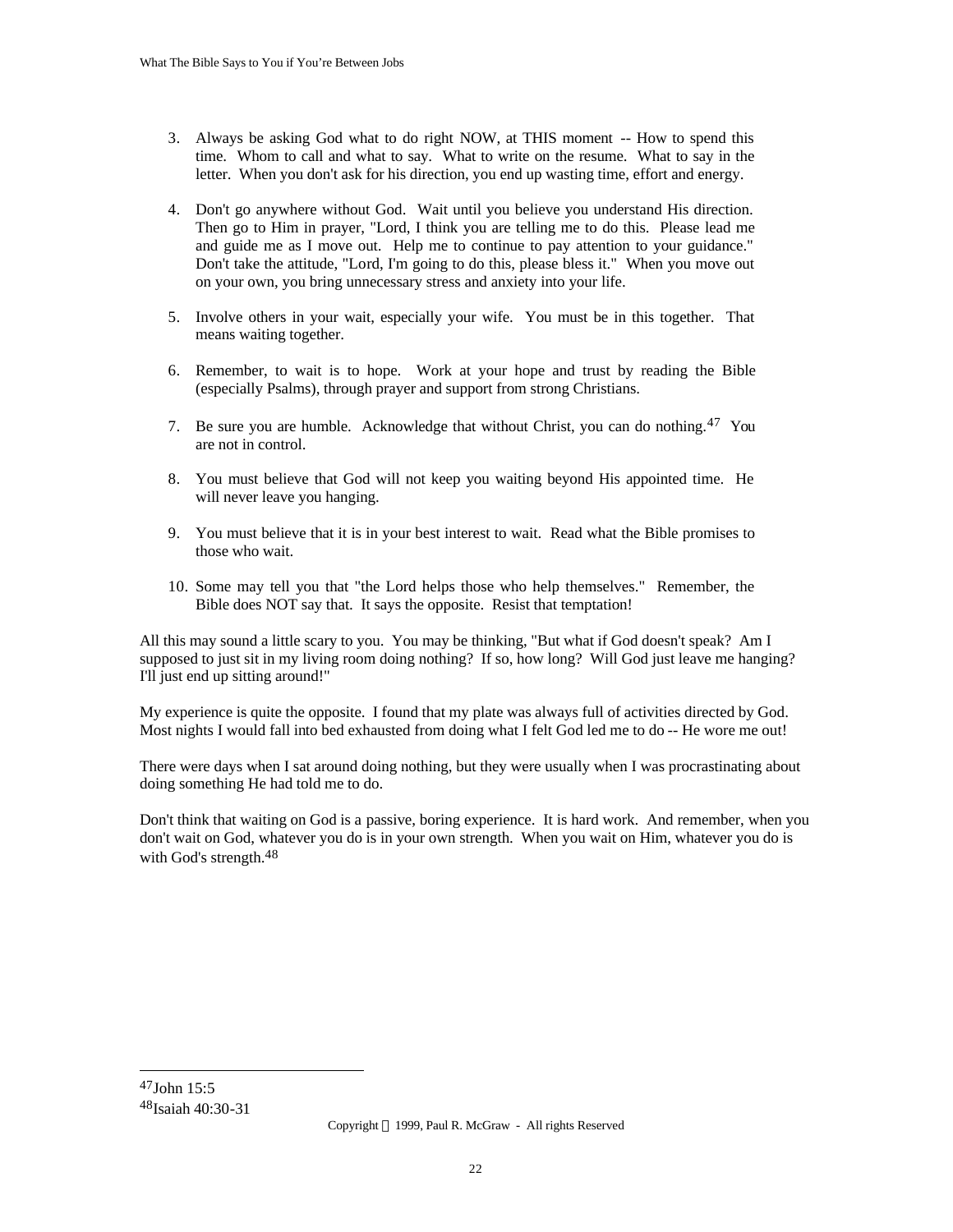# **OBEY GOD**

Did you ever wonder why God chose Abraham to be the father of a great nation?

Through the stories of his life we get some clues.

When God told Abraham to leave his country, his people and his father's household and go to a land God would show him *later* ... "Abraham left, as the Lord had told him<sup>49</sup>.

When God entered into His covenant with Abraham and told him to have himself and every male in his household circumcised ... "on that very day" Abraham did it  $50$ .

When God told Abraham to sacrifice his son ... "early the next morning" Abraham went to do it<sup>51</sup>.

When God spoke, Abraham obeyed.

To obey God means more than just not doing the wrong things. It also means that we do what God tells us -- when, how, where and with the right attitude. Disobedience comes in many forms. Delayed obedience, partial obedience and grumbling about the assignment are all less than God expects.

Is there anything that you know God wants you to do that is undone, or partially done? In any area of your life? Every command from God is urgent and important, even when that command isn't in the area of your life you happen to be focusing your attention on at the moment.

God doesn't segment our lives like we have a tendency to do. For Him, everything is connected. Asking Him for something while in a state of conscious disobedience is like your teenager asking to use the car when he hasn't taken the trash out since you reminded him a week ago.

If you think of your life as a critical path, the last command from God may be the next step on that path. Until you obey that last command, He may not reveal the next step.

There was a time in my job search when God was leading me to reconcile with a family member in another state. It was very uncomfortable for me because it involved re-surfacing some deep hurts from many years before. So I did what I too often do -- procrastinate. The only trouble was, whenever I would pray for direction about my job search the Holy Spirit would remind me what I was to do -- "Go see your sister!"

So one day I drove several hours to see her, but she had company and it wasn't convenient to talk. So I drove home relieved, telling myself that I must have heard God wrong. I put it out of my mind. But I still wasn't getting any direction about my job search. Then a couple weeks later I was asking God for direction and He told me again, "Go see your relative." So I drove all that way again. This time she was home alone and we had a warm and meaningful visit. Not only did we resolve those issues from long before, but the very next day I received clear direction about the job search!

How does all this apply to your job search?

l

Copyright © 1999, Paul R. McGraw - All rights Reserved

<sup>49</sup>Genesis 12:1-4

<sup>50</sup>Genesis 17:23

<sup>51</sup>Genesis 22:1-3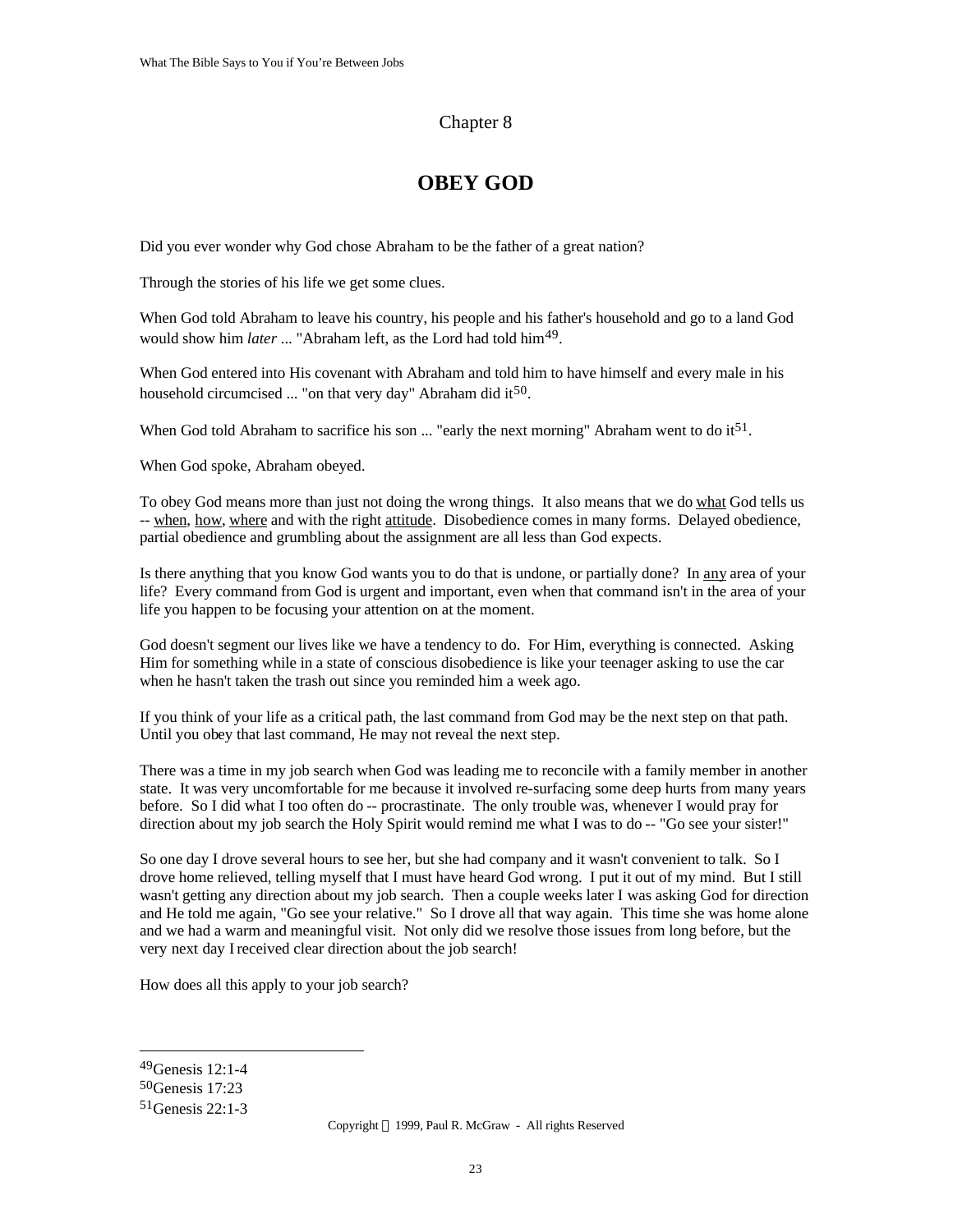1. Get yourself into a position of obedience to God in every area of your life, as far as you know. In His eyes, all those areas are related. He knows everything -- you can't hide something from Him, hoping He will forget or not notice<sup>52</sup>.

He may be waiting for you to do something in another area of your life before He takes you to the next step in your job search. So act NOW. Don't procrastinate any longer. Just do it!

- 2. Sometimes God will ask you to do something which turns out to be related to your job search but you don't connect it until much later. If you aren't obedient to that initial command you may get yourself out of His will for you.
- 3. Sometimes God may ask you to do something that is really difficult and takes you out of your comfort zone. It is during these times especially when you must trust Him. Remember, you can do everything through Him who gives you strength  $53$ .

*[Caution! Do your best to obey God but don't get caught up in a "works" mentality. You are saved not from your works but by the grace of God through faith in Jesus Christ*54*. Likewise, He loves you. Period. Your good deeds won't make Him love you any more. God knows you are not perfect -- He just wants you to do your best and to be willing to allow Him to guide you. He knows your limitations far better than you do!*55 *]*

Finally, Jesus said  $-$  "If you love me, you will obey what I command."<sup>56</sup> He was not saying that obedience causes us to love Him, but the reverse. Ultimately, our obedience flows out of our love for Jesus. The only way we can be consistently obedient to God is through the power of Jesus in us. If we don't love Jesus, we cannot be obedient to God, no matter how hard we try.

So, if you really want to be obedient to God, focus on your relationship with Jesus Christ. Get to know Jesus better. Talk with Him -- speak out loud to Him. Listen for the quiet voice of His Spirit. Read the Gospels -- meditate on what Jesus said and did.

As your relationship with Jesus and your love for Him grows, so will your capacity to obey God.

<sup>52</sup>Psalm 139:ALL

<sup>53</sup>Philippians 4:13

<sup>54</sup>Ephesians 2:8-9

<sup>55</sup>Psalm 139:1

<sup>56</sup>John 14:15

Copyright © 1999, Paul R. McGraw - All rights Reserved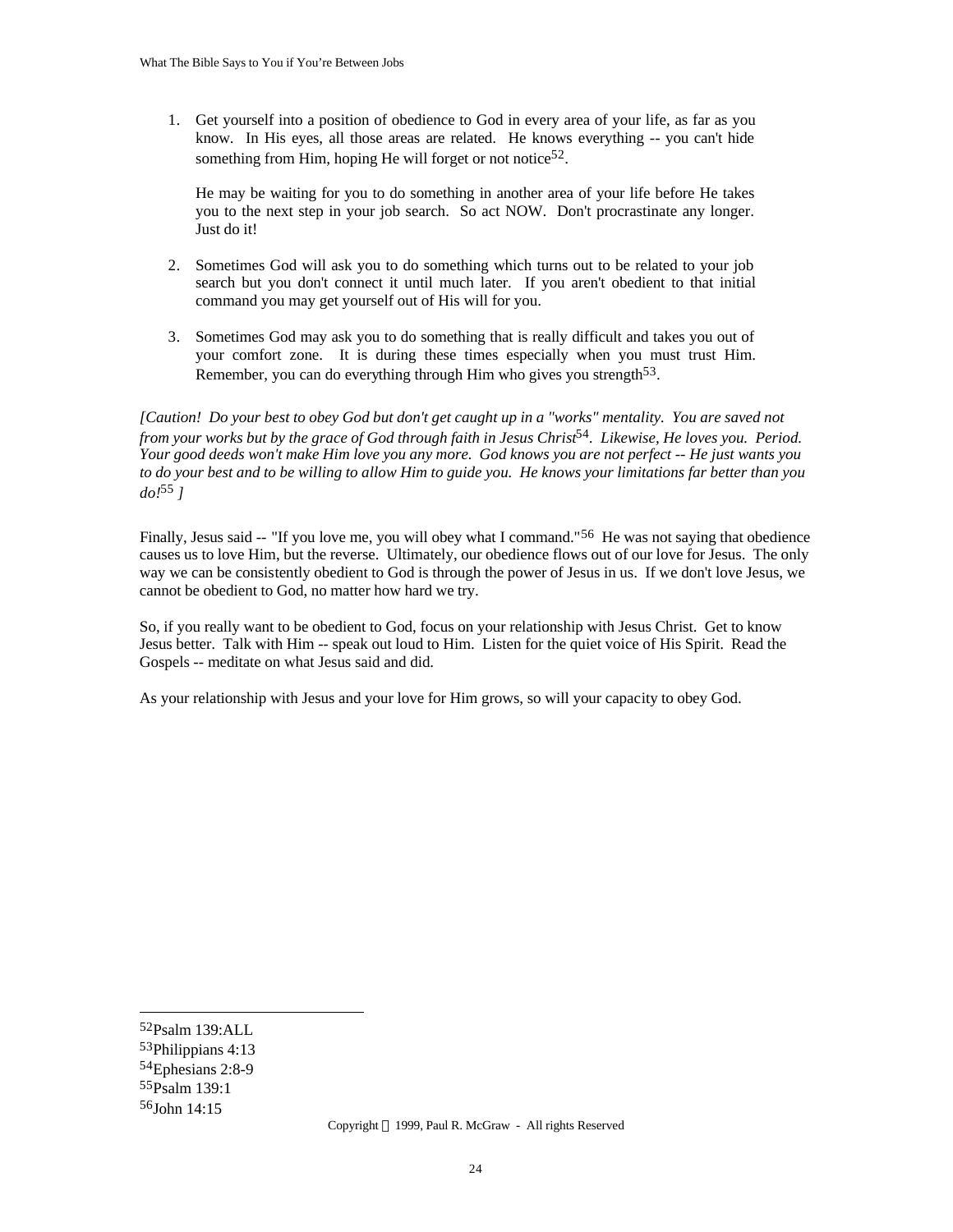# **YOU AND YOUR WIFE**

"So the LORD God caused the man to fall into a deep sleep; and while he was sleeping, he took one of the man's ribs and closed up the place with flesh. Then the LORD God made a woman from the rib he had taken out of the man, and he brought her to the man. The man said, "This is now bone of my bones and flesh of my flesh; she shall be called `woman,' for she was taken out of man." For this reason a man will leave his father and mother and be united to his wife, and they will become one flesh."<sup>57</sup>

"One flesh..." Did you ever stop and really think about it? Many people think that this description of the marriage relationship refers to the physical union of the man and woman -- they are right. But it goes much farther than that. According to His Word, God views a marriage as a covenant relationship between three people -- the husband, the wife and Himself. A covenant is an agreement or contract between two people. There are at least four covenant relationships in a marriage -- God/Husband, God/Wife, Husband/Wife, God/Couple.



When two Christians marry they become "connected" to each other as one flesh. In addition to the relationship each has with God, they now have a new relationship with Him as a unified body. Throughout our married life God desires that we work toward a state of unity and one-ness with our wife. This applies at all times -- even when we lose our job.

Many marriages (both Christian and non-Christian) suffer and some even come to an end as a result of the stresses brought about by unemployment. On the other hand, many other marriages actually flourish during this difficult time. A key difference between marriages that succeed and those that fail during this time is the degree to which the partners approach their situation as a team, as "one flesh".

Your marriage can grow and become stronger than ever before because you lost your job if you and your wife approach it as one. How do you do that?

- 1. Get alone with your wife (ASAP):
	- Tell her that you believe you are in this together and you would like her to join you.

<sup>57</sup>Genesis 2:22-24, Matthew 19:5

Copyright © 1999, Paul R. McGraw - All rights Reserved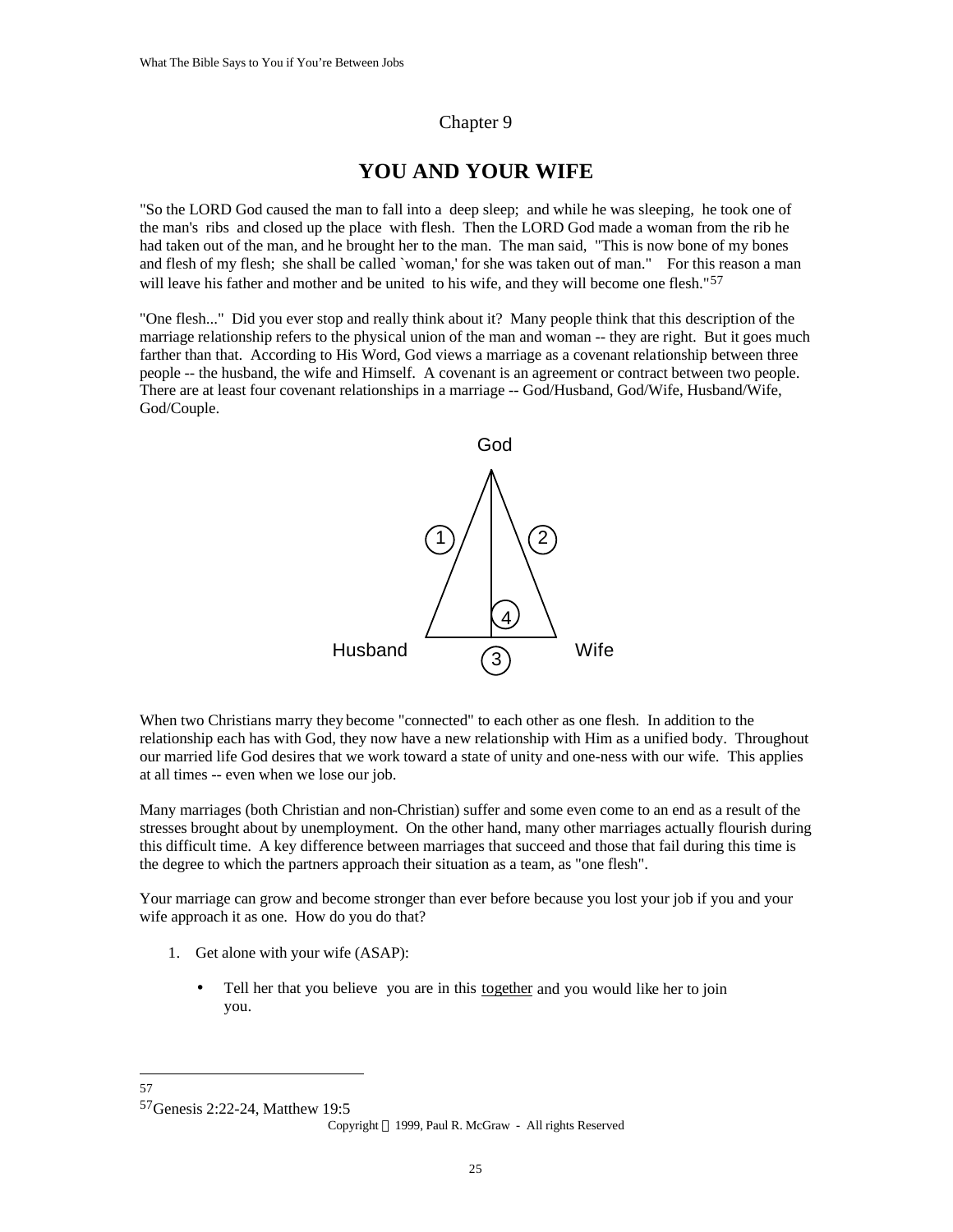- Tell her that you are committed to seeking and following God's will in this situation and that you are willing to subordinate your will to His. Further, you would like to seek His will together with her.
- Recommit to her that you are submitting yourself and your marriage to God.

If this is new to her, be courageous and hang in there. She will respond. God is faithful to those who love Him and seek Him.

- 2. Ask her to get down on your knees together and pray together out loud for God's help in doing all those things you agreed to in #1, above. In my personal experience this is probably the most important step of all. When you are open and honest with God in prayer He brings you into a right relationship with your wife.
- 3. Communicate with her regularly about all that is happening regarding the job search. Talk to her. Tell her what you are thinking and feeling. Don't hide anything. If you are worried about something, tell her about it. Don't keep secrets.
- 4. Develop a financial plan together. This is the one area that draws more couples apart than anything else. Don't let it divide your marriage.
	- Decide together how your money will be spent.

When you don't agree on something, the conservative position should usually prevail. In other words, if she doesn't agree with an expenditure, don't do it. Yield to her.

- Both of you should understand the financial situation completely. Take time to explain it to her. If she keeps the finances, take the time for you to understand it.
- Jointly turn over your financial needs to God.<sup>58</sup> Tell Him you trust Him to provide.59
- 5. Enjoy your wife during this time. You will probably have a little more time to see each other - take advantage of it!
- 6. Bear your burdens together. If it's hard to go take money out of a savings account, do it together. Don't let your wife shoulder any burden by herself and don't you shoulder any either.
- 7. Don't neglect her sexual needs.60
- 8. Continually seek God's will together. Ask her help in discerning God's will in your marriage and for your job search.
- 9. At the end of each day, pray together out loud. While you pray, have in your mind the image of the two of you as one person acknowledging Jesus Christ as the head of your marriage and of each one of you.

<sup>58</sup>Matthew 6:25-34

<sup>59</sup>Philippians 4:19

<sup>60</sup>1 Corinthians 7:5

Copyright © 1999, Paul R. McGraw - All rights Reserved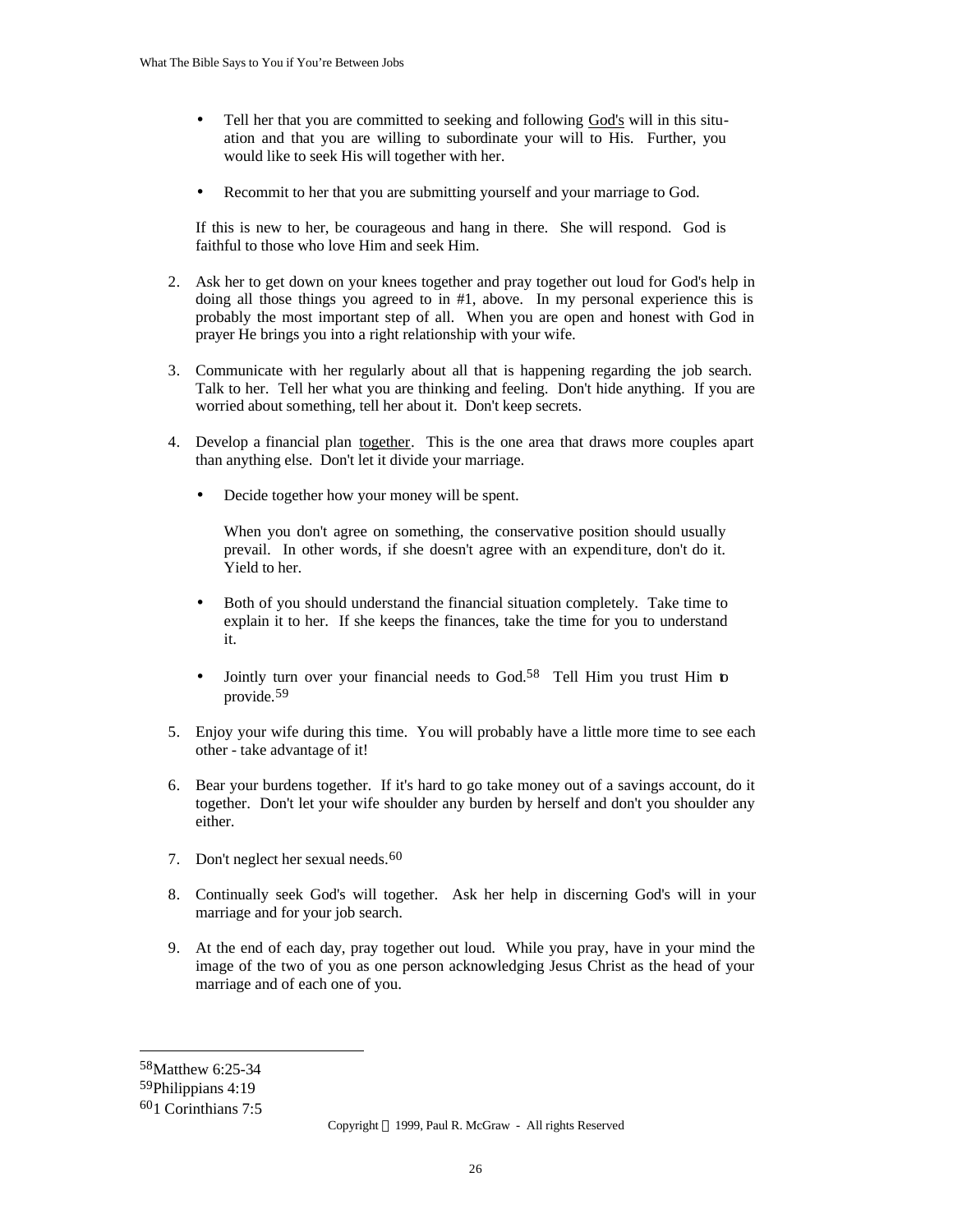Do not go to bed angry with your wife  $-$  it will only be worse in the morning.<sup>61</sup> I can guarantee it from experience -- you will awaken angrier than when you went to bed and she will awaken more hurt.

The Bible says several things about the duties and responsibilities of the husband. They apply as much when you lose your job as at any other time.

1. If anyone does not provide for his relatives, and especially for his immediate family, he has denied the faith and is worse than an unbeliever."<sup>62</sup>

If that means you need to take a part-time or temporary job to keep food on the table, do it. Don't be so proud that you don't provide for your family because you won't accept a job that is "beneath" you. According to the Bible, that's worse than being an unbeliever!63

- 2. Husbands, in the same way be considerate as you live with your wives, and treat them with respect...so that nothing will hinder your prayers.<sup>64</sup>
- 3. Husbands, love you wives, just as Christ loved the church and gave Himself up for her... In this way, husbands ought to love their wives as their own bodies.<sup>65</sup>
- 4. The husband should fulfill his marital duty to his wife...66
- 5. Now I want you to know that the head of every man is Christ, and the head of every woman is man, and the head of Christ is God.<sup>67</sup>

You are to be the spiritual leader of your family. If you don't lead, how can anybody follow? If you have not been leading in this area, ask God for strength and courage. And begin now!

Perhaps your wife is not a Christian and some of the advice here will not be easy to implement. I urge you to read 1 Corinthians 7:12-14. Paul says that the unbelieving spouse is sanctified (made holy) by a believing spouse. I don't totally understand all that means, but I know it worked in my marriage -- my believing wife played a significant part in leading me to the Lord! She did it just by staying close to the Lord and obeying Him. So hang in there, obey what God's word says about being a husband and leave the rest up to God -- He knows a lot better than you how to draw her to Himself.

Finally, listen to some comments made by wives of unemployed husbands:

*We need to communicate better than we ever have before -- in all areas of our lives. ---*

*I'm almost like a single person. I haven't been going through this with him. What I want most would be for him to share with me what he's going through. We're going along in our merry way and I have no idea if there'll be any food in the refrigerator tomorrow. ---*

l

641 Peter 3:5

Copyright © 1999, Paul R. McGraw - All rights Reserved

<sup>61</sup>Ephesians 4:26

 $621$  Timothy 5:8

<sup>63</sup>1 Timothy 5:8

<sup>65</sup>Ephesians 5:25-28

<sup>66</sup>1 Corinthians 7:3

<sup>67</sup>1 Corinthians 11:3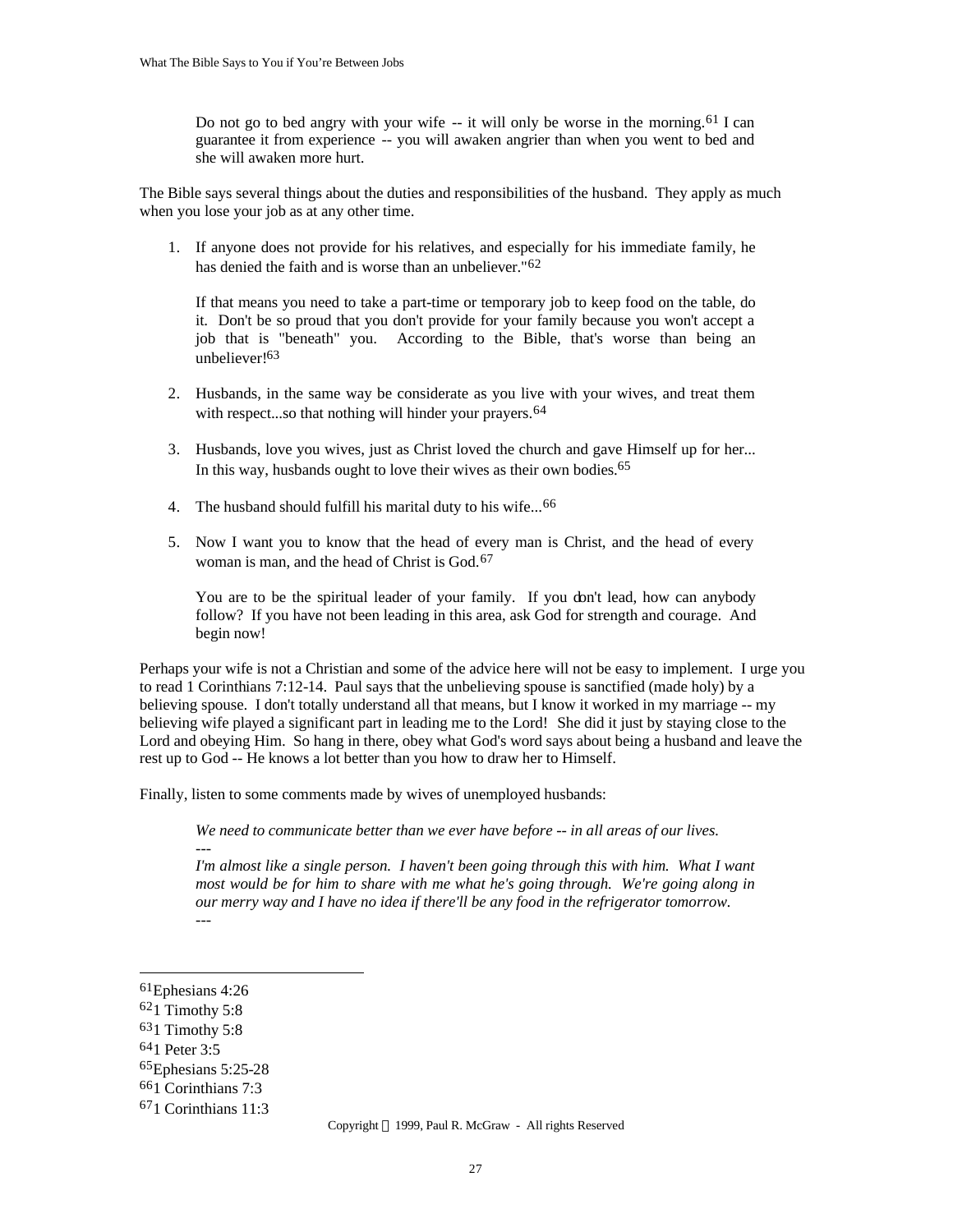*You need to be extremely honest with the financial part. No matter how hard you try to hide it it'll surface later and that drives a wedge between us. It's tempting to protect or hide but that damages trust and it's hard to rebuild later.*

---

*I* will support him in whatever decisions he makes and I'm available for listening. *I* will *get a second job if he feels that's necessary. All things happen for a reason and I get scared too. It's taken him a while to learn that he can tell me what's NOT OK. Let's share the good and the bad.*

*---*

*Remember I'm married to YOU, not your job or your work.*

*---*

The most important thing is to share your true feelings with me. Sometimes men don't *want to admit their true feelings so as not to scare the wife, but they need to share their feelings.*

*---*

[My wife wrote the following...]

*When my husband was in between jobs he had just become a committed Christian after many years. At one point I realized he was seeking the Lord's will through prayer and Bible study but wasn't actually looking that hard for employment. We had severance money to meet basic needs but I was upset because he wasn't looking as actively as I thought he should. I was about to take matters into my own hands when the Lord showed me clearly that I was to learn to trust my husband again and yield in this matter; that I would be glad if I did. In faith, I dropped the issue and went on to experience seven months of the best time in our entire married life. During that time of closeness I could actually see God step-by-step fixing everything that had been wrong with our marriage. We now agree in all the areas where we didn't before; finances, sex, in-laws, the kids, housework.* A lot of those solutions are not what we would have thought we wanted, but *they are what God wanted and they have worked!*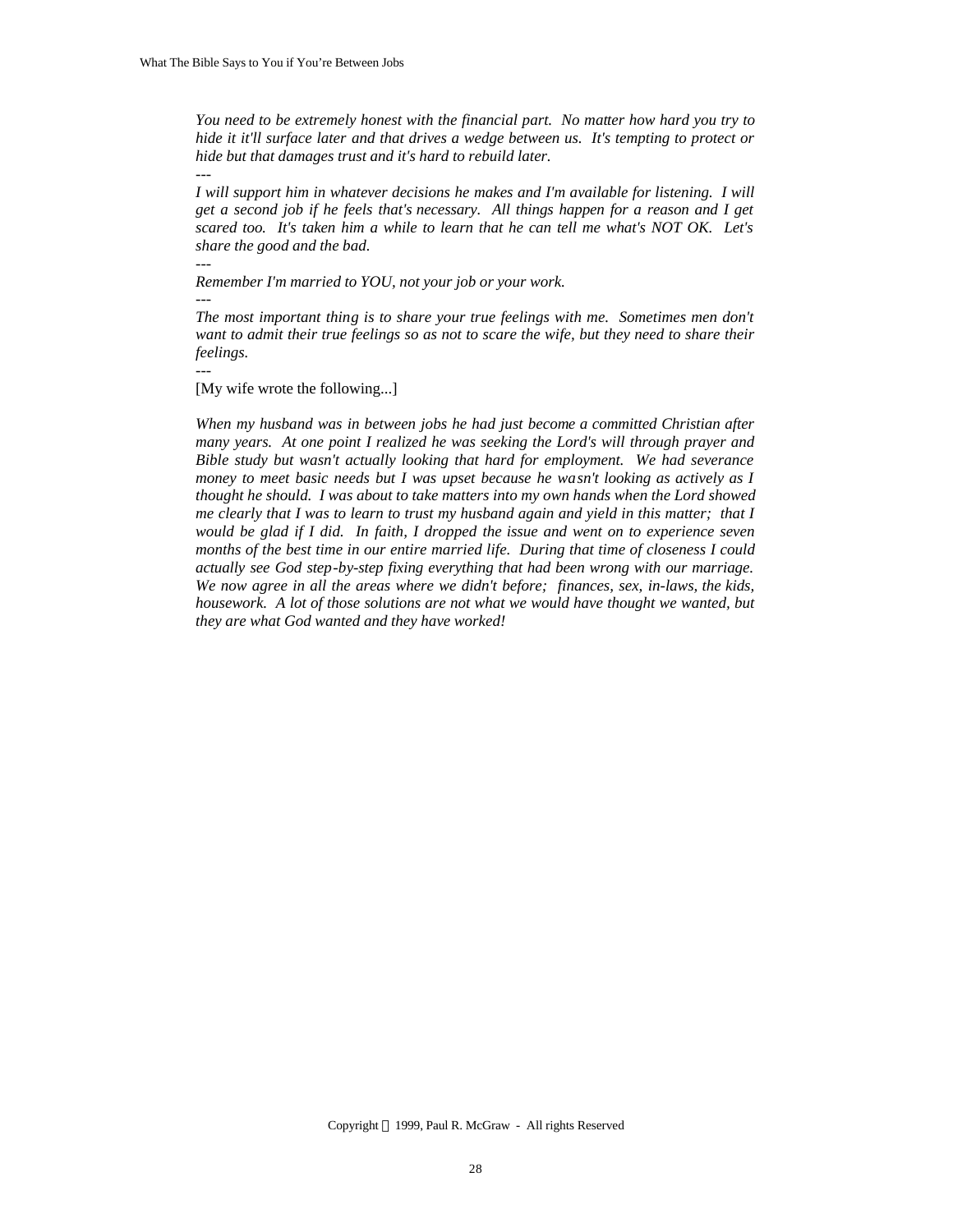# **SEEK THE COUNSEL OF OTHER CHRISTIANS**

List below the people you talk to about the important issues in your life:

If you are like most people, you ran out of gas after you wrote down the name of your wife and maybe a parent or brother. Maybe you could think of no one.

\_\_\_\_\_\_\_\_\_\_\_\_\_\_\_\_\_\_\_\_\_\_\_\_ \_\_\_\_\_\_\_\_\_\_\_\_\_\_\_\_\_\_\_\_\_\_\_\_ \_\_\_\_\_\_\_\_\_\_\_\_\_\_\_\_\_\_\_\_\_\_\_\_ \_\_\_\_\_\_\_\_\_\_\_\_\_\_\_\_\_\_\_\_\_\_\_\_ \_\_\_\_\_\_\_\_\_\_\_\_\_\_\_\_\_\_\_\_\_\_\_\_ \_\_\_\_\_\_\_\_\_\_\_\_\_\_\_\_\_\_\_\_\_\_\_\_

I know from my experience that it's easy to become isolated when not working. First of all, you don't have to account to anyone for what you are doing. There's no boss or co-worker to report in to. No time clock to punch. No deadlines to meet. If you sleep in or spend an afternoon at the mall or watching TV nobody will notice or say anything. Nobody asks you how may phone calls you've made or how much time you spent researching leads. After a few weeks friends stop calling -- they're embarrassed for you and don't know what to say.

If you don't seek out others, you will soon be isolated and alone.

The Bible is clear about the subject of seeking counsel. Take a few moments to meditate on the following verses:

As iron sharpens iron, so one man sharpens another. Psalm 27:17

...let the wise listen and add to their learning, and let the discerning get guidance. (Proverbs 1:5)

Instruct a wise man and he will be wiser still; teach a righteous man and he will add to his learning. (Proverbs 9:9 )

The way of a fool seems right to him, but a wise man listens to advice. (Proverbs 12:15)

Plans fail for lack of counsel, but with many advisers they succeed. (Proverbs 15:22)

Listen to advice and accept instruction, and in the end you will be wise. (Proverbs 19:20)

Make plans by seeking advice; if you wage war, obtain guidance. (Proverbs 20:18)

Perfume and incense bring joy to the heart, and the pleasantness of one's friend springs from his earnest counsel. (Proverbs 27:9)

The fact is that it will be very difficult to be successful in what you do without the counsel of others, especially during a challenging time, such as when you are out of a job.

The benefits of seeking counsel are many:

1. You receive encouragement and support.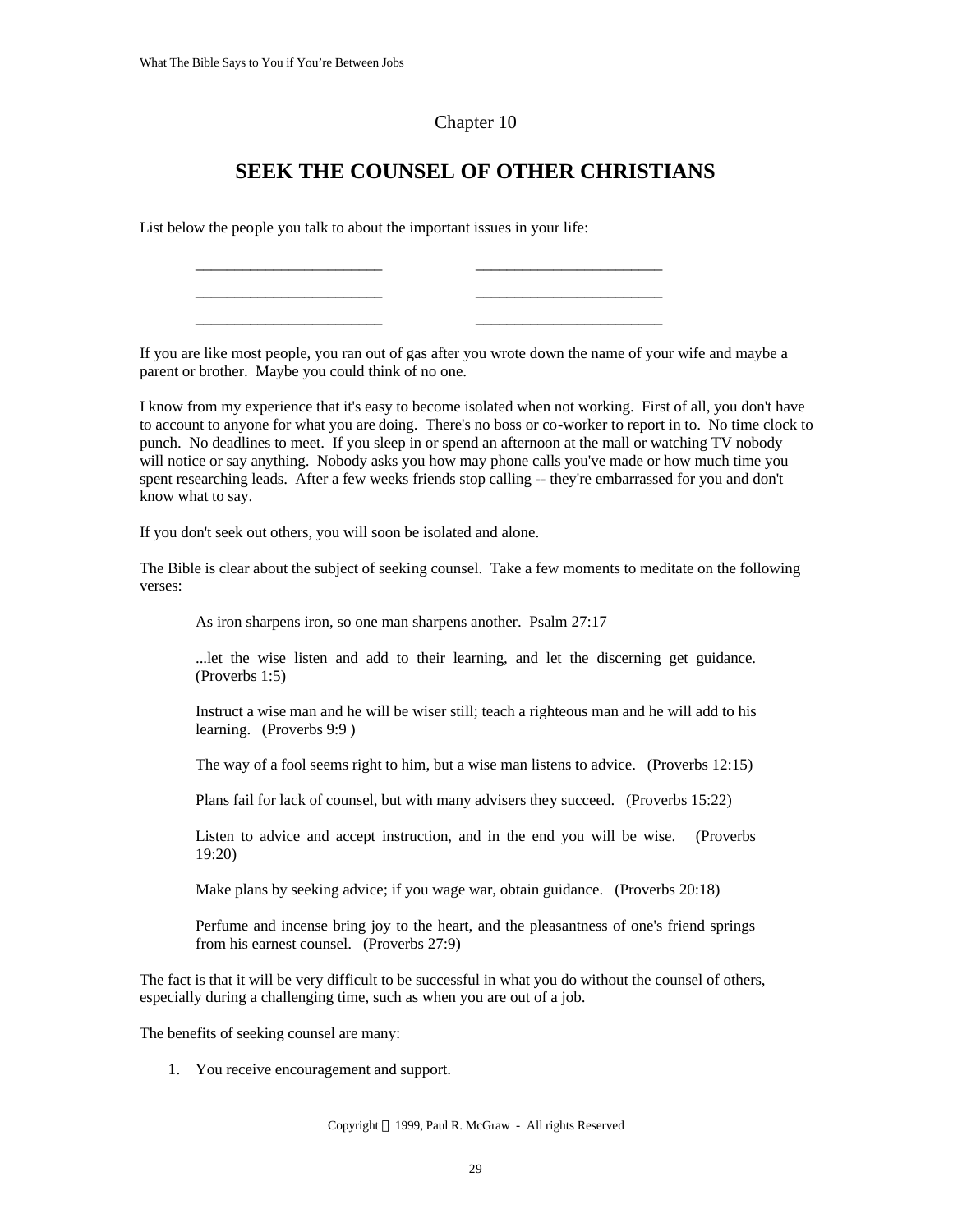- 2. You get a sanity check. Sometimes you get off-track in your thinking and need someone else to bring you back to reality.
- 3. The other person will introduce something new which you hadn't thought about before. This may be new information, a new viewpoint or just a new way of looking at your situation.
- 4. You receive confirmation about what you perceive God to be telling you.
- 5. You develop wisdom (see Proverbs 19:20, above).
- 6. You crystallize your thinking (i.e., you see things more clearly.
- 7. You get advice.

Have you been isolating yourself from other people? Have you been sharing with other Christians what you are thinking about? Have you asked them for advice? Have you made yourself accountable to someone else? If not, then take another look at the above list and see what you are missing.

And don't let your pride get in the way of seeking and listening to good counsel! Many of us (myself included) have a tendency to want to be self-sufficient and macho -- we have a "John-Wayne-I-am-incontrol-on-my-island" complex. But I have learned that I experience a great release when I humble myself and take the attitude that I don't have all the answers, that someone else actually may know something I don't. I was even so arrogant that I thought I didn't need any help from headhunters -- until one who was a friend of my wife actually found me a job!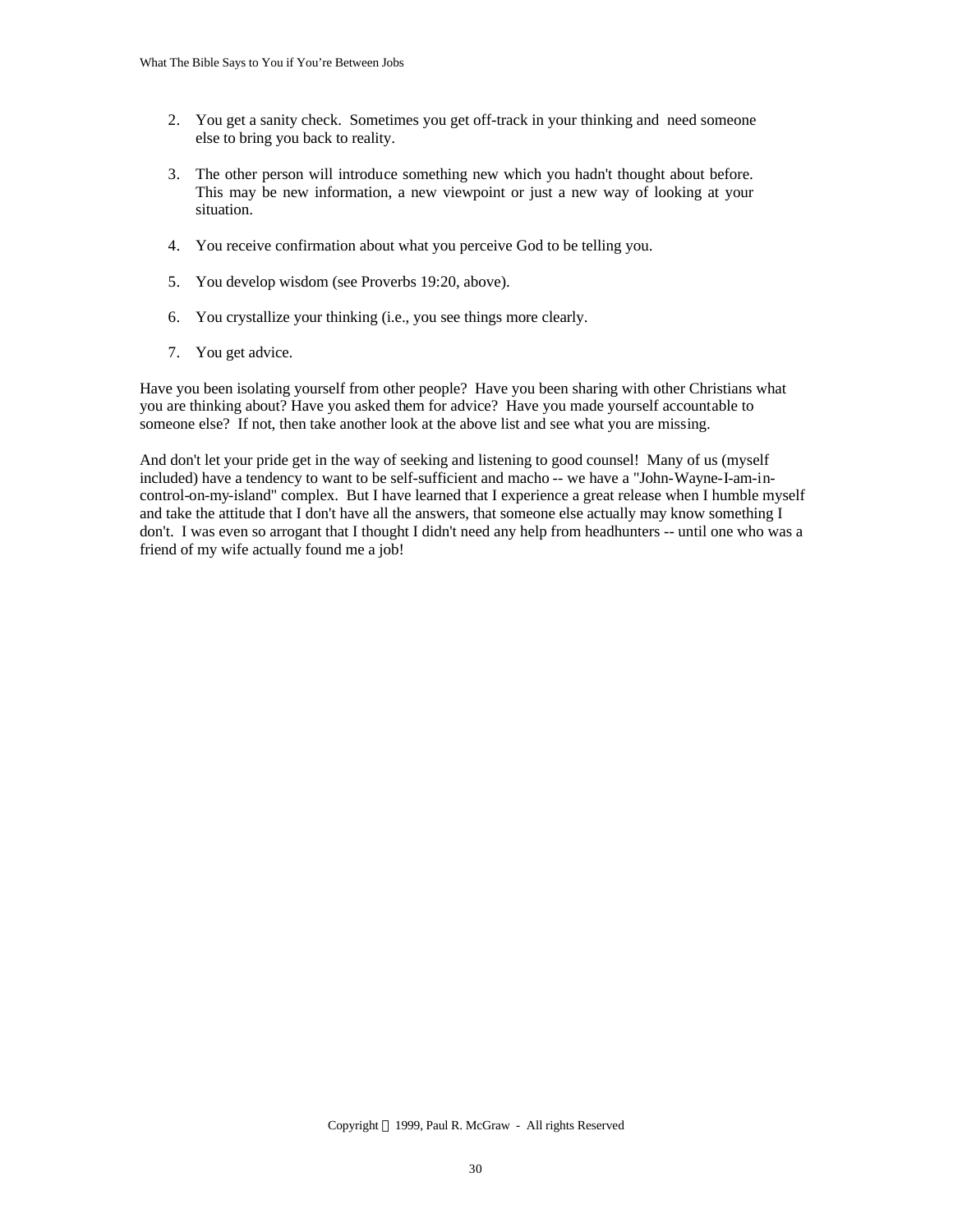#### *CONSIDER STARTING A 59:59 GROUP*

This is an idea that started at Johnson Ferry Baptist Church in Marietta, GA and has spread to many churches across the country.

Small groups are formed for the purpose of encouraging, providing accountability, and praying for those in the group who are between jobs. Networking is not the purpose, although some may actually occur. The ideal group size is six to eight and consists of an equal number of "left-siders" (employed) "right-siders" (unemployed). Men are grouped with men and women with women. Each member of the 59:59 group signs a covenant agreeing to meet together each week for 59 minutes and 59 seconds until every member of the group is gainfully employed. Starting a group is as simple as finding five other people.

An information and group organization kit can be obtained free of charge by contacting the author of this document or Johnson Ferry Baptist Church, 955 Johnson Ferry Road, NE, Marietta, GA, 30068. (404-973- 6561)

Some cautions about seeking counsel:

- 1. When it comes to the skills and functions of the job search, seek out the best counsel you can. God may provide expertise from non-Christian sources. However, don't overlook the fact that much of what is going on in your life is spiritual. Therefore, you MUST be seeking the counsel of other believers and followers of Christ.68
- 2. Remember that your ultimate counselor is the Lord God Himself. "I will instruct you and teach you in the way you should go; I will counsel you and watch over you."69
- 3. LISTEN to the counsel you receive and take it seriously! I have seen men and women greatly helped through the job search process because they applied the good counsel they received from others. Unfortunately I have also seen many who suffered needlessly because they refused to apply the excellent counsel they were given.

Pray about whom you should seek counsel from. God may be doing something in your life that not everyone will be able to understand and accept.

681 John 4:1-3 69Psalm 32:8

Copyright © 1999, Paul R. McGraw - All rights Reserved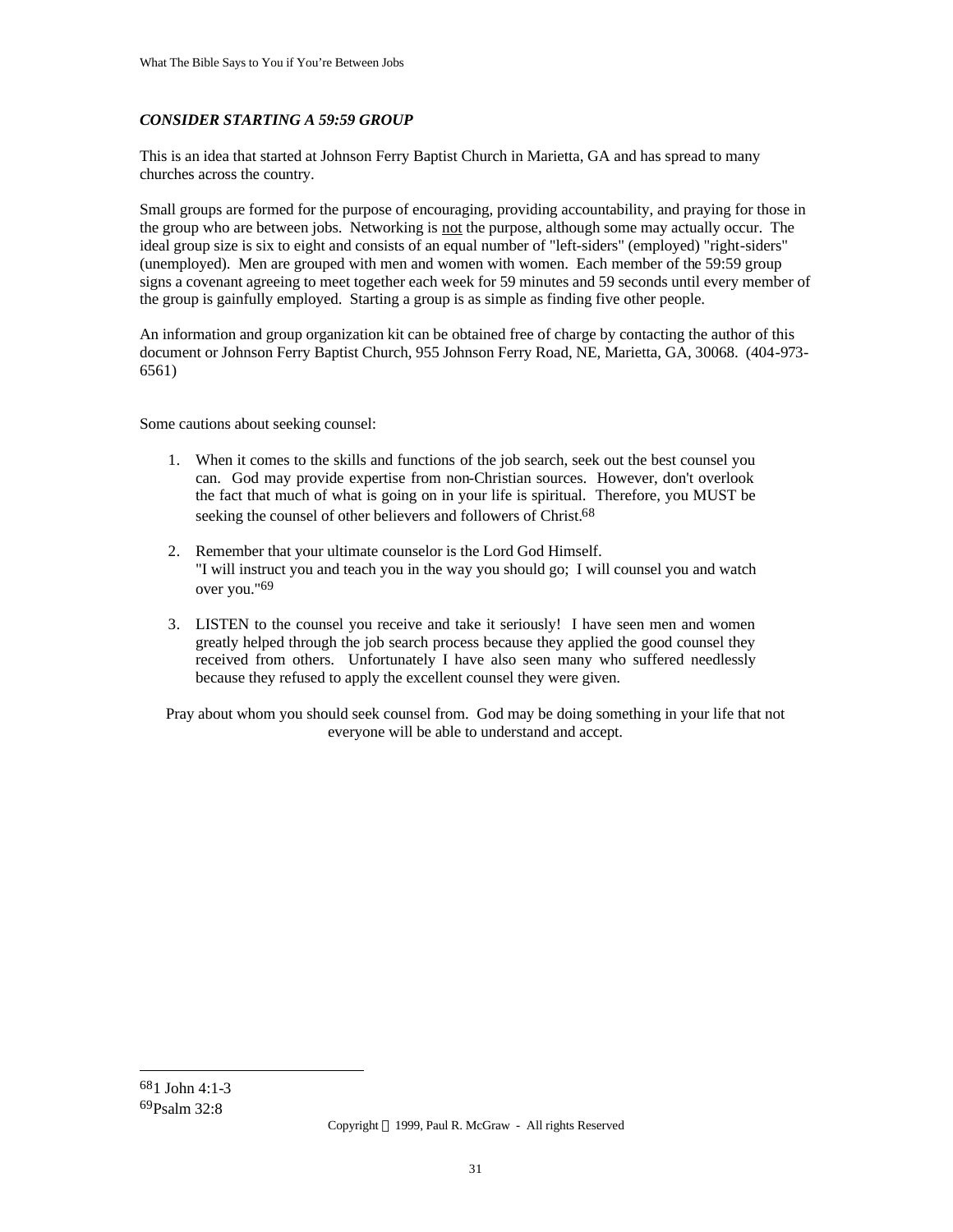## (Epilogue)

# **You Are Not Alone**

You may feel lonely. You may feel like no one cares. You may feel like you don't have a friend in the world.

But listen to what God says to you<sup>70</sup>:

l

*"I have searched you and know you. I know when you sit and when you rise. I perceive your thoughts from afar. I discern your going out and your lying down. Before a word is on your tongue, I know it completely. I hem you in, behind and before. I have placed my hand on you.* 

*[Don't try to understand all these concepts! They are too much for you to fully comprehend. Just accept what I say -- believe Me and internalize it.]*

*There is no place in the universe where you can be separated from me and my Holy Spirit. If you fly to the farthest reaches of outer space, I am there. If you burrow into the center of the earth, I am there. If you go to any place on the planet, I am there and I will guide you. My Son will hold fast to you.*

*Even if you are in darkness I can still see you. The light of Jesus will shine on you."*

God wants a personal relationship with you more than anything else in your life. God wants you to seek Him and His will for your life. He wants you to acknowledge Him in everything you do. God wants you to trust Him to meet all your needs -- in <u>every</u> area of your life. God wants you to wait on Him and to obey Him. God wants you and your wife to be one. God wants you to enjoy the company of other Christians.

Don't let your present circumstances come between you and God. Don't let your preoccupation with the job search stand between you and Him. Focus on Him first. Let God use this time to bring you into a closer relationship with Him than you have ever thought possible.

So keep your head up. You aren't alone. You aren't the only person who ever went through this experience and you certainly won't be the last. If you let God take control of your life during this time, He promises to transform it into a fulfilling and satisfying period of growth<sup>71</sup>.

 $70$ Paraphrase of Ps 139:1-12. Liberty has been taken to re-express these thoughts as from God to men. 71Deuteronomy 5:29

Copyright © 1999, Paul R. McGraw - All rights Reserved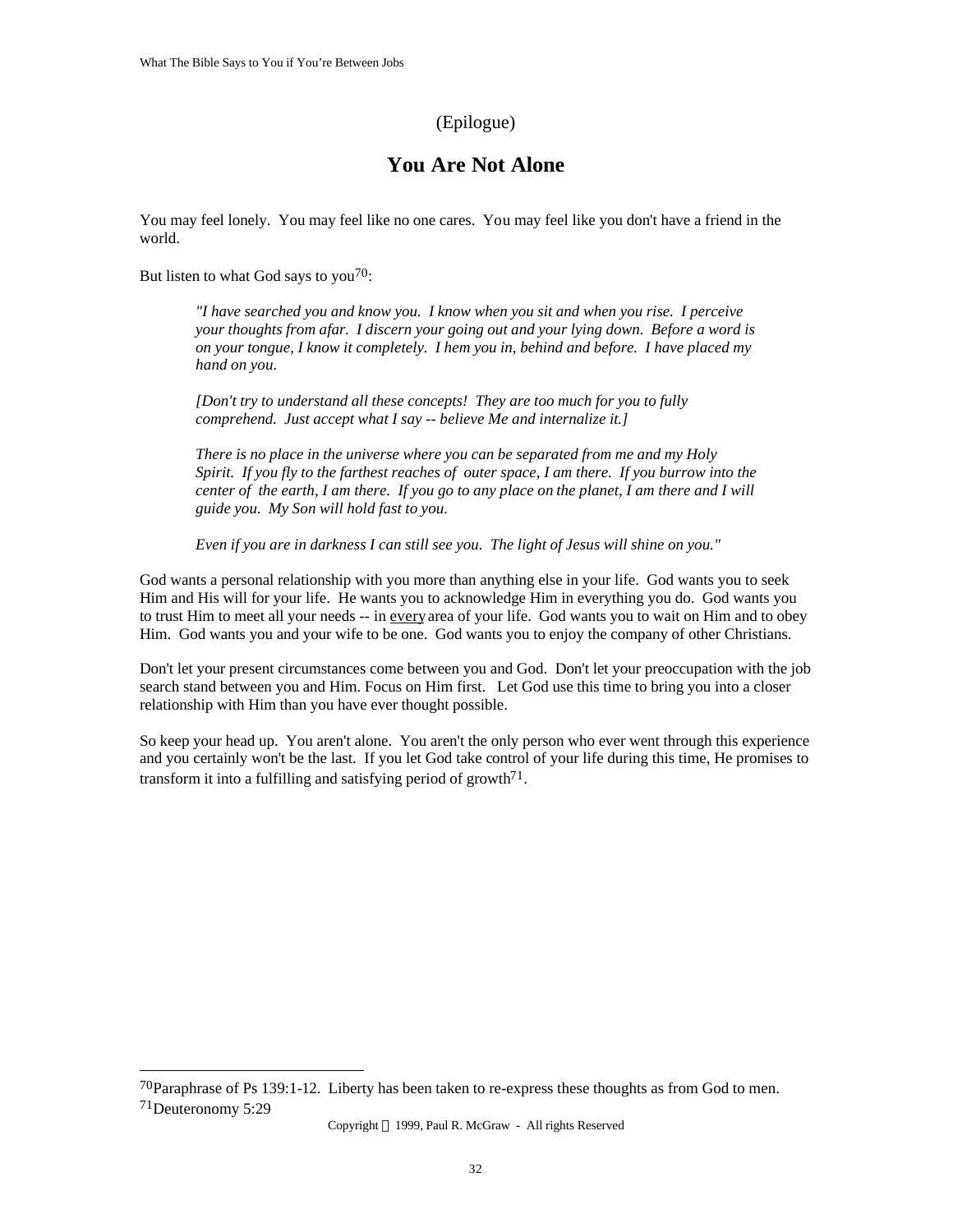What The Bible Says to You if You're Between Jobs

Copyright 1999, Paul R. McGraw - All rights Reserved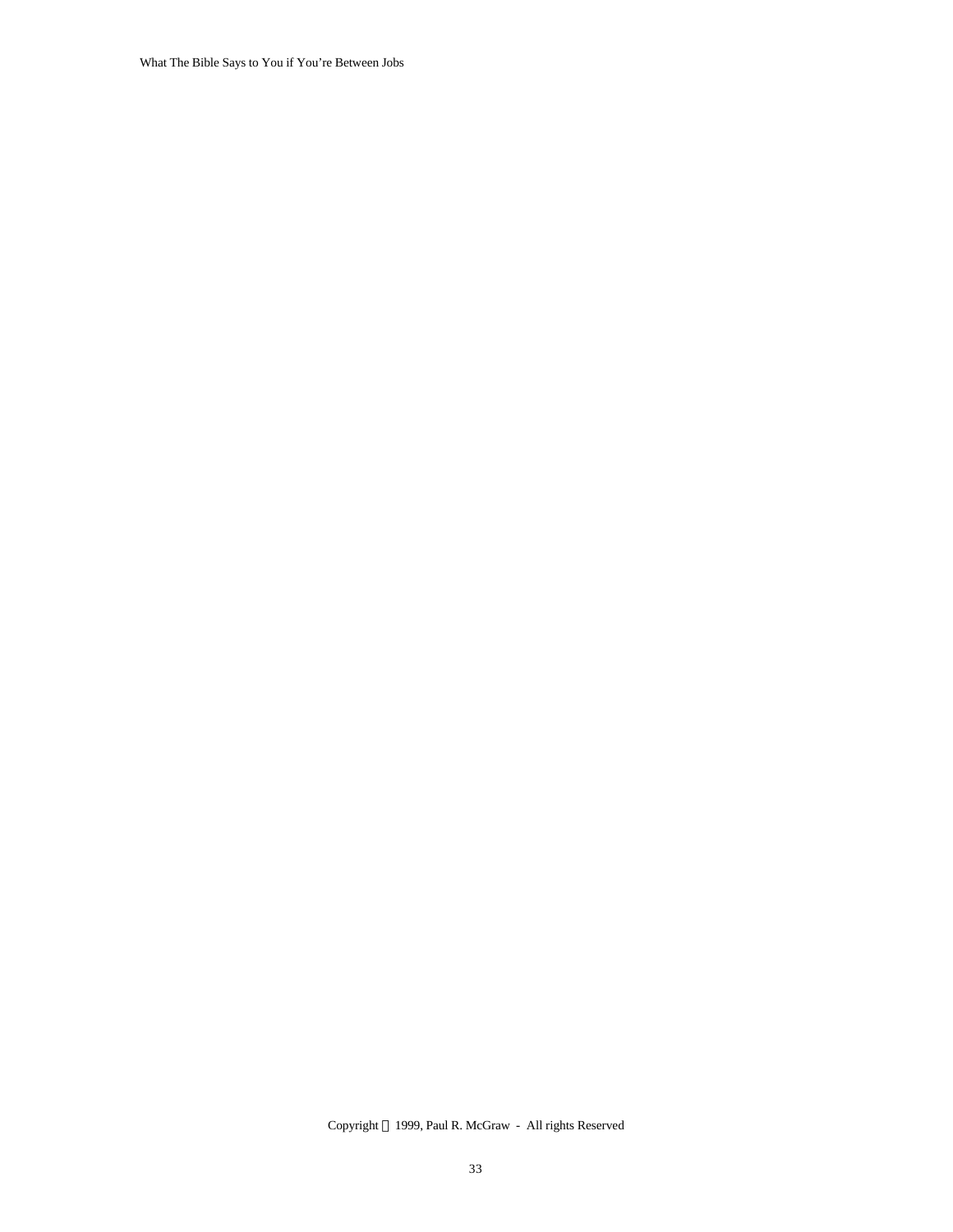# TROUBLESHOOTING CHART

| <b>DOES</b>  |                                                                                                                                                                  |                                                                                                            | <b>HOW TO PRAY</b>                                                                                                                                                                                                                                                                                                                                                                                                                                                                                                                                                  |
|--------------|------------------------------------------------------------------------------------------------------------------------------------------------------------------|------------------------------------------------------------------------------------------------------------|---------------------------------------------------------------------------------------------------------------------------------------------------------------------------------------------------------------------------------------------------------------------------------------------------------------------------------------------------------------------------------------------------------------------------------------------------------------------------------------------------------------------------------------------------------------------|
| <b>THIS</b>  | <b>IF THIS IS HOW</b>                                                                                                                                            | <b>REVIEW AND</b>                                                                                          | These are only ideas for you. The Holy Spirit should lead you in what                                                                                                                                                                                                                                                                                                                                                                                                                                                                                               |
| <b>APPLY</b> | <b>YOU FEEL</b>                                                                                                                                                  | <b>READ</b>                                                                                                | to pray specifically. Listen to the words He puts into your heart. If you                                                                                                                                                                                                                                                                                                                                                                                                                                                                                           |
| <b>TO</b>    |                                                                                                                                                                  |                                                                                                            | don't "feel" it, put emotion aside and pray in faith. Repeat it when doubt                                                                                                                                                                                                                                                                                                                                                                                                                                                                                          |
| YOU?         |                                                                                                                                                                  |                                                                                                            | sneaks in.                                                                                                                                                                                                                                                                                                                                                                                                                                                                                                                                                          |
|              | Most of this doesn't<br>apply to me because I<br>don't feel that I have<br>a relationship with<br>God. I have never<br>accepted Christ as my<br>Savior and Lord. | Chapter 2<br>John 3:16, 10:10,<br>1:12<br>Romans 3:23, 5:8,<br>$6:23, 10:9-10$<br>1 Peter 3:18<br>Rev 3:29 | Lord, I feel alone. I feel as if I don't know you. I want to know you.<br>Please draw me to Yourself.<br>I know that I have sinned against you. [Elaborate here, if you feel led.]<br>Please forgive me. I want to turn away from that sin and walk with<br>You. I know that Jesus died on the cross for me. Because of His death<br>all my sins are forgiven.<br>Right now, as best as I know how, I accept Jesus Christ as my Savior<br>and Lord. Come into my heart, Lord Jesus. Lord, lead me in a new life.                                                    |
|              | I don't understand<br>why I lost my job.<br>Why me? It just isn't<br>fair.                                                                                       | Chapter 1<br>Romans 8:28<br>Philippians 2:13                                                               | Send Your Holy Spirit to dwell in me. Thank You, Jesus.<br>Lord, I thank you that in all things You work for my good, because I<br>love you and you have called me according to Your purpose <sup>72</sup> . I know<br>that you work in me to will and to act according to Your good<br>purpose <sup>73</sup> . I know that You are at work in the middle of my<br>circumstances right now and have a specific plan for me <sup>74</sup> .<br>Lord, now that I find myself in this position, how do You want me to<br>respond? What do You want me to do right now? |

 $\overline{a}$ 

74Jeremiah 29:11

<sup>72</sup>Romans 8:28

<sup>73</sup>Philippians 2:13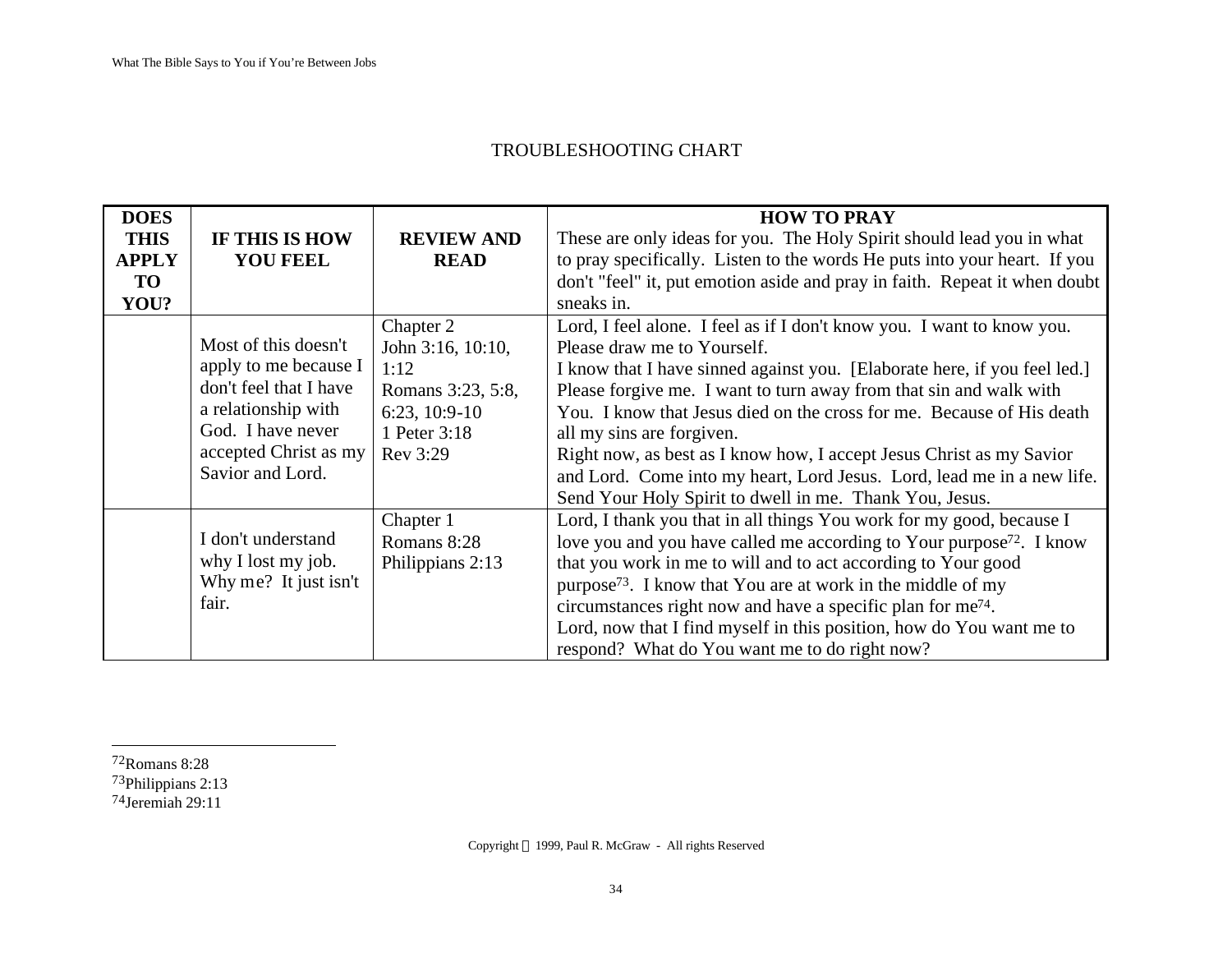| <b>DOES</b>  |                          |                   | <b>HOW TO PRAY</b>                                                                  |
|--------------|--------------------------|-------------------|-------------------------------------------------------------------------------------|
| <b>THIS</b>  | IF THIS IS HOW           | <b>REVIEW AND</b> | These are only ideas for you. The Holy Spirit should lead you in what               |
| <b>APPLY</b> | <b>YOU FEEL</b>          | <b>READ</b>       | to pray specifically. Listen to the words He puts into your heart. If you           |
| <b>TO</b>    |                          |                   | don't "feel" it, put emotion aside and pray in faith. Repeat it when doubt          |
| YOU?         |                          |                   | sneaks in.                                                                          |
|              |                          | Epilogue          | Lord, only you know why this happened to me. Only you know how it                   |
|              | I feel like a failure, a | Psalm 139         | will turn out. Your Word says that I am fearfully and wonderfully                   |
|              | loser.                   | Romans 8:28       | made. I praise You for that. <sup>75</sup> You know me inside out - better than I   |
|              |                          | John 3:16         | know myself.                                                                        |
|              |                          |                   | I believe that you have a plan for me and that I will be better off because         |
|              |                          |                   | this happened. <sup>76</sup> I know that You love me with a love so powerful that I |
|              |                          |                   | cannot comprehend it. You love me so much that you sent Your Son to                 |
|              |                          |                   | die on the cross for me. <sup>77</sup> I know that You wouldn't allow your Son to   |
|              |                          |                   | die for a "loser". Thank you for your love.                                         |
|              |                          | Chapter 5         | Lord, thank you for providing for me and my family. For give me for                 |
|              | I am worried about       | Matthew 6:25-34   | any doubt I have had that you may not continue to provide for my                    |
|              | my finances.             | Philippians 4:6-7 | needs.                                                                              |
|              |                          | Philippians 4:19  | As of this moment I place my total trust in You with regard to my                   |
|              |                          |                   | financial needs.                                                                    |
|              |                          |                   | Through your Spirit, help me to seek first your kingdom and your                    |
|              |                          |                   | righteousness so that my needs for food, clothing and shelter can be met            |
|              |                          |                   | according to your promise <sup>78</sup> . Help me to be receptive to your will for  |
|              |                          |                   | my finances. Give me the strength to carry out your commands in this                |
|              |                          |                   | area of my life. As best as I am able I will carry out those commands,              |
|              |                          |                   | whatever they may be.                                                               |

77John 3:16

 $\overline{a}$ 

<sup>75</sup>Psalm 139:13-14

<sup>76</sup>Jeremiah 29:11, Romans 8:28

<sup>78</sup>Matthew 6:25-34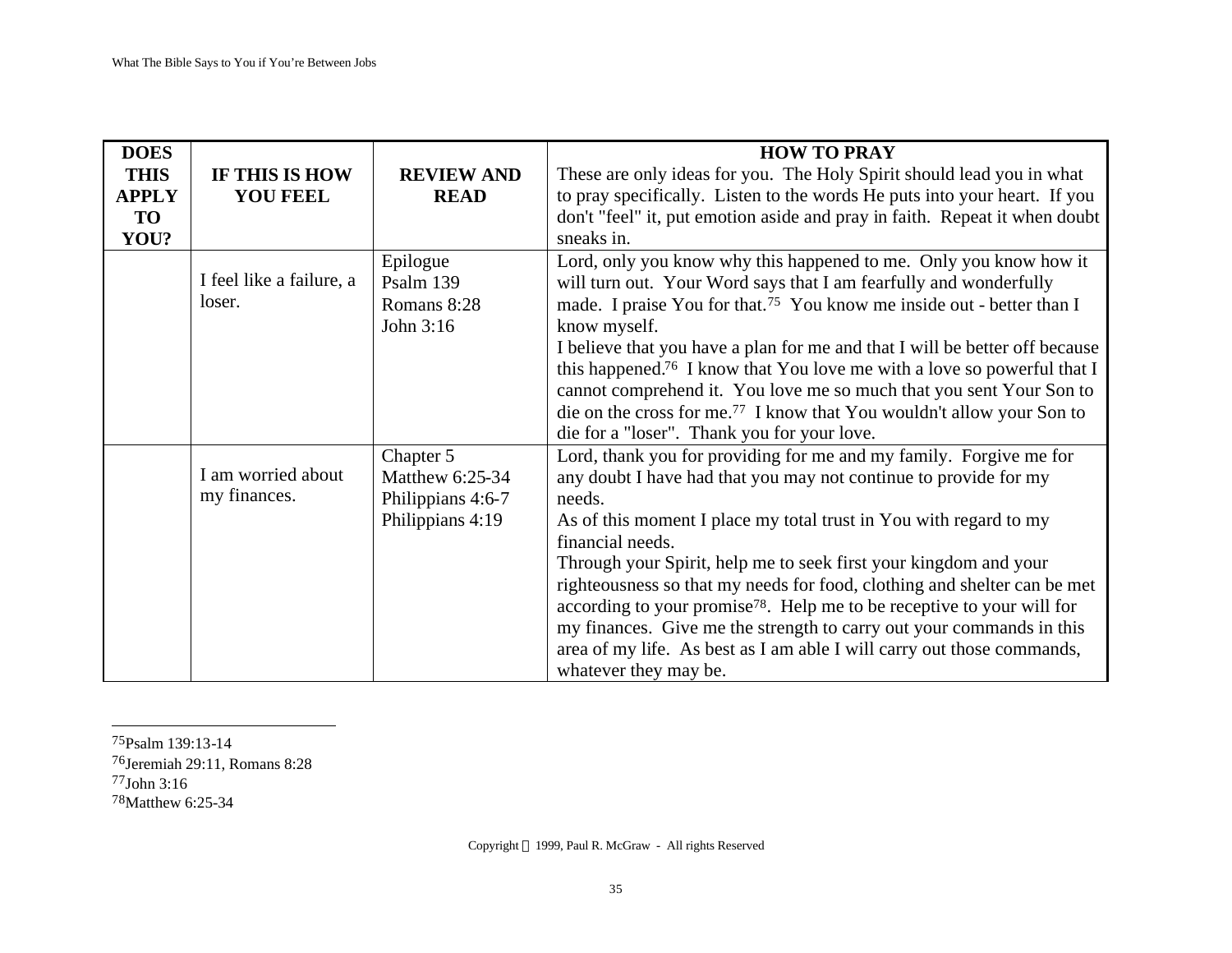| <b>DOES</b>  |                       |                   | <b>HOW TO PRAY</b>                                                                               |
|--------------|-----------------------|-------------------|--------------------------------------------------------------------------------------------------|
| <b>THIS</b>  | IF THIS IS HOW        | <b>REVIEW AND</b> | These are only ideas for you. The Holy Spirit should lead you in what                            |
| <b>APPLY</b> | <b>YOU FEEL</b>       | <b>READ</b>       | to pray specifically. Listen to the words He puts into your heart. If you                        |
| <b>TO</b>    |                       |                   | don't "feel" it, put emotion aside and pray in faith. Repeat it when doubt                       |
| YOU?         |                       |                   | sneaks in.                                                                                       |
|              | I am worried about    | Chapter 1         | Lord, I know you have a plan for me <sup><math>79</math></sup> . I know that Your plan is for my |
|              | whether I will ever   | Chapter 5         | good and that You will reveal it to me in Your timing, not my own.                               |
|              | find a job.           | Jeremiah 29:11-13 | Lord, You are a faithful God <sup>80</sup> . I know you won't leave me hanging.                  |
|              |                       | Romans 8:28       | Lord, please help me overcome my unbelief <sup>81</sup> . Help me to trust in You                |
|              |                       |                   | and be obedient to You during this time of waiting.                                              |
|              |                       | Chapter 3         | Lord, You are my Shepherd and I am your sheep <sup>82</sup> . I believe that you                 |
|              | I don't feel like God | Psalm 139         | will lead and guide me through this time. Lord, please help me                                   |
|              | is going to help me   | Proverbs 3:5-6    | overcome my unbelief <sup>83</sup> .                                                             |
|              | through this.         | Psalm 23          | I commit my will to you during this job search. I promise to wait for                            |
|              |                       | 1 Thess 5:24      | you and not move on my own, outside of Your will.                                                |
|              |                       | Psalm 23          | Lord, from where I sit my situation looks bad. But Lord, I know You                              |
|              | This is the worst     | Romans 8:28       | have a plan and a purpose for my life <sup>84</sup> . This experience is part of that            |
|              | thing that ever could | Jeremiah 29:11-13 | plan. Your word says that You are at work in my life in order to make                            |
|              | have happened to me.  |                   | this time good for me <sup>85</sup> . You are the author and perfecter of my faith $86 - 1$      |
|              |                       |                   | - please increase my faith in You. I thank You because this happened to                          |
|              |                       |                   | me <sup>87</sup> because I trust that I will be better off because it happened.                  |

79Jeremiah 29:11-13

801 Thessalonians 5:24

81Mark 9:24

 $\overline{a}$ 

82Psalm 23

83Mark 9:24

84Jeremiah 29:11-13

85Romans 8:28

86Hebrews 12:1

871 Thessalonians 5:18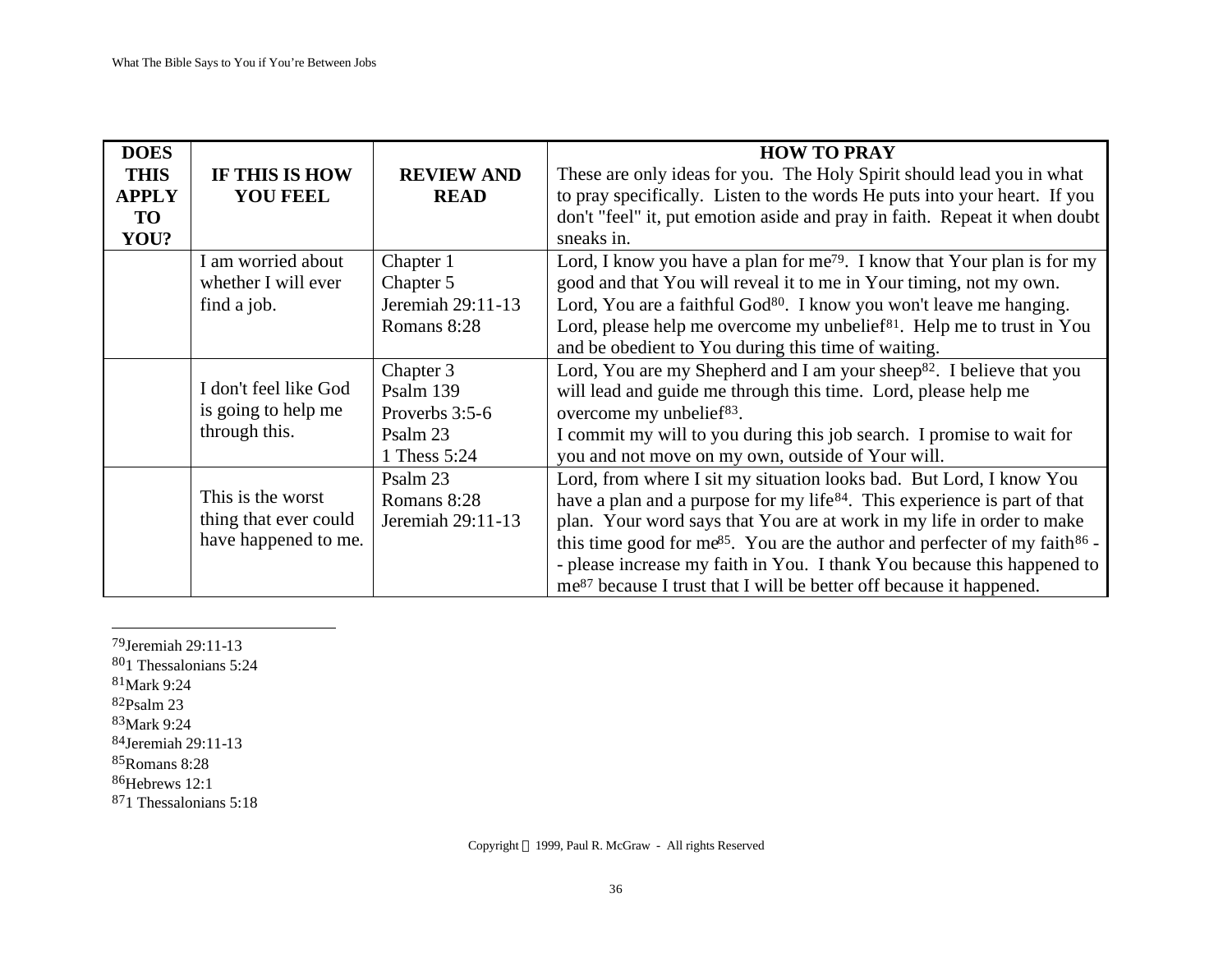| <b>DOES</b>  |                        |                   | <b>HOW TO PRAY</b>                                                              |
|--------------|------------------------|-------------------|---------------------------------------------------------------------------------|
| <b>THIS</b>  | IF THIS IS HOW         | <b>REVIEW AND</b> | These are only ideas for you. The Holy Spirit should lead you in what           |
| <b>APPLY</b> | <b>YOU FEEL</b>        | <b>READ</b>       | to pray specifically. Listen to the words He puts into your heart. If you       |
| <b>TO</b>    |                        |                   | don't "feel" it, put emotion aside and pray in faith. Repeat it when doubt      |
| YOU?         |                        |                   | sneaks in.                                                                      |
|              |                        | Chapters 5 and 6  | Lord, You know my thoughts better than I do, so You know the pain I             |
|              | I feel like God let me | Proverbs 4:5      | am feeling over my job loss <sup>88</sup> .                                     |
|              | down.                  | Psalm 121         | Although this situation is hard for me, I thank You that it happened            |
|              |                        | Psalm 23          | because I know that You are in control. I put my hope and my trust in           |
|              |                        | Romans 8:28       | You.                                                                            |
|              |                        | Psalm 139         | Lord, You are a faithful God <sup>89</sup> . I know you won't leave me hanging. |
|              |                        |                   | I know that if I follow the path You have set before me and stay in Your        |
|              |                        |                   | will that I will be better off because this happened <sup>90</sup> .            |
|              |                        |                   | Help me to see beyond my circumstances and to focus my attention on             |
|              |                        |                   | You and what You are doing in my life.                                          |
|              |                        | Chapter 9         | Lord, thank You for my wife. Thank You for giving her to me. I know             |
|              | My wife is no help.    | Ephesians 4:26    | that You selected for me and me for her in order that we, as one, can           |
|              | She doesn't            | 1 Peter 3:5       | better accomplish Your purposes in our lives.                                   |
|              | understand. We can't   | Ephesians 5:25-28 | Help me to be the husband I should be during this difficult time. Help          |
|              | talk about this.       |                   | me to love her as You loved your church -- to give myself up for her, to        |
|              |                        |                   | put her needs ahead of my own. Make me sensitive to her emotions and            |
|              |                        |                   | concerns about my unemployment. Remind me to spend time with her                |
|              |                        |                   | talking about my thoughts, my plans, my experiences and my feelings.            |
|              |                        |                   | Work in our marriage during this time to make it stronger and increase          |
|              |                        |                   | our "one-ness". Help us both to keep our attention on You and Your              |
|              |                        |                   | will, Your plans and Your purposes for our lives.                               |

88Psalm 139

 $\overline{a}$ 

891 Thessalonians 5:24

90Romans 8:28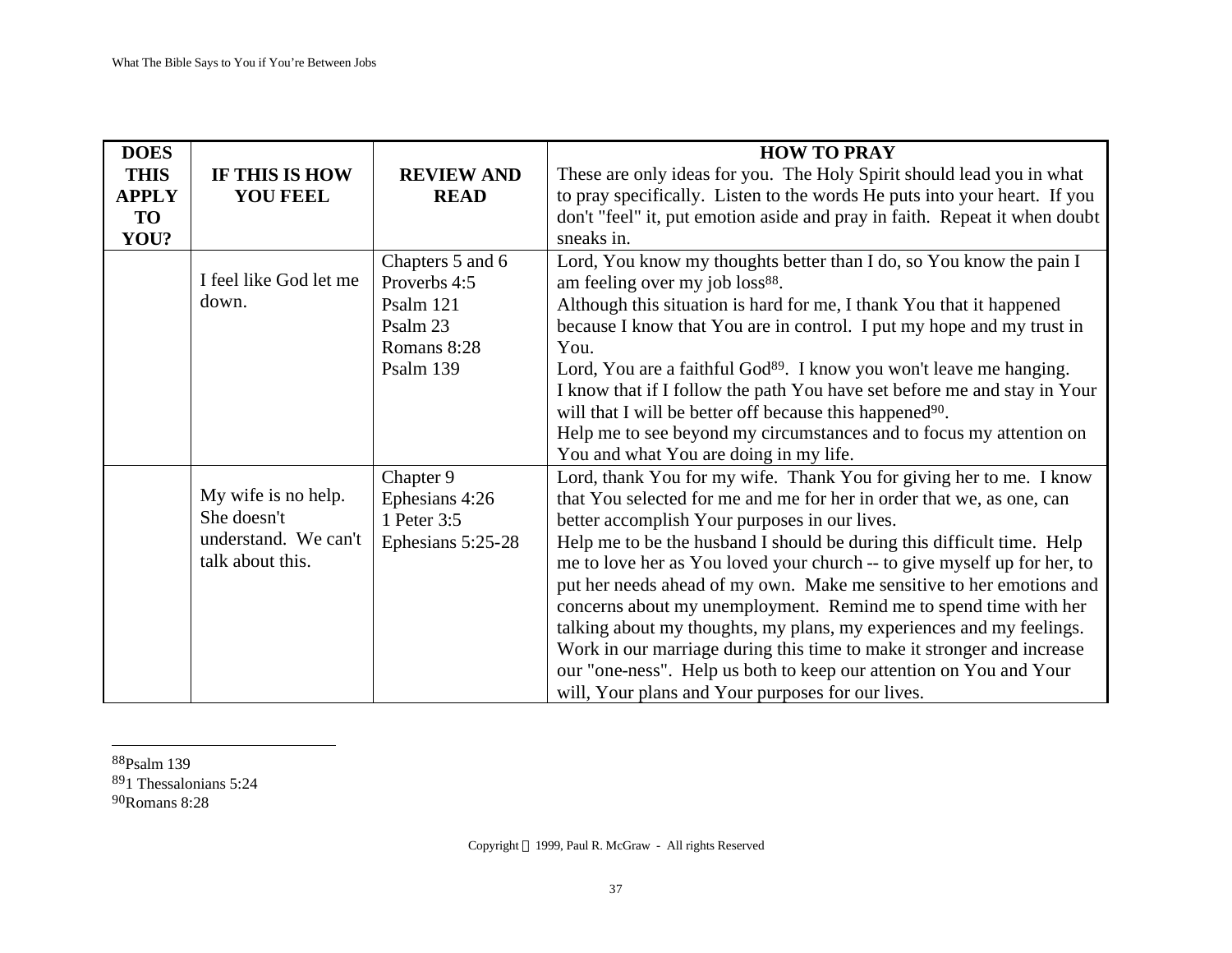| <b>DOES</b>  |                        |                   | <b>HOW TO PRAY</b>                                                                  |
|--------------|------------------------|-------------------|-------------------------------------------------------------------------------------|
| <b>THIS</b>  | IF THIS IS HOW         | <b>REVIEW AND</b> | These are only ideas for you. The Holy Spirit should lead you in what               |
| <b>APPLY</b> | <b>YOU FEEL</b>        | <b>READ</b>       | to pray specifically. Listen to the words He puts into your heart. If you           |
| <b>TO</b>    |                        |                   | don't "feel" it, put emotion aside and pray in faith. Repeat it when doubt          |
| YOU?         |                        |                   | sneaks in.                                                                          |
|              |                        | Chapters 3, 6, 7  | Father, You know me -- my thoughts, actions, feelings and emotions --               |
|              | I've got to do         |                   | better than I do <sup>91</sup> . Lord, give me peace of mind and spirit. Give me    |
|              | whatever it takes to   |                   | Your perfect peace.                                                                 |
|              | get a job. It's all up |                   | I know that you see the past, present and future and that You have a                |
|              | to me. The Lord        |                   | plan for me <sup>92</sup> . Give me the serenity of mind and trust in my heart to   |
|              | helps those who help   |                   | follow where You lead me. Help me to trust that You are in control and              |
|              | themselves.            |                   | that You have this all mapped out for me. You will take care of me.                 |
|              |                        |                   | Give me enough trust to wait on You.                                                |
|              |                        |                   | Lord, whatever I know to be your will, I will do it. Regardless of the              |
|              |                        |                   | cost and regardless of the adjustment, as best as I know my heart, I                |
|              |                        |                   | commit to do Your will ahead of time. Lord, no matter what that will                |
|              |                        |                   | looks like, I will do it.                                                           |
|              |                        | Chapter 6         | Lord, You know my heart. You know my thoughts <sup>93</sup> . Lord, forgive me      |
|              | I don't need to pray   | Proverbs 3:5-6    | for not putting my trust in You as You have told me to in Your word <sup>94</sup> . |
|              | for direction. I just  | Jeremiah 29:11-13 | Your word ways that You have a plan for my life <sup>95</sup> . As best as I know   |
|              | need to network, mail  | Ephesians 6:18    | how, I commit to yield to Your will for me. Lord, I ask you to direct               |
|              | out resumes and do     |                   | my steps $96$ .                                                                     |
|              | the things you do to   |                   | Show me Your ways. Lead me in the paths you have established for                    |
|              | find a job.            |                   | me.                                                                                 |

91Psalm 139

l

92Jeremiah 29:11-13

93Psalm 139

94John 14:1

95Jeremiah 29:11-13

96Proverbs 16:9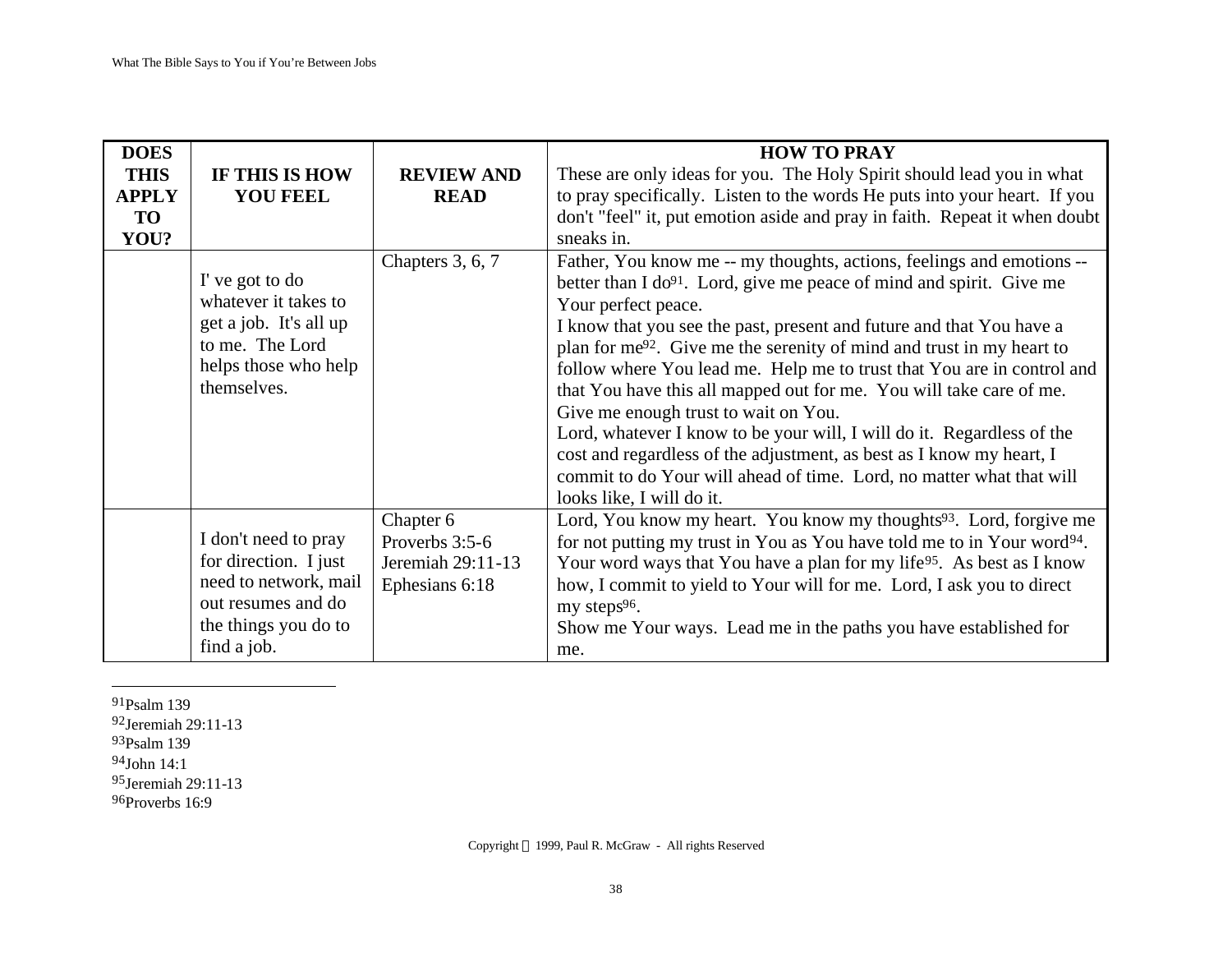| <b>DOES</b>  |                       |                   | <b>HOW TO PRAY</b>                                                                     |
|--------------|-----------------------|-------------------|----------------------------------------------------------------------------------------|
| <b>THIS</b>  | IF THIS IS HOW        | <b>REVIEW AND</b> | These are only ideas for you. The Holy Spirit should lead you in what                  |
| <b>APPLY</b> | <b>YOU FEEL</b>       | <b>READ</b>       | to pray specifically. Listen to the words He puts into your heart. If you              |
| <b>TO</b>    |                       |                   | don't "feel" it, put emotion aside and pray in faith. Repeat it when doubt             |
| YOU?         |                       |                   | sneaks in.                                                                             |
|              |                       | Chapter 6         | Lord, You know my mind and my heart. You know and understand                           |
|              | This is going to be a | Romans 8:28       | how I feel <sup>97</sup> . In spite of what I am feeling about this time I will be out |
|              | horrible time for me. | Psalm 126:5       | of work I want to thank You for what has happened. I know that You                     |
|              |                       |                   | are right now working for my good in the middle of this <sup>98</sup> . Help me to     |
|              |                       |                   | keep my attention on You and what You are doing.                                       |
|              |                       |                   | I place my trust in You <sup>99</sup> . I am relying on You and know that You have     |
|              |                       |                   | a plan. Lord, give me patience, peace and strength so that I will let You              |
|              |                       |                   | work in me and through me.                                                             |
|              |                       | Chapters 4, 6     | Father, I thank You that You are the Lord of my life. As my Lord, You                  |
|              | I have prayed to God  | Hebrews 13:5      | have promised me that You will provide me with the direction I need at                 |
|              | for direction in my   |                   | the precise time I need it. Help me to have the patience to wait on You.               |
|              | search, but He isn't  |                   | Lord, please bring to my mind anything You have asked me to do which                   |
|              | answering me.         |                   | remains undone, whatever area of my life it happens to be in. As best as               |
|              |                       |                   | I know my heart, I promise I will do it.                                               |
|              |                       |                   | Finally, Lord, empower me through Your Spirit to continue doing what                   |
|              |                       |                   | you told me to do last.                                                                |

97Psalm 139

 $\overline{a}$ 

98Romans 8:28

99John 14:1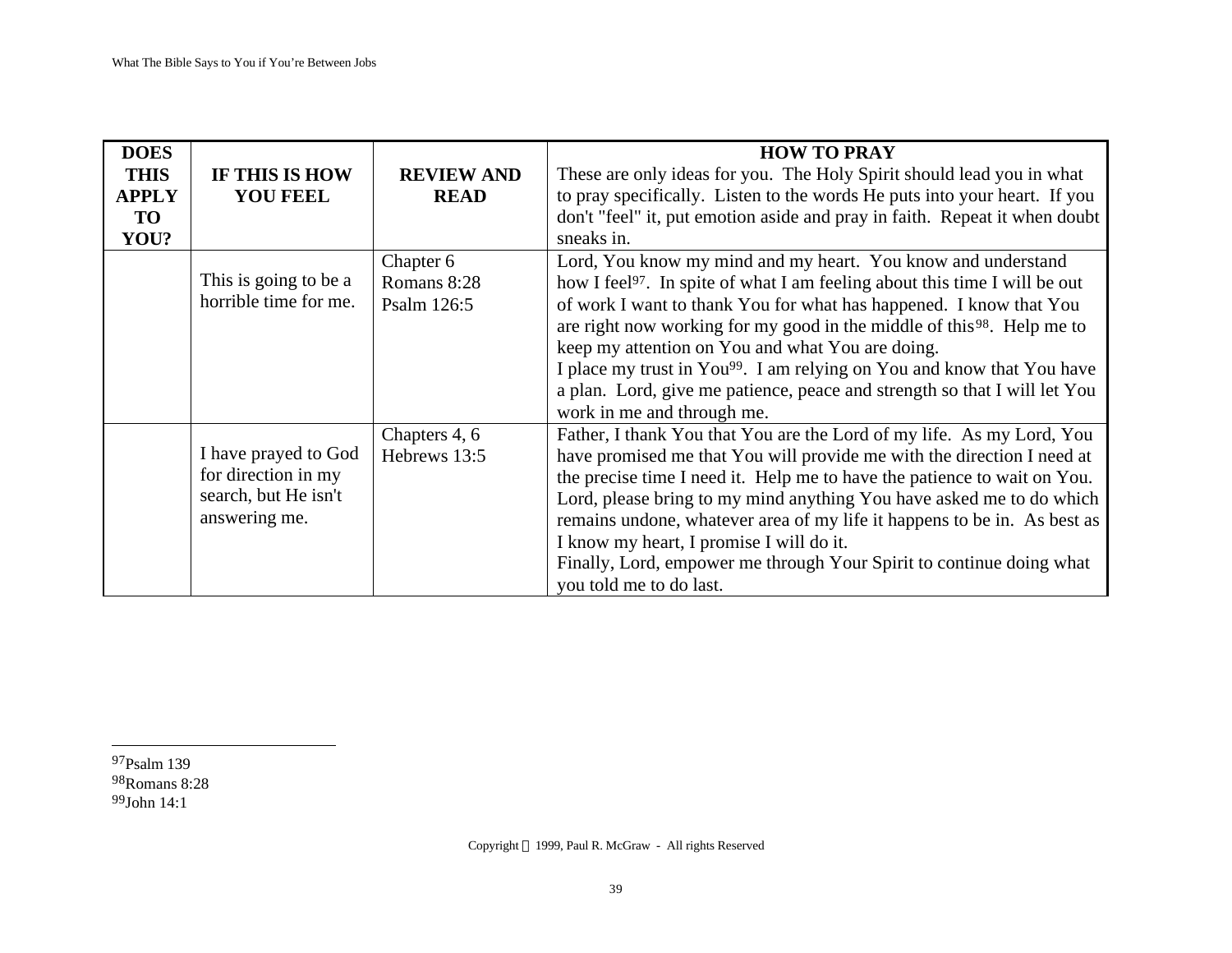| <b>DOES</b>  |                         |                   | <b>HOW TO PRAY</b>                                                                   |
|--------------|-------------------------|-------------------|--------------------------------------------------------------------------------------|
| <b>THIS</b>  | <b>IF THIS IS HOW</b>   | <b>REVIEW AND</b> | These are only ideas for you. The Holy Spirit should lead you in what                |
| <b>APPLY</b> | <b>YOU FEEL</b>         | <b>READ</b>       | to pray specifically. Listen to the words He puts into your heart. If you            |
| <b>TO</b>    |                         |                   | don't "feel" it, put emotion aside and pray in faith. Repeat it when doubt           |
| YOU?         |                         |                   | sneaks in.                                                                           |
|              |                         | Chapters 5 and 6  | Father, I thank You for the Lord Jesus who told me I don't have to                   |
|              | I feel like I won't get | Matt. 6:25-34     | worry about food, clothing and shelter. In fact, He commanded me                     |
|              | a job by the time my    |                   | NOT to worry about these things. <sup>100</sup> Lord, give me peace about this so    |
|              | finances run out.       |                   | that I will be better able to hear Your voice and perceive Your will for             |
|              |                         |                   | me. Lord, help me to put my trust in You. Lord Jesus, You are the                    |
|              |                         |                   | author and perfecter of my faith -- increase my faith <sup>101</sup> . Lord, show me |
|              |                         |                   | if there is any thought, attitude or sin in my life that might prevent me            |
|              |                         |                   | from obeying You in any area of my life. Thank you for being Jehovah                 |
|              |                         |                   | Jireh, "the God who provides."                                                       |
|              |                         | Chapter 1         | Father, You know my thoughts. You see and understand the feelings of                 |
|              | Nothing good can        | Romans 8:28       | despair I have about losing my job. Lord, Your word says that You                    |
|              | come of this. It's the  | Philippians 2:13  | work in all things for the good of those who love You and who are                    |
|              | worst thing that could  |                   | called according to Your purpose. Continue Your work in me. (Thank                   |
|              | have happened.          |                   | You for Your word.) I yield myself -- my life and will -- to You,                    |
|              |                         |                   | for You to work in and through me. I am not in this situation by                     |
|              |                         |                   | accident. Now that I find myself in these circumstances, Lord, how do                |
|              |                         |                   | You want me to respond? What do You want me to do right now?                         |

100Matthew 6:25-34 101Hebrews 12:1-2

 $\overline{a}$